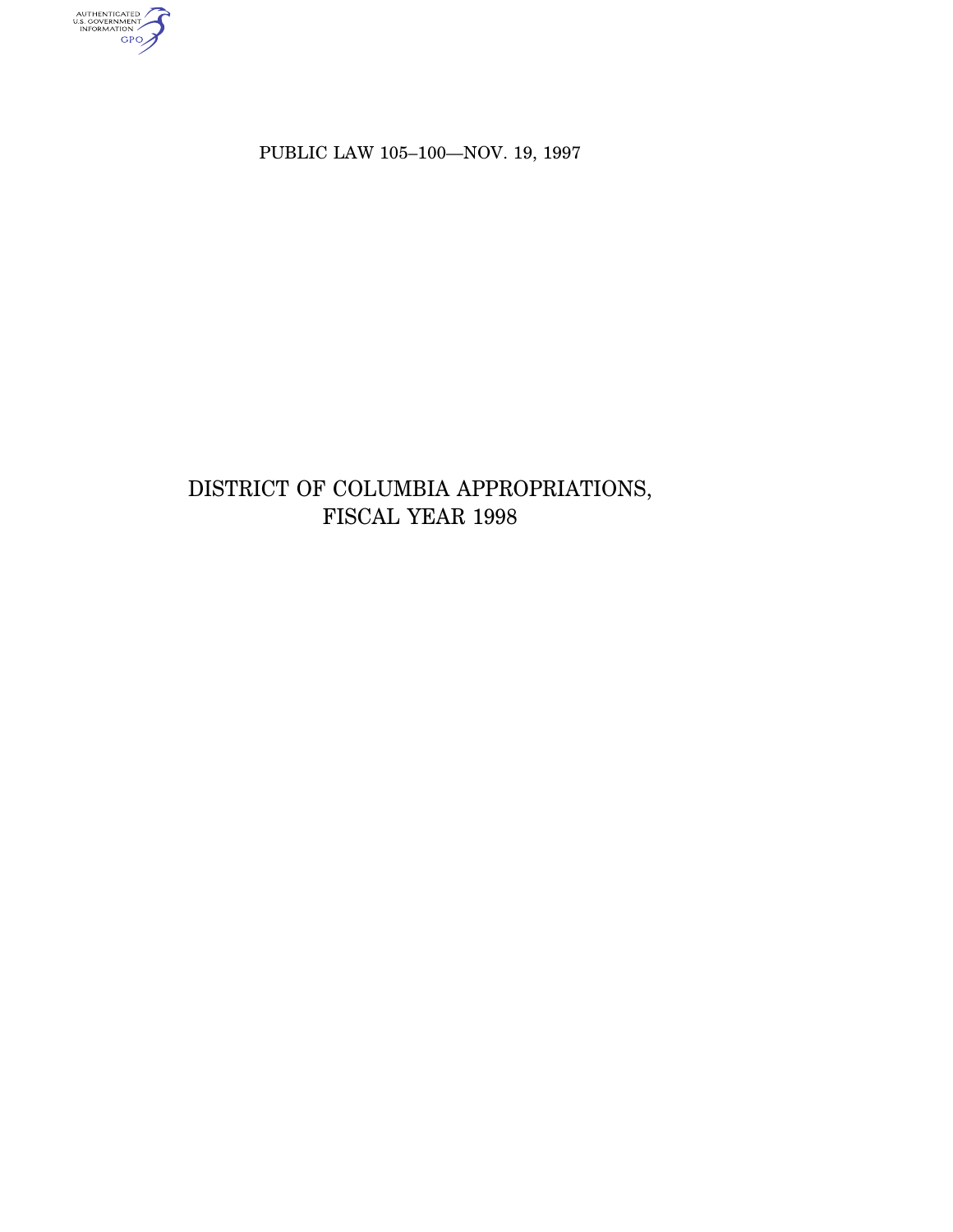# Public Law 105–100 105th Congress

# An Act

Nov. 19, 1997 [H.R. 2607]

Making appropriations for the government of the District of Columbia and other activities chargeable in whole or in part against the revenues of said District for the fiscal year ending September 30, 1998, and for other purposes.

*Be it enacted by the Senate and House of Representatives of the United States of America in Congress assembled*, That the following sums are appropriated, out of any money in the Treasury not otherwise appropriated, for the District of Columbia for the fiscal year ending September 30, 1998, and for other purposes, namely:

District of Columbia Appropriations Act, 1998.

### TITLE I—FISCAL YEAR 1998 APPROPRIATIONS

# FEDERAL FUNDS

#### FEDERAL PAYMENT FOR MANAGEMENT REFORM

For payment to the District of Columbia, as authorized by section 11103(c) of the National Capital Revitalization and Self-Government Improvement Act of 1997, Public Law 105–33, \$8,000,000, to remain available until September 30, 1999, which shall be deposited into an escrow account of the District of Columbia Financial Responsibility and Management Assistance Authority and shall be disbursed from such escrow account pursuant to the instructions of the Authority only for a program of management reform pursuant to sections 11101–11106 of the District of Columbia Management Reform Act of 1997, Public Law 105–33.

# FEDERAL CONTRIBUTION TO THE OPERATIONS OF THE NATION'S CAPITAL

For a Federal contribution to the District of Columbia toward the costs of the operation of the government of the District of Columbia, \$190,000,000, which shall be deposited into an escrow account held by the District of Columbia Financial Responsibility and Management Assistance Authority, which shall allocate the funds to the Mayor at such intervals and in accordance with such terms and conditions as it considers appropriate to implement the financial plan for the year: *Provided*, That these funds may be used by the District of Columbia for the costs of advances to the District government as authorized by section 11402 of the National Capital Revitalization and Self-Government Improvement Act of 1997, Public Law 105–33: *Provided further*, That not less than \$30,000,000 shall be used by the District of Columbia to repay the accumulated general fund deficit.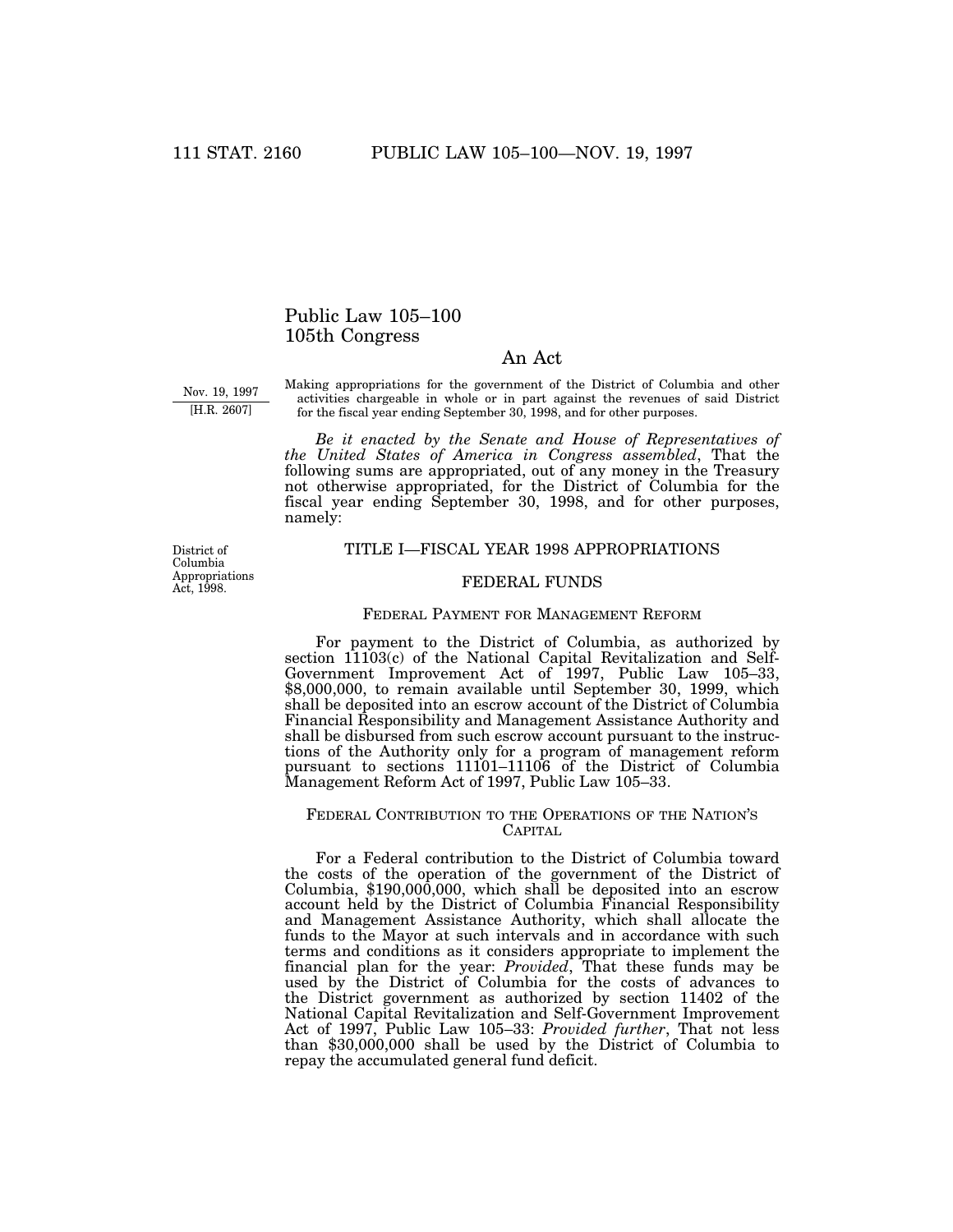#### FEDERAL PAYMENT TO THE DISTRICT OF COLUMBIA CORRECTIONS TRUSTEE OPERATIONS

For payment to the District of Columbia Corrections Trustee, \$169,000,000 for the administration and operation of correctional facilities and for the administrative operating costs of the Office of the Corrections Trustee, as authorized by section 11202 of the National Capital Revitalization and Self-Government Improvement Act of 1997, Public Law 105–33.

# FEDERAL PAYMENT TO THE DISTRICT OF COLUMBIA CORRECTIONS TRUSTEE FOR CORRECTIONAL FACILITIES, CONSTRUCTION AND REPAIR

For payment to the District of Columbia Corrections Trustee for Correctional Facilities, \$302,000,000, to remain available until expended, of which not less than \$294,900,000 is available for transfer to the Federal Prison System, as authorized by section 11202 of the National Capital Revitalization and Self-Government Improvement Act of 1997, Public Law 105–33.

## FEDERAL PAYMENT TO THE DISTRICT OF COLUMBIA

#### CRIMINAL JUSTICE SYSTEM

#### (INCLUDING TRANSFER OF FUNDS)

Notwithstanding any other provision of law, \$108,000,000 for payment to the Joint Committee on Judicial Administration in the District of Columbia for operation of the District of Columbia Courts, including pension costs: *Provided*, That said sums shall be paid quarterly by the Treasury of the United States based on quarterly apportionments approved by the Office of Management and Budget, with payroll and financial services to be provided on a contractual basis with the General Services Administration, said services to include the preparation and submission of monthly financial reports to the President and to the Committees on Appropriations of the Senate and House of Representatives, the Committee on Governmental Affairs of the Senate, and the Committee on Government Reform and Oversight of the House of Representatives; of which not to exceed \$750,000 shall be available for establishment and operations of the District of Columbia Truth in Sentencing Commission as authorized by section 11211 of the National Capital Revitalization and Self-Government Improvement Act of 1997, Public Law 105–33.

Notwithstanding any other provision of law, for an additional amount, \$43,000,000, for payment to the Offender Supervision Trustee to be available only for obligation by the Offender Supervision Trustee; of which \$26,855,000 shall be available for Parole, Adult Probation and Offender Supervision; of which \$9,000,000 shall be available to the Public Defender Service; of which \$6,345,000 shall be available to the Pretrial Services Agency; and of which not to exceed \$800,000 shall be transferred to the United States Parole Commission to implement section 11231 of the National Capital Revitalization and Self-Government Improvement Act of 1997, Public Law 105–33.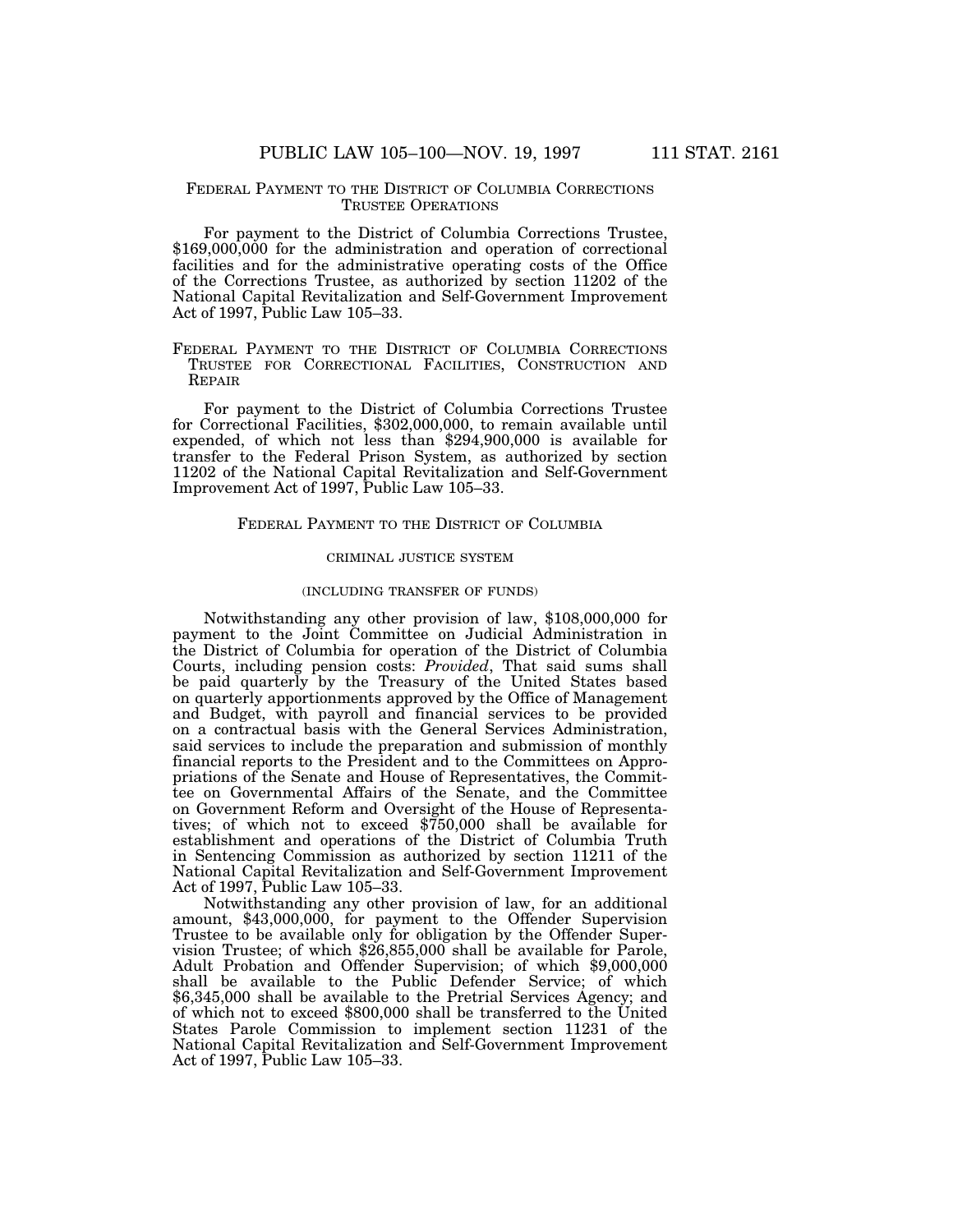# DISTRICT OF COLUMBIA FUNDS

# OPERATING EXPENSES

## DIVISION OF EXPENSES

The following amounts are appropriated for the District of Columbia for the current fiscal year out of the general fund of the District of Columbia, except as otherwise specifically provided.

#### GOVERNMENTAL DIRECTION AND SUPPORT

Governmental direction and support, \$105,177,000 (including \$84,316,000 from local funds, \$14,013,000 from Federal funds, and \$6,848,000 from other funds): *Provided*, That not to exceed \$2,500 for the Mayor, \$2,500 for the Chairman of the Council of the District of Columbia, and \$2,500 for the City Administrator shall be available from this appropriation for official purposes: *Provided further*, That any program fees collected from the issuance of debt shall be available for the payment of expenses of the debt management program of the District of Columbia: *Provided further*, That no revenues from Federal sources shall be used to support the operations or activities of the Statehood Commission and Statehood Compact Commission: *Provided further*, That the District of Columbia shall identify the sources of funding for Admission to Statehood from its own locally generated revenues: *Provided further*, That \$240,000 shall be available for citywide special elections: *Provided further*, That all employees permanently assigned to work in the Office of the Mayor shall be paid from funds allocated to the Office of the Mayor.

#### ECONOMIC DEVELOPMENT AND REGULATION

Economic development and regulation, \$120,072,000 (including \$40,377,000 from local funds, \$42,065,000 from Federal funds, and \$37,630,000 from other funds), together with \$12,000,000 collected in the form of BID tax revenue collected by the District of Columbia on behalf of business improvement districts pursuant to the Business Improvement Districts Act of 1996, effective May 29, 1996 (D.C. Law 11–134; D.C. Code, sec. 1–2271 et seq.), and the Business Improvement Districts Temporary Amendment Act of 1997 (Bill  $12-230$ ).

#### PUBLIC SAFETY AND JUSTICE

Public safety and justice, including purchase or lease of 135 passenger-carrying vehicles for replacement only, including 130 for police-type use and five for fire-type use, without regard to the general purchase price limitation for the current fiscal year, \$529,739,000 (including \$510,326,000 from local funds, \$13,519,000 from Federal funds, and \$5,894,000 from other funds): *Provided*, That the Metropolitan Police Department is authorized to replace not to exceed 25 passenger-carrying vehicles and the Department of Fire and Emergency Medical Services of the District of Columbia is authorized to replace not to exceed five passenger-carrying vehicles annually whenever the cost of repair to any damaged vehicle exceeds three-fourths of the cost of the replacement: *Provided further*, That not to exceed \$500,000 shall be available from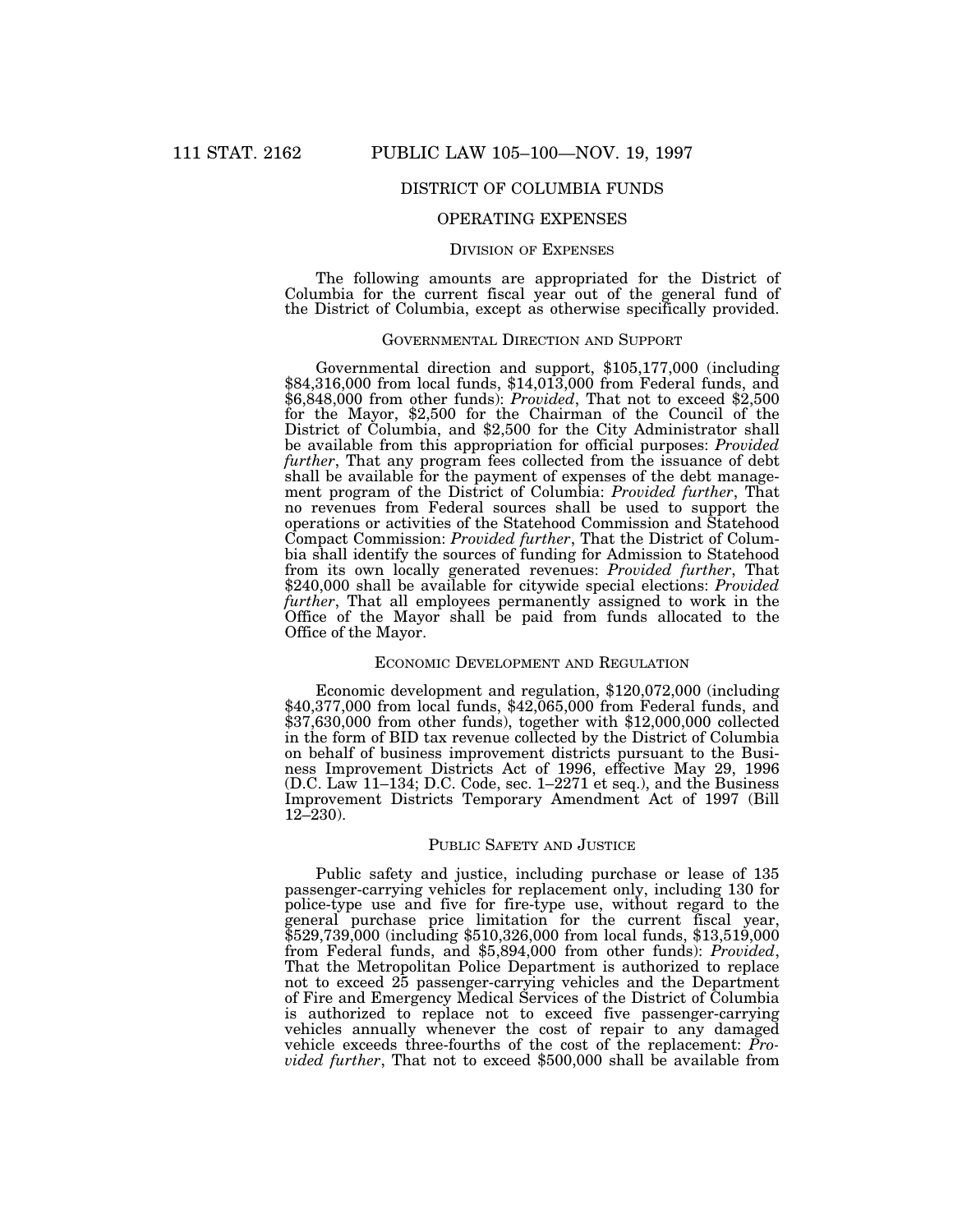this appropriation for the Chief of Police for the prevention and detection of crime: *Provided further*, That the Metropolitan Police Department shall provide quarterly reports to the Committees on Appropriations of the House and Senate on efforts to increase efficiency and improve the professionalism in the department: *Provided further*, That notwithstanding any other provision of law, or Mayor's Order 86–45, issued March 18, 1986, the Metropolitan Police Department's delegated small purchase authority shall be \$500,000: *Provided further*, That the District of Columbia government may not require the Metropolitan Police Department to submit to any other procurement review process, or to obtain the approval of or be restricted in any manner by any official or employee of the District of Columbia government, for purchases that do not exceed \$500,000: *Provided further*, That the Mayor shall reimburse the District of Columbia National Guard for expenses incurred in connection with services that are performed in emergencies by the National Guard in a militia status and are requested by the Mayor, in amounts that shall be jointly determined and certified as due and payable for these services by the Mayor and the Commanding General of the District of Columbia National Guard: *Provided further*, That such sums as may be necessary for reimbursement to the District of Columbia National Guard under the preceding proviso shall be available from this appropriation, and the availability of the sums shall be deemed as constituting payment in advance for emergency services involved: *Provided further*, That the Metropolitan Police Department is authorized to maintain 3,800 sworn officers, with leave for a 50 officer attrition: *Provided further*, That no more than 15 members of the Metropolitan Police Department shall be detailed or assigned to the Executive Protection Unit, until the Chief of Police submits a recommendation to the Council for its review: *Provided further*, That \$100,000 shall be available for inmates released on medical and geriatric parole: *Provided further*, That not less than \$2,254,754 shall be available to support a pay raise for uniformed firefighters, when authorized by the District of Columbia Council and the District of Columbia Financial Responsibility and Management Assistance Authority, which funding will be made available as savings achieved through actions within the appropriated budget: *Provided further*, That, commencing on December 31, 1997, the Metropolitan Police Department shall provide to the Committees on Appropriations of the Senate and House of Representatives, the Committee on Governmental Affairs of the Senate, and the Committee on Government Reform and Oversight of the House of Representatives, quarterly reports on the status of crime reduction in each of the 83 police service areas established throughout the District of Columbia: *Provided further*, That funds appropriated for expenses under the District of Columbia Criminal Justice Act, approved September 3, 1974 (88 Stat. 1090; Public Law 93–412; D.C. Code, sec. 11–2601 et seq.), for the fiscal year ending September 30, 1998, shall be available for obligations incurred under the Act in each fiscal year since inception in fiscal year 1975: *Provided further*, That funds appropriated for expenses under the District of Columbia Neglect Representation Equity Act of 1984, effective March 13, 1985 (D.C. Law 5-129; D.C. Code, sec. 16-2304), for the fiscal year ending September 30, 1998, shall be available for obligations incurred under the Act in each fiscal year since inception in fiscal year 1985: *Provided further*, That funds appropriated for expenses under

Reports.

Reports.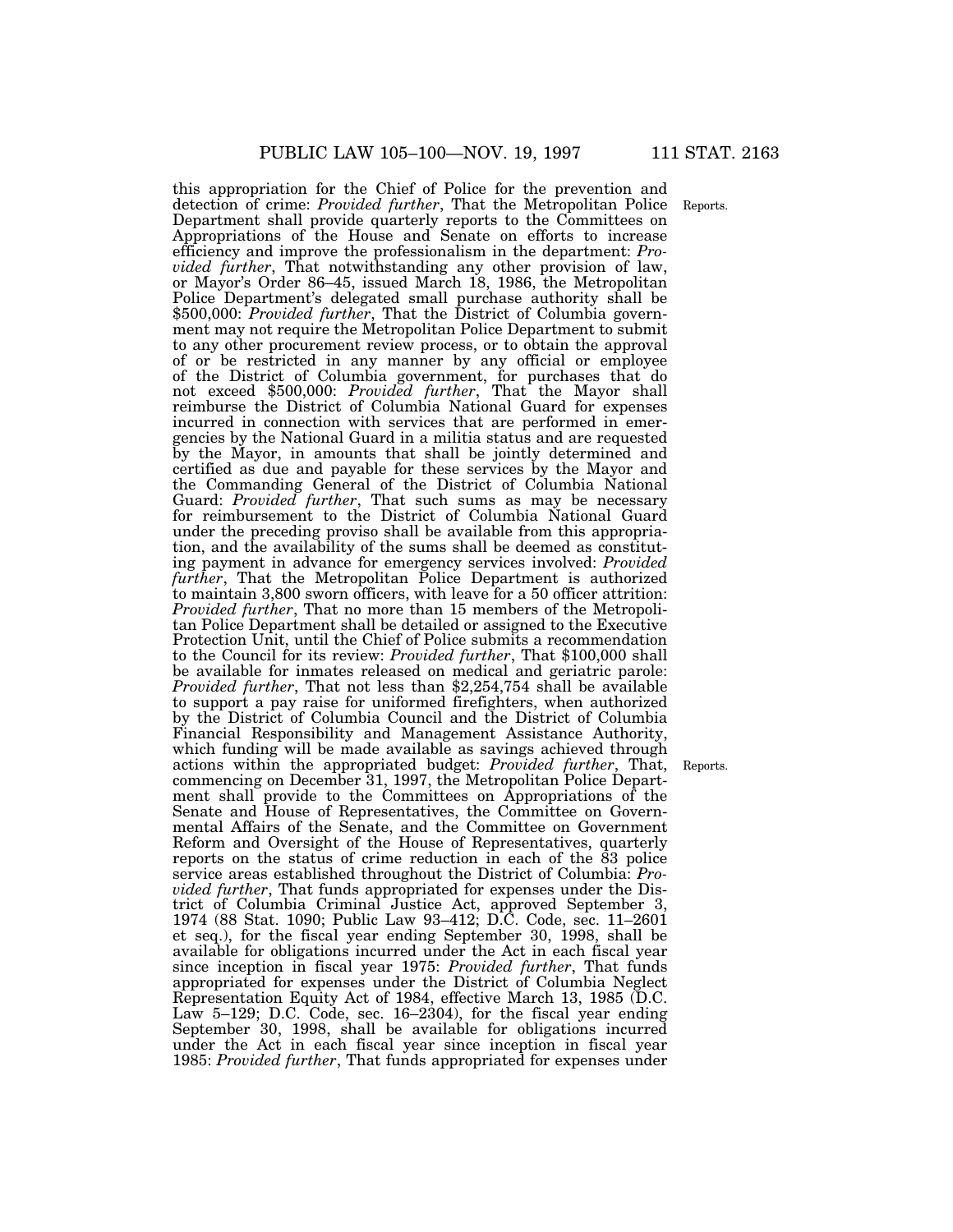the District of Columbia Guardianship, Protective Proceedings, and Durable Power of Attorney Act of 1986, effective February 27, 1987 (D.C. Law 6–204; D.C. Code, sec. 21–2060), for the fiscal year ending September 30, 1998, shall be available for obligations incurred under the Act in each fiscal year since inception in fiscal year 1989.

# PUBLIC EDUCATION SYSTEM

Public education system, including the development of national defense education programs, \$672,444,000 (including \$530,197,000 from local funds, \$112,806,000 from Federal funds, and \$29,441,000 from other funds), to be allocated as follows: \$564,129,000 (including \$460,143,000 from local funds, \$98,491,000 from Federal funds, and \$5,495,000 from other funds), for the public schools of the District of Columbia; \$8,900,000 from local funds for the District of Columbia Teachers' Retirement Fund; \$3,376,000 from local funds (not including funds already made available for District of Columbia public schools) for public charter schools: *Provided*, That if the entirety of this allocation has not been provided as payments to any public charter schools currently in operation through the per pupil funding formula, the funds shall be available for new public charter schools on a per pupil basis: *Provided further*, That \$400,000 be available to the District of Columbia Public Charter School Board for administrative costs: *Provided further*, That if the entirety of this allocation has not been provided as payment to one or more public charter schools by May 1, 1998, and remains unallocated, the funds shall be deposited into a special revolving loan fund described in section 172 of this Act to be used solely to assist existing or new public charter schools in meeting startup and operating costs: *Provided further*, That the Emergency Transitional Education Board of Trustees of the District of Columbia shall report to Congress not later than 120 days after the date of enactment of this Act on the capital needs of each public charter school and whether the current per pupil funding formula should reflect these needs: *Provided further*, That until the Emergency Transitional Education Board of Trustees reports to Congress as provided in the preceding proviso, the Emergency Transitional Education Board of Trustees shall take appropriate steps to provide public charter schools with assistance to meet capital expenses in a manner that is equitable with respect to assistance provided to other District of Columbia public schools: *Provided further*, That the Emergency Transitional Education Board of Trustees shall report to Congress not later than November 1, 1998, on the implementation of their policy to give preference to newly created District of Columbia public charter schools for surplus public school property; \$74,087,000 (including \$37,791,000 from local funds, \$12,804,000 from Federal funds, and \$23,492,000 from other funds) for the University of the District of Columbia; \$22,036,000 (including \$20,424,000 from local funds, \$1,158,000 from Federal funds, and \$454,000 from other funds) for the Public Library; \$2,057,000 (including \$1,704,000 from local funds and \$353,000 from Federal funds) for the Commission on the Arts and Humanities: *Provided further*, That the public schools of the District of Columbia are authorized to accept not to exceed 31 motor vehicles for exclusive use in the driver education program: *Provided further*, That not to exceed \$2,500 for the Superintendent of Schools, \$2,500 for

Reports.

Reports.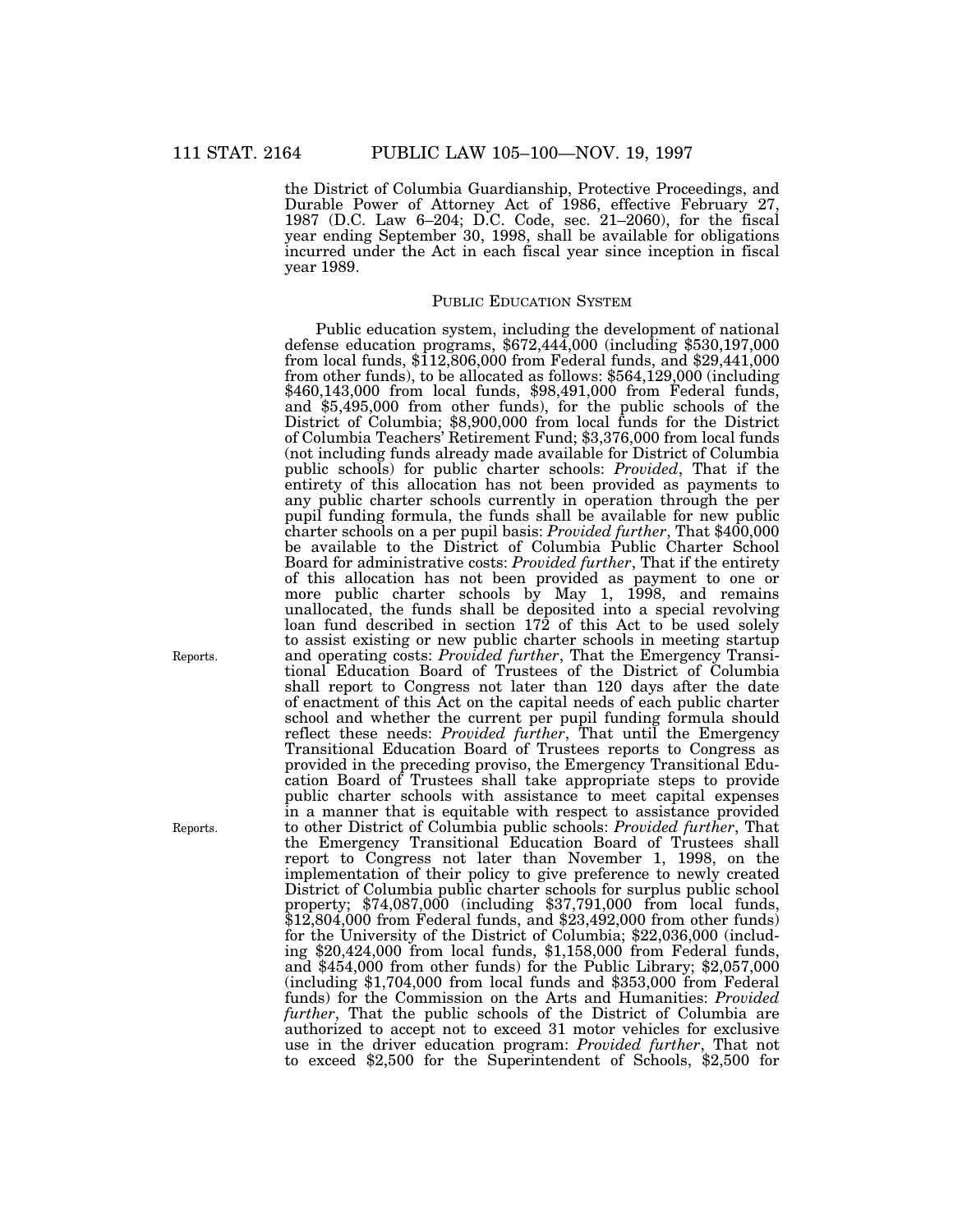the President of the University of the District of Columbia, and \$2,000 for the Public Librarian shall be available from this appropriation for official purposes: *Provided further*, That not less than \$1,200,000 shall be available for local school allotments in a restricted line item: *Provided further*, That not less than \$4,500,000 shall be available to support kindergarten aides in a restricted line item: *Provided further*, That not less than \$2,800,000 shall be available to support substitute teachers in a restricted line item: *Provided further*, That not less than \$1,788,000 shall be available in a restricted line item for school counselors: *Provided further*, That this appropriation shall not be available to subsidize the education of nonresidents of the District of Columbia at the University of the District of Columbia, unless the Board of Trustees of the University of the District of Columbia adopts, for the fiscal year ending September 30, 1998, a tuition rate schedule that will establish the tuition rate for nonresident students at a level no lower than the nonresident tuition rate charged at comparable public institutions of higher education in the metropolitan area.

#### HUMAN SUPPORT SERVICES

Human support services, \$1,718,939,000 (including \$789,350,000 from local funds, \$886,702,000 from Federal funds, and \$42,887,000 from other funds): *Provided*, That \$21,089,000 of this appropriation, to remain available until expended, shall be available solely for District of Columbia employees' disability compensation: *Provided further*, That a peer review committee shall be established to review medical payments and the type of service received by a disability compensation claimant: *Provided further*, That the District of Columbia shall not provide free government services such as water, sewer, solid waste disposal or collection, utilities, maintenance, repairs, or similar services to any legally constituted private nonprofit organization (as defined in section 411(5) of Public Law 100–77, approved July 22, 1987) providing emergency shelter services in the District, if the District would not be qualified to receive reimbursement pursuant to the Stewart B. McKinney Homeless Assistance Act, approved July 22, 1987 (101 Stat. 485; Public Law 100–77; 42 U.S.C. 11301 et seq.).

## PUBLIC WORKS

Public works, including rental of one passenger-carrying vehicle for use by the Mayor and three passenger-carrying vehicles for use by the Council of the District of Columbia and leasing of passenger-carrying vehicles, \$241,934,000 (including \$227,983,000 from local funds, \$3,350,000 from Federal funds, and \$10,601,000 from other funds): *Provided*, That this appropriation shall not be available for collecting ashes or miscellaneous refuse from hotels and places of business: *Provided further*, That \$3,000,000 shall be available for the lease financing, operation, and maintenance of two mechanical street sweepers, one flusher truck, five packer trucks, one front-end loader, and various public litter containers: *Provided further*, That \$2,400,000 shall be available for recycling activities.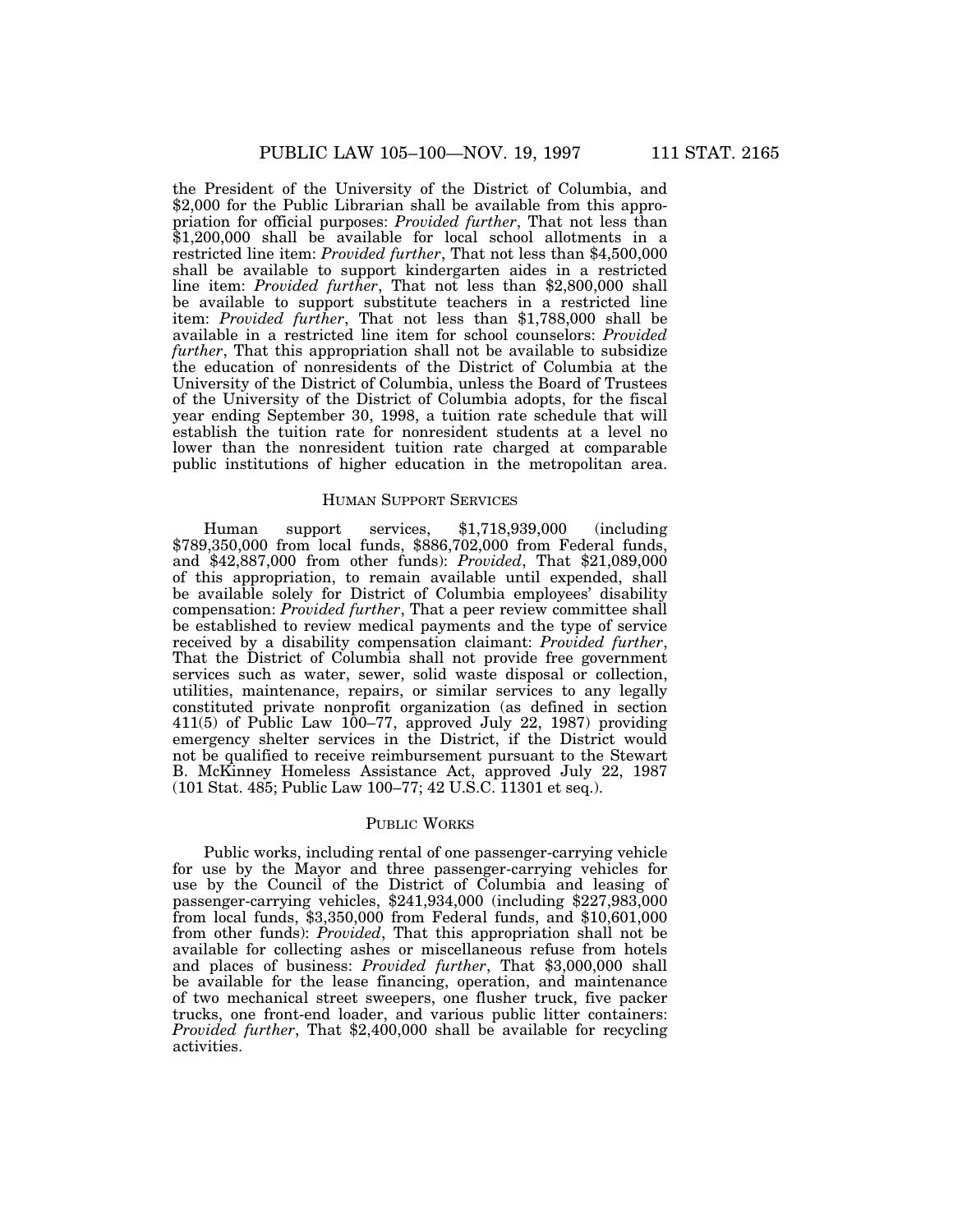# FINANCING AND OTHER USES

Financing and other uses, \$454,773,000 (including for payment to the Washington Convention Center, \$5,400,000 from local funds; reimbursement to the United States of funds loaned in compliance with An Act to provide for the establishment of a modern, adequate, and efficient hospital center in the District of Columbia, approved August 7, 1946 (60 Stat. 896; Public Law 79–648); section 1 of An Act to authorize the Commissioners of the District of Columbia to borrow funds for capital improvement programs and to amend provisions of law relating to Federal Government participation in meeting costs of maintaining the Nation's Capital City, approved June 6, 1958 (72 Stat. 183; Public Law 85–451; D.C. Code, sec. 9–219); section 4 of An Act to authorize the Commissioners of the District of Columbia to plan, construct, operate, and maintain a sanitary sewer to connect the Dulles International Airport with the District of Columbia system, approved June 12, 1960 (74 Stat. 211; Public Law 86–515); and sections 723 and 743 $(f)$  of the District of Columbia Home Rule Act of 1973, approved December 24, 1973, as amended (87 Stat. 821; Public Law 93–198; D.C. Code, sec. 47–321, note; 91 Stat. 1156; Public Law 95–131; D.C. Code, sec. 9–219, note), including interest as required thereby, \$384,430,000 from local funds; for the purpose of eliminating the \$331,589,000 general fund accumulated deficit as of September 30, 1990, \$39,020,000 from local funds, as authorized by section 461(a) of the District of Columbia Home Rule Act, approved December 24, 1973, as amended (105 Stat. 540; Public Law 102–106; D.C. Code, sec.  $47-321(a)(1)$ ; for payment of interest on short-term borrowing, \$12,000,000 from local funds; for lease payments in accordance with the Certificates of Participation involving the land site underlying the building located at One Judiciary Square, \$7,923,000 from local funds; for human resources development, including costs of increased employee training, administrative reforms, and an executive compensation system, \$6,000,000 from local funds); for equipment leases, the Mayor may finance \$13,127,000 of equipment cost, plus cost of issuance not to exceed two percent of the par amount being financed on a lease purchase basis with a maturity not to exceed five years: *Provided*, That \$75,000 is allocated to the Department of Corrections, \$8,000,000 for the Public Schools, \$50,000 for the Public Library, \$260,000 for the Department of Human Services, \$244,000 for the Department of Recreation and Parks, and \$4,498,000 for the Department of Public Works.

### ENTERPRISE FUNDS

#### ENTERPRISE AND OTHER USES

Enterprise and other uses, \$15,725,000 (including for the Cable Television Enterprise Fund, established by the Cable Television Communications Act of 1981, effective October 22, 1983 (D.C. Law 5–36; D.C. Code, sec. 43–1801 et seq.), \$2,467,000 (including \$2,135,000 from local funds and \$332,000 from other funds); for the Public Service Commission, \$4,547,000 (including \$4,250,000 from local funds, \$117,000 from Federal funds, and \$180,000 from other funds); for the Office of the People's Counsel, \$2,428,000 from local funds; for the Office of Banking and Financial Institutions, \$600,000 (including \$100,000 from local funds and \$500,000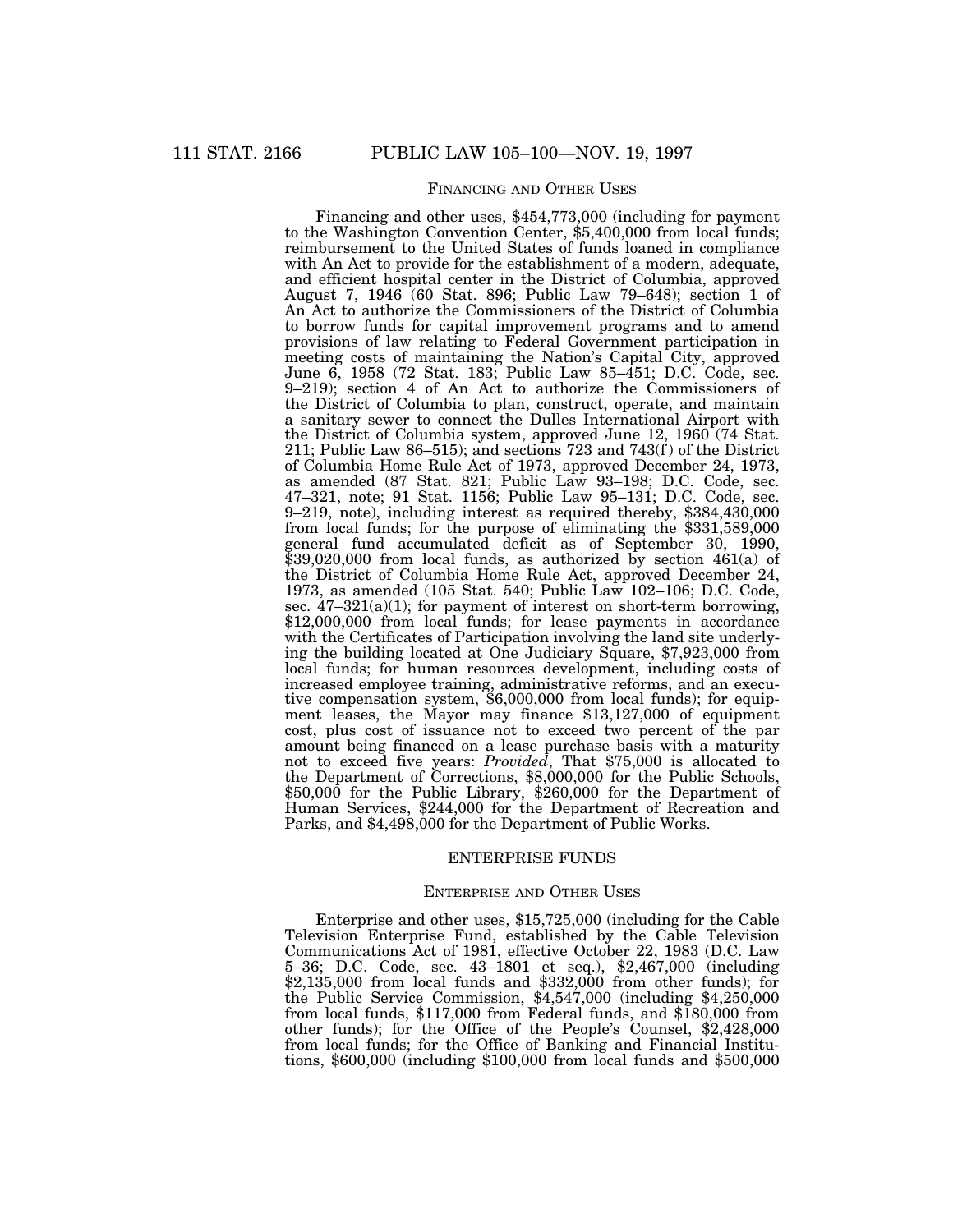from other funds); for the Department of Insurance and Securities Regulation, \$5,683,000 from other funds).

# WATER AND SEWER AUTHORITY AND THE WASHINGTON AQUEDUCT

For the Water and Sewer Authority and the Washington Aqueduct, \$297,310,000 from other funds (including \$263,425,000 for the Water and Sewer Authority and \$33,885,000 for the Washington Aqueduct) of which \$41,423,000 shall be apportioned and payable to the District's debt service fund for repayment of loans and interest incurred for capital improvement projects.

#### LOTTERY AND CHARITABLE GAMES CONTROL BOARD

For the Lottery and Charitable Games Control Board, established by the District of Columbia Appropriation Act for the fiscal year ending September 30, 1982, approved December 4, 1981 (95 Stat. 1174, 1175; Public Law 97–91), as amended, for the purpose of implementing the Law to Legalize Lotteries, Daily Numbers Games, and Bingo and Raffles for Charitable Purposes in the District of Columbia, effective March 10, 1981 (D.C. Law 3–172; D.C. Code, secs. 2–2501 et seq. and 22–1516 et seq.), \$213,500,000: *Provided*, That the District of Columbia shall identify the source of funding for this appropriation title from the District's own locally generated revenues: *Provided further*, That no revenues from Federal sources shall be used to support the operations or activities of the Lottery and Charitable Games Control Board.

# STARPLEX FUND

For the Starplex Fund, \$5,936,000 from other funds for expenses incurred by the Armory Board in the exercise of its powers granted by An Act To Establish A District of Columbia Armory Board, and for other purposes, approved June 4, 1948 (62 Stat. 339; D.C. Code, sec. 2–301 et seq.) and the District of Columbia Stadium Act of 1957, approved September 7, 1957 (71 Stat. 619; Public Law 85–300; D.C. Code, sec. 2–321 et seq.): *Provided*, That the Mayor shall submit a budget for the Armory Board for the forthcoming fiscal year as required by section  $442(b)$  of the District of Columbia Home Rule Act, approved December 24, 1973 (87 Stat. 824; Public Law 93–198; D.C. Code, sec. 47–301(b)).

# D.C. GENERAL HOSPITAL

For the District of Columbia General Hospital, established by Reorganization Order No. 57 of the Board of Commissioners, effective August 15, 1953, \$97,019,000, of which \$44,335,000 shall be derived by transfer from the general fund and \$52,684,000 shall be derived from other funds.

#### D.C. RETIREMENT BOARD

For the D.C. Retirement Board, established by section 121 of the District of Columbia Retirement Reform Act of 1979, approved November 17, 1979 (93 Stat. 866; D.C. Code, sec. 1–711), \$16,762,000 from the earnings of the applicable retirement funds to pay legal, management, investment, and other fees and administrative expenses of the District of Columbia Retirement Board: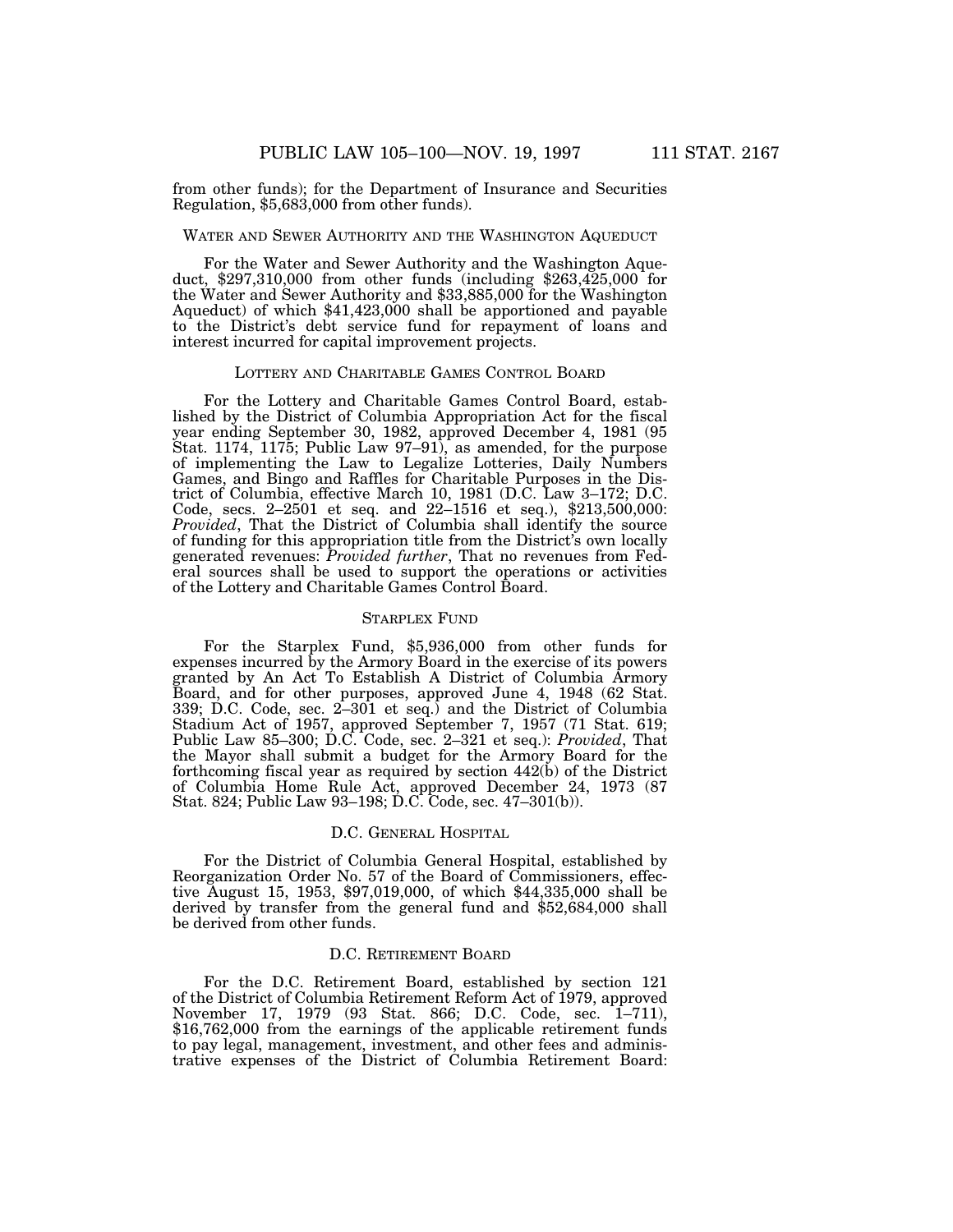Reports.

*Provided*, That the District of Columbia Retirement Board shall provide to the Congress and to the Council of the District of Columbia a quarterly report of the allocations of charges by fund and of expenditures of all funds: *Provided further*, That the District of Columbia Retirement Board shall provide the Mayor, for transmittal to the Council of the District of Columbia, an itemized accounting of the planned use of appropriated funds in time for each annual budget submission and the actual use of such funds in time for each annual audited financial report.

#### CORRECTIONAL INDUSTRIES FUND

For the Correctional Industries Fund, established by the District of Columbia Correctional Industries Establishment Act, approved October 3, 1964 (78 Stat. 1000; Public Law 88–622), \$3,332,000 from other funds.

#### WASHINGTON CONVENTION CENTER ENTERPRISE FUND

For the Washington Convention Center Enterprise Fund, \$46,400,000, of which \$5,400,000 shall be derived by transfer from the general fund.

## DISTRICT OF COLUMBIA FINANCIAL RESPONSIBILITY AND MANAGEMENT ASSISTANCE AUTHORITY

For the District of Columbia Financial Responsibility and Management Assistance Authority, established by section 101(a) of the District of Columbia Financial Responsibility and Management Assistance Act of 1995, approved April 17, 1995 (109 Stat. 97; Public Law 104–8), \$3,220,000.

# CAPITAL OUTLAY

For construction projects, \$269,330,000 (including \$31,100,000 for the highway trust fund, \$105,485,000 from local funds, and \$132,745,000 in Federal funds), to remain available until expended: *Provided*, That funds for use of each capital project implementing agency shall be managed and controlled in accordance with all procedures and limitations established under the Financial Management System: *Provided further*, That all funds provided by this appropriation title shall be available only for the specific projects and purposes intended: *Provided further*, That notwithstanding the foregoing, all authorizations for capital outlay projects, except those projects covered by the first sentence of section 23(a) of the Federal-Aid Highway Act of 1968, approved August 23, 1968 (82 Stat. 827; Public Law 90–495; D.C. Code, sec. 7–134, note), for which funds are provided by this appropriation title, shall expire on September 30, 1999, except authorizations for projects as to which funds have been obligated in whole or in part prior to September 30, 1999: *Provided further*, That, upon expiration of any such project authorization, the funds provided herein for the project shall lapse.

#### DEFICIT REDUCTION AND REVITALIZATION

For deficit reduction and revitalization, \$201,090,000, to be deposited into an escrow account held by the District of Columbia Financial Responsibility and Management Assistance Authority

Expiration date.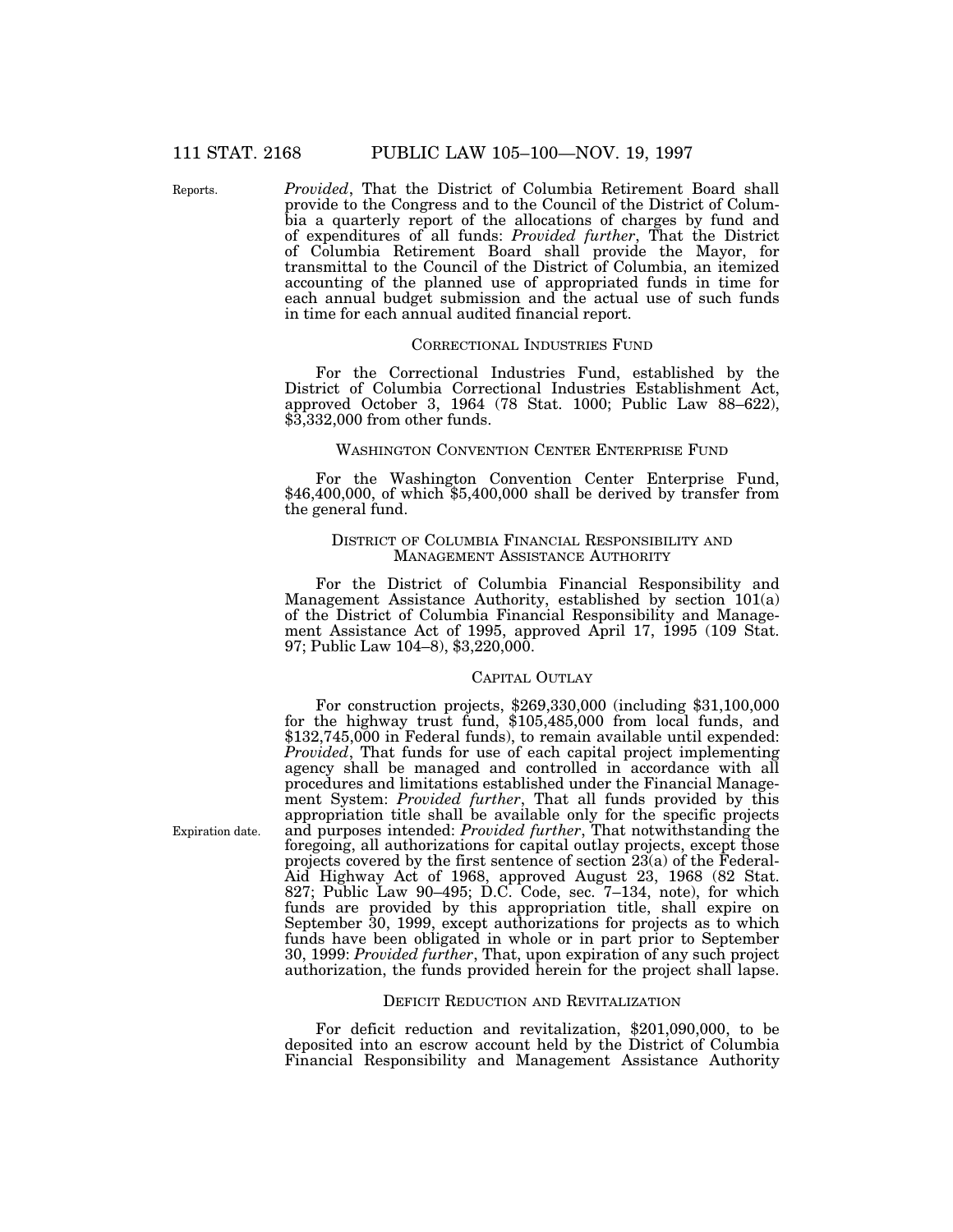(hereafter in this section referred to as ''Authority''), which shall allocate the funds to the Mayor, or such other District official as the Authority may deem appropriate, at such intervals and in accordance with such terms and conditions as the Authority considers appropriate: *Provided*, That these funds shall only be used for reduction of the accumulated general fund deficit; capital expenditures, including debt service; and management and productivity improvements, as allocated by the Authority: *Provided further*, That no funds may be obligated until a plan for their use is approved by the Authority: *Provided further*, That the Authority shall inform the Committees on Appropriations of the Senate and House of Representatives, the Committee on Governmental Affairs of the Senate, and the Committee on Government Reform and Oversight of the House of Representatives of the approved plans.

# GENERAL PROVISIONS

Contracts. Public information.

SECTION 101. The expenditure of any appropriation under this Act for any consulting service through procurement contract, pursuant to 5 U.S.C. 3109, shall be limited to those contracts where such expenditures are a matter of public record and available for public inspection, except where otherwise provided under existing law, or under existing Executive order issued pursuant to existing law.

SEC. 102. Except as otherwise provided in this Act, all vouchers covering expenditures of appropriations contained in this Act shall be audited before payment by the designated certifying official and the vouchers as approved shall be paid by checks issued by the designated disbursing official.

SEC. 103. Whenever in this Act an amount is specified within an appropriation for particular purposes or objects of expenditure, such amount, unless otherwise specified, shall be considered as the maximum amount that may be expended for said purpose or object rather than an amount set apart exclusively therefor.

SEC. 104. Appropriations in this Act shall be available, when authorized by the Mayor, for allowances for privately owned automobiles and motorcycles used for the performance of official duties at rates established by the Mayor: *Provided*, That such rates shall not exceed the maximum prevailing rates for such vehicles as prescribed in the Federal Property Management Regulations 101– 7 (Federal Travel Regulations).

SEC. 105. Appropriations in this Act shall be available for expenses of travel and for the payment of dues of organizations concerned with the work of the District of Columbia government, when authorized by the Mayor: *Provided*, That the Council of the District of Columbia and the District of Columbia Courts may expend such funds without authorization by the Mayor.

SEC. 106. There are appropriated from the applicable funds of the District of Columbia such sums as may be necessary for making refunds and for the payment of judgments that have been entered against the District of Columbia government: *Provided*, That nothing contained in this section shall be construed as modifying or affecting the provisions of section  $11(c)(3)$  of title XII of the District of Columbia Income and Franchise Tax Act of 1947, approved March 31, 1956 (70 Stat. 78; Public Law 84–460; D.C. Code, sec.  $47-1812.11(c)(3)$ ).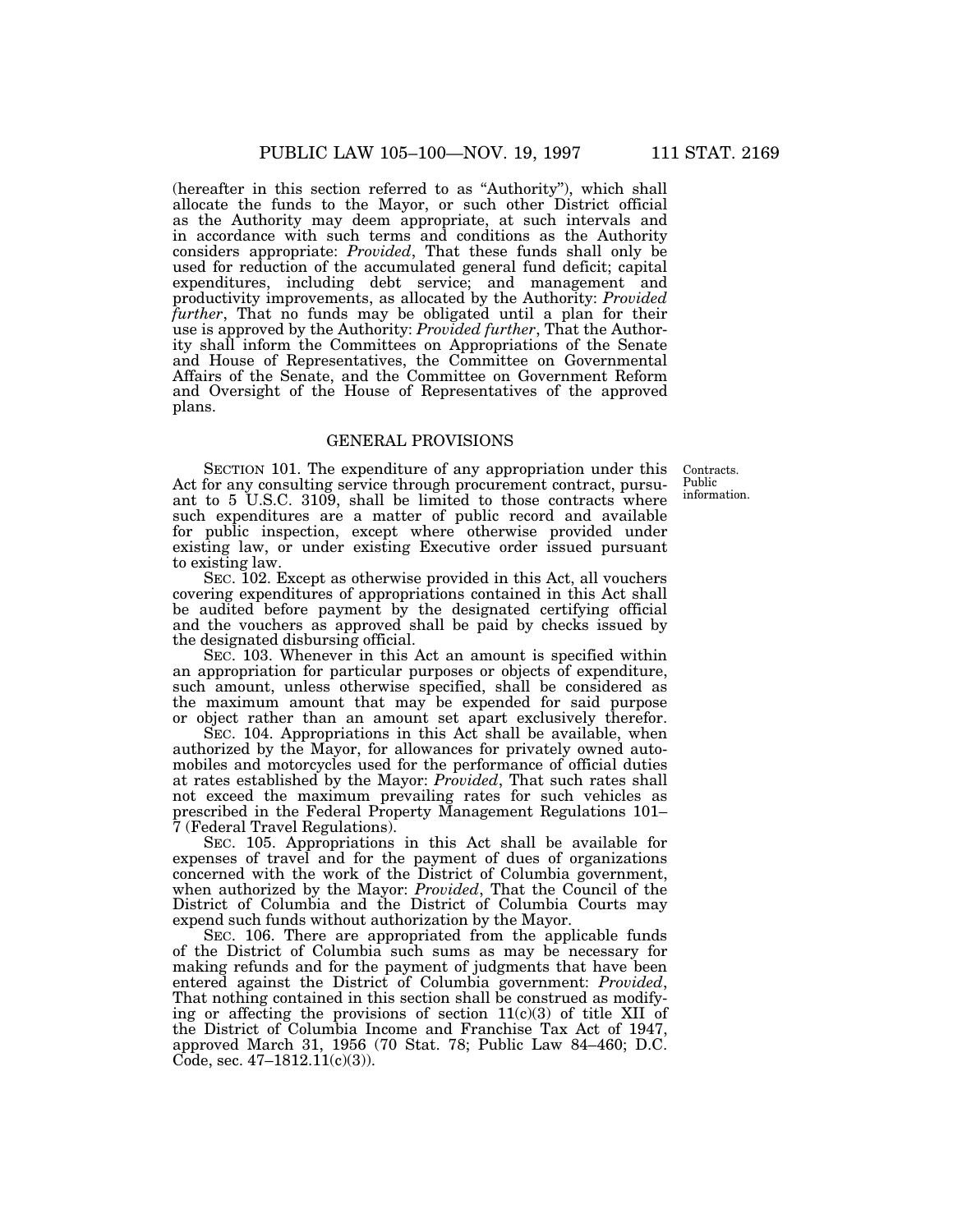SEC. 107. Appropriations in this Act shall be available for the payment of public assistance without reference to the requirement of section 544 of the District of Columbia Public Assistance Act of 1982, effective April 6, 1982 (D.C. Law 4–101; D.C. Code, sec. 3–205.44), and for the non-Federal share of funds necessary to qualify for Federal assistance under the Juvenile Delinquency Prevention and Control Act of 1968, approved July 31, 1968 (82 Stat. 462; Public Law 90–445; 42 U.S.C. 3801 et seq.).

SEC. 108. No part of any appropriation contained in this Act shall remain available for obligation beyond the current fiscal year unless expressly so provided herein.

SEC. 109. No funds appropriated in this Act for the District of Columbia government for the operation of educational institutions, the compensation of personnel, or for other educational purposes may be used to permit, encourage, facilitate, or further partisan political activities. Nothing herein is intended to prohibit the availability of school buildings for the use of any community or partisan political group during non-school hours.

SEC. 110. None of the funds appropriated in this Act shall be made available to pay the salary of any employee of the District of Columbia government whose name, title, grade, salary, past work experience, and salary history are not available for inspection by the House and Senate Committees on Appropriations, the Subcommittee on the District of Columbia of the House Committee on Government Reform and Oversight, the Subcommittee on Oversight of Government Management, Restructuring and the District of Columbia of the Senate Committee on Governmental Affairs, and the Council of the District of Columbia, or their duly authorized representative.

SEC. 111. There are appropriated from the applicable funds of the District of Columbia such sums as may be necessary for making payments authorized by the District of Columbia Revenue Recovery Act of 1977, effective September 23, 1977 (D.C. Law 2–20; D.C. Code, sec. 47–421 et seq.).

SEC. 112. No part of this appropriation shall be used for publicity or propaganda purposes or implementation of any policy including boycott designed to support or defeat legislation pending before Congress or any State legislature.

SEC. 113. At the start of the fiscal year, the Mayor shall develop an annual plan, by quarter and by project, for capital outlay borrowings: *Provided*, That within a reasonable time after the close of each quarter, the Mayor shall report to the Council of the District of Columbia and the Congress the actual borrowings and spending progress compared with projections.

SEC. 114. The Mayor shall not borrow any funds for capital projects unless the Mayor has obtained prior approval from the Council of the District of Columbia, by resolution, identifying the projects and amounts to be financed with such borrowings.

SEC. 115. The Mayor shall not expend any moneys borrowed for capital projects for the operating expenses of the District of Columbia government.

SEC. 116. None of the funds appropriated by this Act may be obligated or expended by reprogramming except pursuant to advance approval of the reprogramming granted according to the procedure set forth in the Joint Explanatory Statement of the Committee of Conference (House Report No. 96–443), which accompanied the District of Columbia Appropriation Act, 1980, approved

Reports.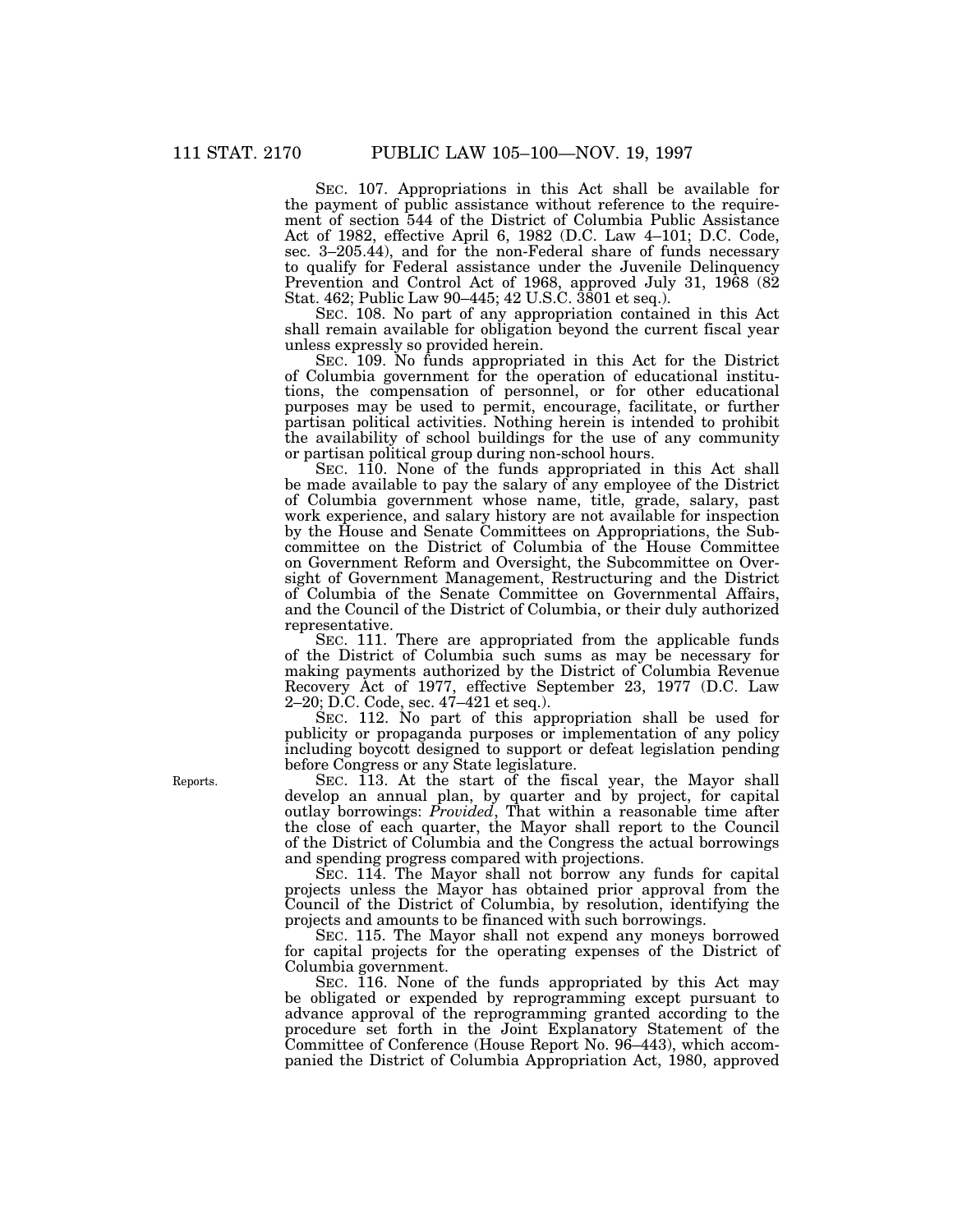October 30, 1979 (93 Stat. 713; Public Law 96–93), as modified in House Report No. 98–265, and in accordance with the Reprogramming Policy Act of 1980, effective September 16, 1980 (D.C. Law 3–100; D.C. Code, sec. 47–361 et seq.): *Provided*, That for the fiscal year ending September 30, 1998 the above shall apply except as modified by Public Law 104–8.

SEC. 117. None of the Federal funds provided in this Act shall be obligated or expended to provide a personal cook, chauffeur, or other personal servants to any officer or employee of the District of Columbia.

SEC. 118. None of the Federal funds provided in this Act shall be obligated or expended to procure passenger automobiles as defined in the Automobile Fuel Efficiency Act of 1980, approved October 10, 1980 (94 Stat. 1824; Public Law 96–425; 15 U.S.C. 2001(2)), with an Environmental Protection Agency estimated miles per gallon average of less than 22 miles per gallon: *Provided*, That this section shall not apply to security, emergency rescue, or armored vehicles.

SEC. 119. (a) Notwithstanding section 422(7) of the District of Columbia Home Rule Act of 1973, approved December 24, 1973 (87 Stat. 790; Public Law 93–198; D.C. Code, sec. 1–242(7)), the City Administrator shall be paid, during any fiscal year, a salary at a rate established by the Mayor, not to exceed the rate established for level IV of the Executive Schedule under 5 U.S.C. 5315.

(b) For purposes of applying any provision of law limiting the availability of funds for payment of salary or pay in any fiscal year, the highest rate of pay established by the Mayor under subsection (a) of this section for any position for any period during the last quarter of calendar year 1997 shall be deemed to be the rate of pay payable for that position for September 30, 1997.

(c) Notwithstanding section  $\overline{4}$ (a) of the District of Columbia Redevelopment Act of 1945, approved August 2, 1946 (60 Stat. 793; Public Law 79–592; D.C. Code, sec. 5–803(a)), the Board of Directors of the District of Columbia Redevelopment Land Agency shall be paid, during any fiscal year, per diem compensation at a rate established by the Mayor.

SEC. 120. Notwithstanding any other provisions of law, the provisions of the District of Columbia Government Comprehensive Merit Personnel Act of 1978, effective March 3, 1979 (D.C. Law 2–139; D.C. Code, sec. 1–601.1 et seq.), enacted pursuant to section 422(3) of the District of Columbia Home Rule Act of 1973, approved December 24, 1973 (87 Stat. 790; Public Law 93–198; D.C. Code, sec. 1–242(3)), shall apply with respect to the compensation of District of Columbia employees: *Provided*, That for pay purposes, employees of the District of Columbia government shall not be subject to the provisions of title 5, United States Code.

SEC. 121. The Director of the Department of Administrative Services may pay rentals and repair, alter, and improve rented premises, without regard to the provisions of section 322 of the Economy Act of 1932 (Public Law 72–212; 40 U.S.C. 278a), based upon a determination by the Director that, by reason of circumstances set forth in such determination, the payment of these rents and the execution of this work, without reference to the limitations of section 322, is advantageous to the District in terms of economy, efficiency, and the District's best interest.

SEC. 122. No later than 30 days after the end of the first quarter of the fiscal year ending September 30, 1998, the Mayor

Applicability.

Applicability.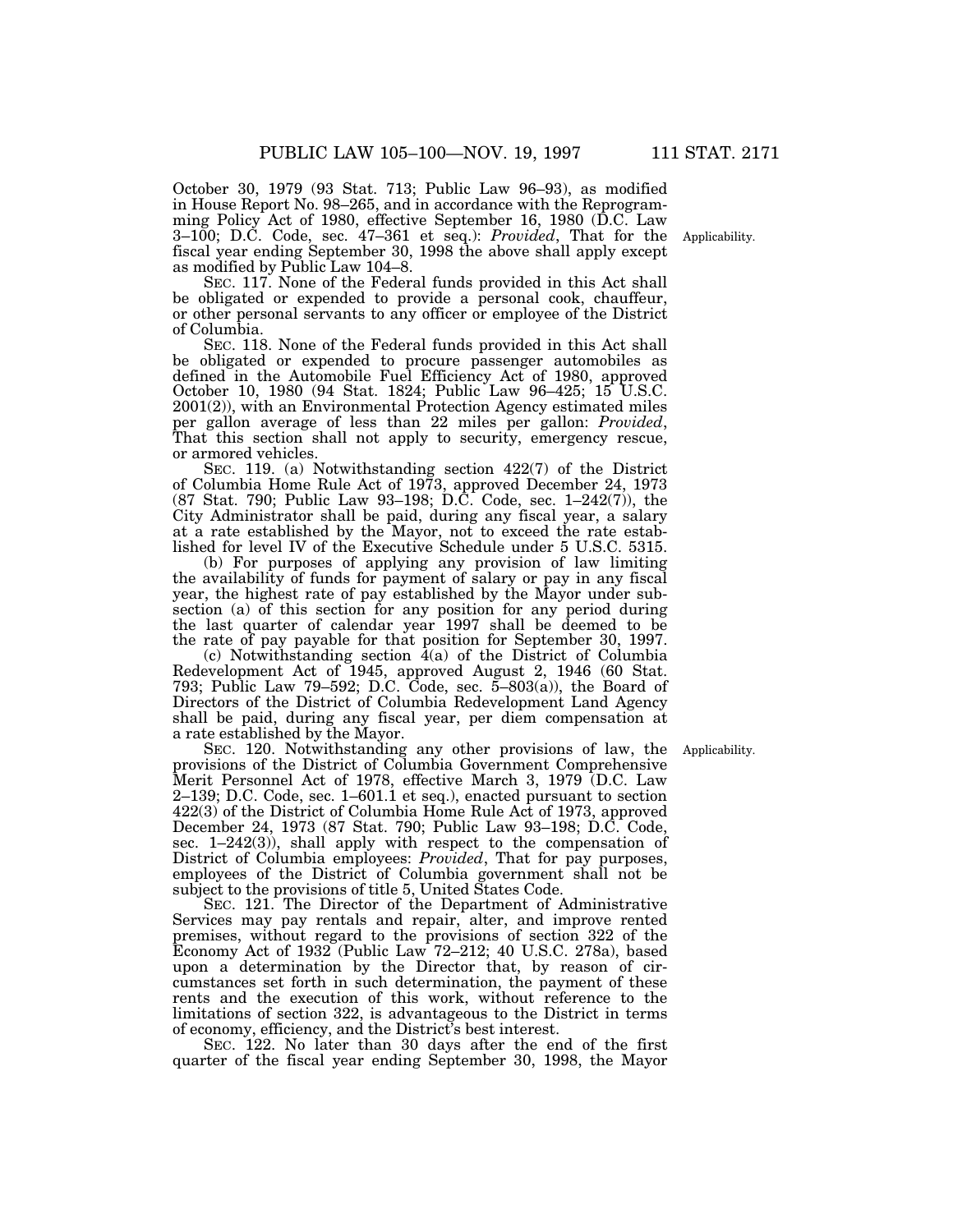of the District of Columbia shall submit to the Council of the District of Columbia the new fiscal year 1998 revenue estimates as of the end of the first quarter of fiscal year 1998. These estimates shall be used in the budget request for the fiscal year ending September 30, 1999. The officially revised estimates at midyear shall be used for the midyear report.

SEC. 123. No sole source contract with the District of Columbia government or any agency thereof may be renewed or extended without opening that contract to the competitive bidding process as set forth in section 303 of the District of Columbia Procurement Practices Act of 1985, effective February 21, 1986 (D.C. Law 6– 85; D.C. Code, sec. 1–1183.3), except that the District of Columbia government or any agency thereof may renew or extend sole source contracts for which competition is not feasible or practical: *Provided*, That the determination as to whether to invoke the competitive bidding process has been made in accordance with duly promulgated rules and procedures and said determination has been reviewed and approved by the District of Columbia Financial Responsibility and Management Assistance Authority.

SEC. 124. For purposes of the Balanced Budget and Emergency Deficit Control Act of 1985, approved December 12, 1985 (99 Stat. 1037; Public Law 99–177), as amended, the term ''program, project, and activity'' shall be synonymous with and refer specifically to each account appropriating Federal funds in this Act, and any sequestration order shall be applied to each of the accounts rather than to the aggregate total of those accounts: *Provided*, That sequestration orders shall not be applied to any account that is specifically exempted from sequestration by the Balanced Budget and Emergency Deficit Control Act of 1985, approved December 12, 1985 (99 Stat. 1037; Public Law 99–177), as amended.

SEC. 125. In the event a sequestration order is issued pursuant to the Balanced Budget and Emergency Deficit Control Act of 1985, approved December 12, 1985 (99 Stat. 1037; Public Law 99–177), as amended, after the amounts appropriated to the District of Columbia for the fiscal year involved have been paid to the District of Columbia, the Mayor of the District of Columbia shall pay to the Secretary of the Treasury, within 15 days after receipt of a request therefor from the Secretary of the Treasury, such amounts as are sequestered by the order: *Provided*, That the sequestration percentage specified in the order shall be applied proportionately to each of the Federal appropriation accounts in this Act that are not specifically exempted from sequestration by the Balanced Budget and Emergency Deficit Control Act of 1985, approved December 12, 1985 (99 Stat. 1037; Public Law 99–177), as amended.

SEC. 126. (a) An entity of the District of Columbia government may accept and use a gift or donation during fiscal year 1998 if—

(1) the Mayor approves the acceptance and use of the gift or donation: *Provided*, That the Council of the District of Columbia may accept and use gifts without prior approval by the Mayor; and

(2) the entity uses the gift or donation to carry out its authorized functions or duties.

(b) Each entity of the District of Columbia government shall keep accurate and detailed records of the acceptance and use of any gift or donation under subsection (a) of this section, and shall make such records available for audit and public inspection.

Sequestration.

Applicability.

Records. Public information.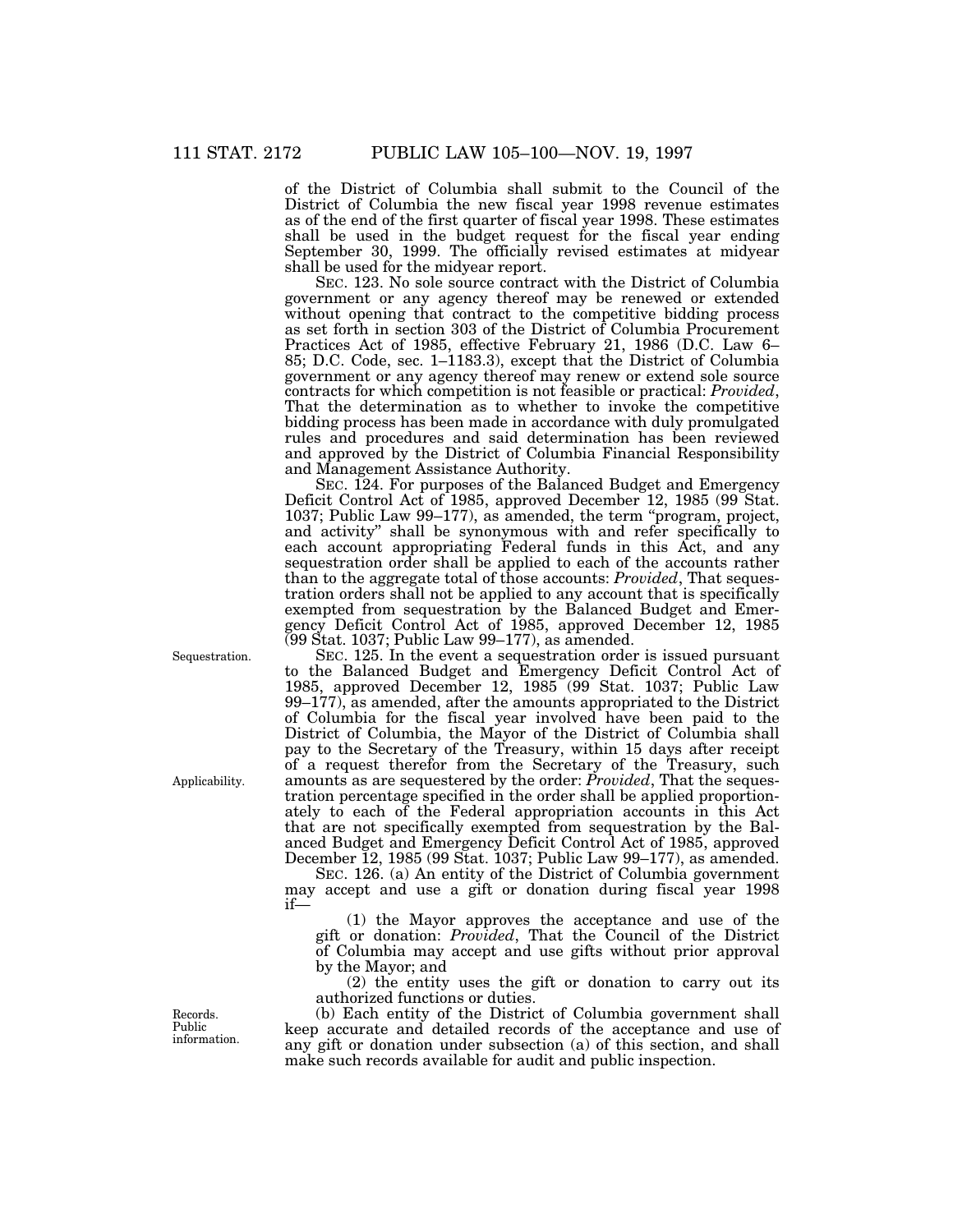(c) For the purposes of this section, the term ''entity of the District of Columbia government'' includes an independent agency of the District of Columbia.

(d) This section shall not apply to the District of Columbia Board of Education, which may, pursuant to the laws and regulations of the District of Columbia, accept and use gifts to the public schools without prior approval by the Mayor.

SEC. 127. None of the Federal funds provided in this Act may be used by the District of Columbia to provide for salaries, expenses, or other costs associated with the offices of United States Senator or United States Representative under section 4(d) of the District of Columbia Statehood Constitutional Convention Initiatives of 1979, effective March 10, 1981 (D.C. Law 3–171; D.C. Code, sec.  $1 - 113(d)$ ).

SEC. 128. The University of the District of Columbia shall Reports.submit to the Congress, the Mayor, the District of Columbia Financial Responsibility and Management Assistance Authority, and the Council of the District of Columbia no later than fifteen (15) calendar days after the end of each month a report that sets forth—

(1) current month expenditures and obligations, year-todate expenditures and obligations, and total fiscal year expenditure projections versus budget broken out on the basis of control center, responsibility center, and object class, and for all funds, non-appropriated funds, and capital financing;

(2) a list of each account for which spending is frozen and the amount of funds frozen, broken out by control center, responsibility center, detailed object, and for all funding sources;

(3) a list of all active contracts in excess of \$10,000 annually, which contains the name of each contractor; the budget to which the contract is charged, broken out on the basis of control center and responsibility center, and contract identifying codes used by the University of the District of Columbia; payments made in the last month and year-to-date, the total amount of the contract and total payments made for the contract and any modifications, extensions, renewals; and specific modifications made to each contract in the last month;

(4) all reprogramming requests and reports that have been made by the University of the District of Columbia within the last month in compliance with applicable law; and

(5) changes made in the last month to the organizational structure of the University of the District of Columbia, displaying previous and current control centers and responsibility centers, the names of the organizational entities that have been changed, the name of the staff member supervising each entity affected, and the reasons for the structural change.

SEC. 129. Funds authorized or previously appropriated to the government of the District of Columbia by this or any other Act to procure the necessary hardware and installation of new software, conversion, testing, and training to improve or replace its financial management system are also available for the acquisition of accounting and financial management services and the leasing of necessary hardware, software or any other related goods or services, as determined by the District of Columbia Financial Responsibility and Management Assistance Authority.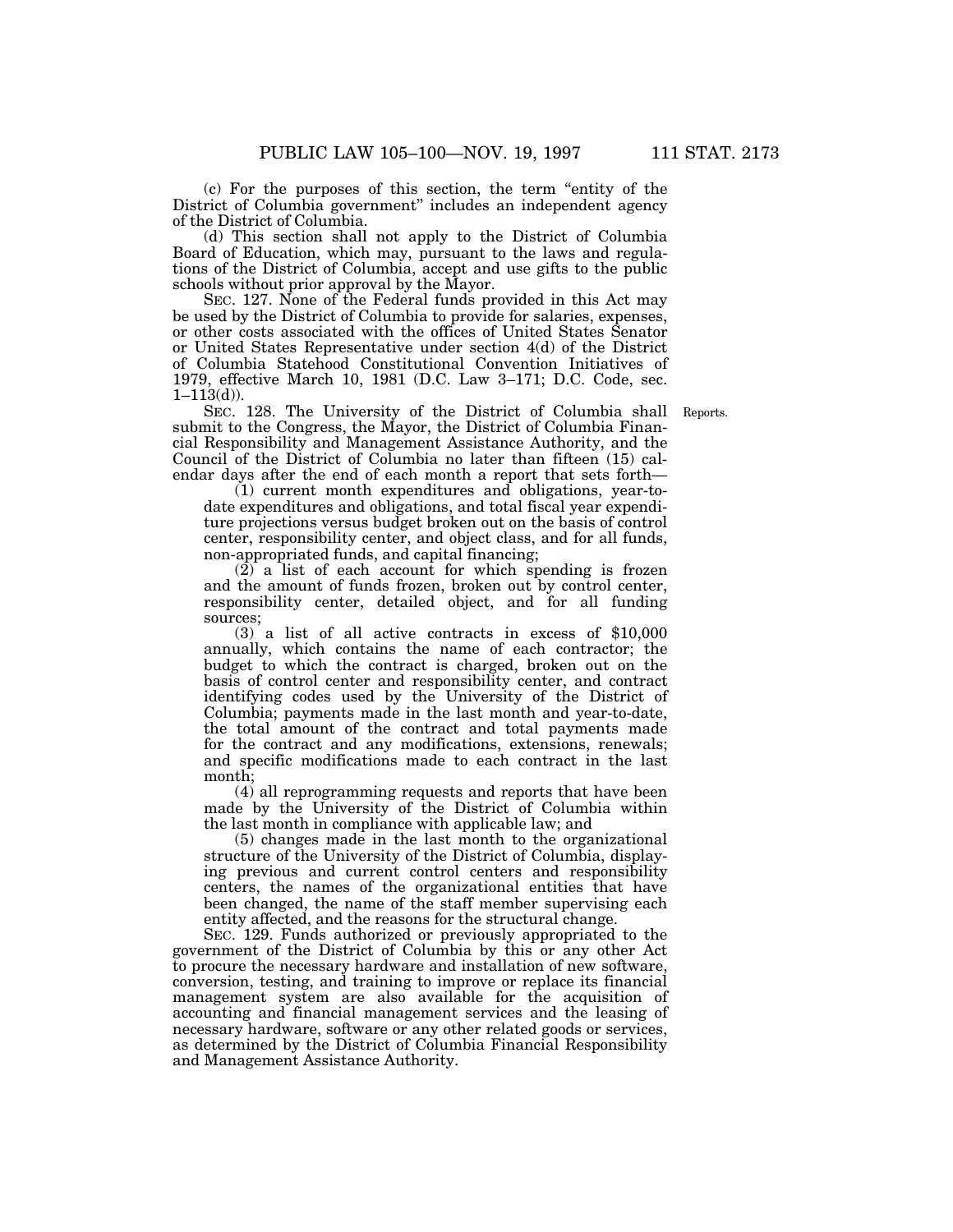SEC. 130. Section 456 of the District of Columbia Home Rule Act of 1973, approved December 24, 1973 (87 Stat. 790; Public Law 93–198; D.C. Code, secs. 47–231 et seq.) is amended—

 $(1)$  in subsection  $(a)(1)$ , by-

(A) striking "1995" and inserting "1998";

(B) striking ''Mayor'' and inserting ''District of Columbia Financial Responsibility and Management Assistance Authority''; and

(C) striking ''Committee on the District of Columbia'' and inserting ''Committee on Government Reform and Oversight'';

 $(2)$  in subsection  $(b)(1)$ , by-

 $(A)$  striking "1997" and inserting "1999";

(B) striking ''Mayor'' and inserting ''Authority''; and

(C) striking ''Committee on the District of Columbia'' and inserting ''Committee on Government Reform and Oversight'';

(3) in subsection (b)(3), by striking ''Committee on the District of Columbia" and inserting "Committee on Government Reform and Oversight'';

 $(4)$  in subsection  $(c)(1)$ , by-

 $(A)$  striking "1995" and inserting "1997";

(B) striking ''Mayor'' and inserting ''Chief Financial Officer''; and

(C) striking ''Committee on the District of Columbia'' and inserting ''Committee on Government Reform and Oversight'';

 $(5)$  in subsection  $(c)(2)(A)$ , by-

(A) striking "1997" and inserting "1999";

(B) striking ''Mayor'' and inserting ''Chief Financial Officer''; and

(C) striking ''Committee on the District of Columbia'' and inserting ''Committee on Government Reform and Oversight'';

 $(6)$  in subsection  $(c)(2)(B)$ , by striking "Committee on the District of Columbia" and inserting "Committee on Government" Reform and Oversight''; and

 $(7)$  in subsection  $(d)(1)$ , by-

 $(A)$  striking "1994" and inserting "1997";

(B) striking ''Mayor'' and inserting ''Chief Financial Officer''; and

(C) striking ''Committee on the District of Columbia'' and inserting ''Committee on Government Reform and Oversight''.

SEC. 131. For purposes of the appointment of the head of a department of the government of the District of Columbia under

section 11105(a) of the National Capital Revitalization and Self-Improvement Act of 1997, Public Law 105–33, the following rules shall apply:

 $(i)$  After the Mayor notifies the Council under paragraph  $(1)(A)(ii)$  of such section of the nomination of an individual for appointment, the Council shall meet to determine whether to confirm or reject the nomination.

(2) If the Council fails to confirm or reject the nomination during the 7-day period described in paragraph (1)(A)(iii) of such section, the Council shall be deemed to have confirmed the nomination.

Applicability.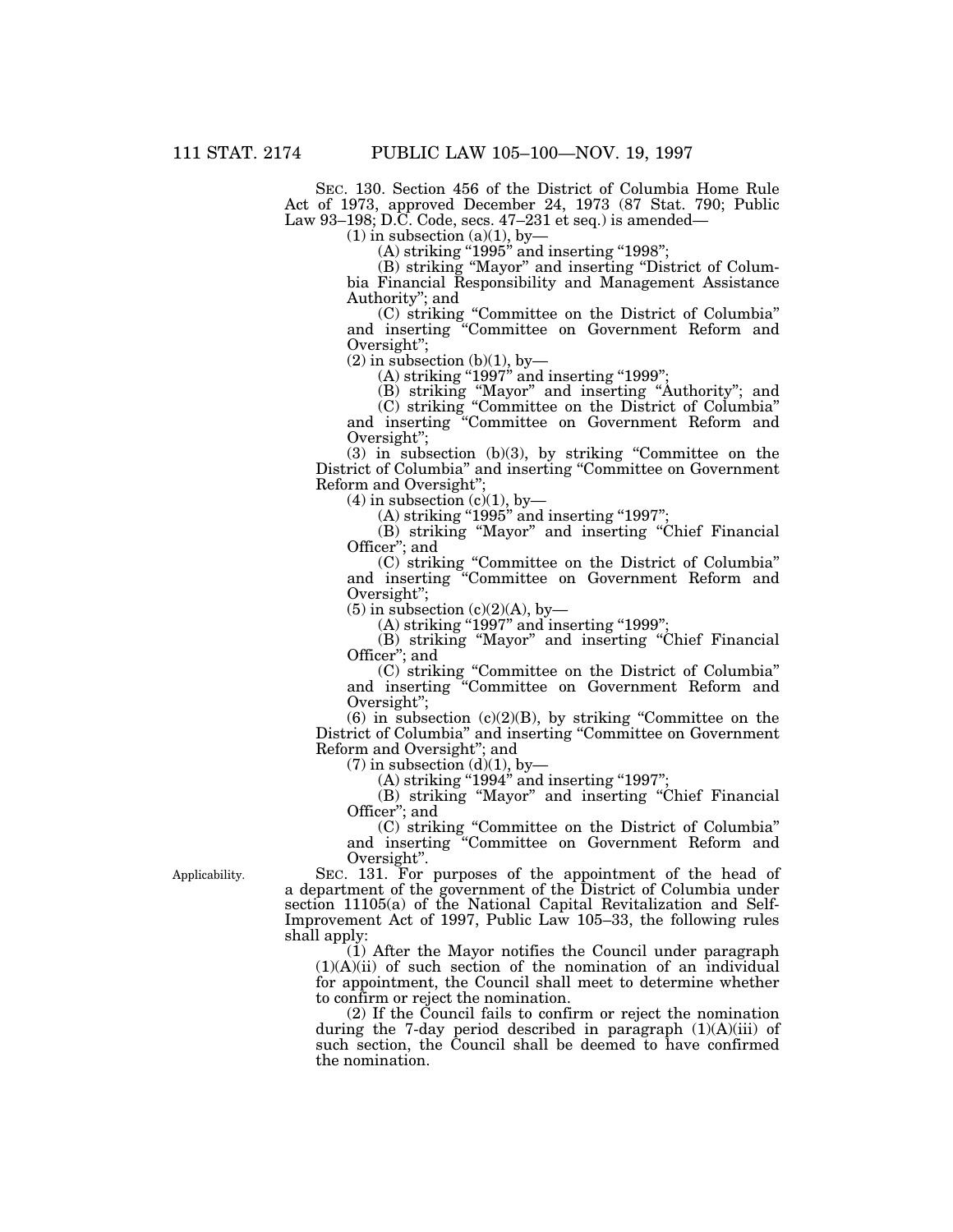(3) For purposes of paragraph (1)(B) of such section, if the Council does not confirm a nomination (or is not deemed to have confirmed a nomination) during the 30-day period described in such paragraph, the Mayor shall be deemed to have failed to nominate an individual during such period to fill the vacancy in the position of the head of the department.

SEC. 132. None of the funds appropriated under this Act shall Abortion.be expended for any abortion except where the life of the mother would be endangered if the fetus were carried to term or where the pregnancy is the result of an act of rape or incest.

SEC. 133. None of the funds made available in this Act may be used to implement or enforce the Health Care Benefits Expansion Act of 1992 (D.C. Law 9–114; D.C. Code, sec. 36–1401 et seq.) or to otherwise implement or enforce any system of registration of unmarried, cohabiting couples (whether homosexual, heterosexual, or lesbian), including but not limited to registration for the purpose of extending employment, health, or governmental benefits to such couples on the same basis as such benefits are extended to legally married couples.

SEC. 134. The Emergency Transitional Education Board of Trustees shall submit to the Congress, the Mayor, the District of Columbia Financial Responsibility and Management Assistance Authority, and the Council of the District of Columbia no later than fifteen (15) calendar days after the end of each month a report that sets forth—

(1) current month expenditures and obligations, year-todate expenditures and obligations, and total fiscal year expenditure projections versus budget broken out on the basis of control center, responsibility center, agency reporting code, and object class, and for all funds, including capital financing;

(2) a list of each account for which spending is frozen and the amount of funds frozen, broken out by control center, responsibility center, detailed object, and agency reporting code, and for all funding sources;

(3) a list of all active contracts in excess of \$10,000 annually, which contains the name of each contractor; the budget to which the contract is charged, broken out on the basis of control center, responsibility center, and agency reporting code; and contract identifying codes used by the D.C. Public Schools; payments made in the last month and year-to-date, the total amount of the contract and total payments made for the contract and any modifications, extensions, renewals; and specific modifications made to each contract in the last month;

(4) all reprogramming requests and reports that are required to be, and have been, submitted to the Board of Education; and

(5) changes made in the last month to the organizational structure of the D.C. Public Schools, displaying previous and current control centers and responsibility centers, the names of the organizational entities that have been changed, the name of the staff member supervising each entity affected, and the reasons for the structural change.

SEC. 135. (a) IN GENERAL.—The Emergency Transitional Education Board of Trustees of the District of Columbia and the University of the District of Columbia shall annually compile an accurate and verifiable report on the positions and employees in

Records. Reports.

partners.

Domestic

Reports.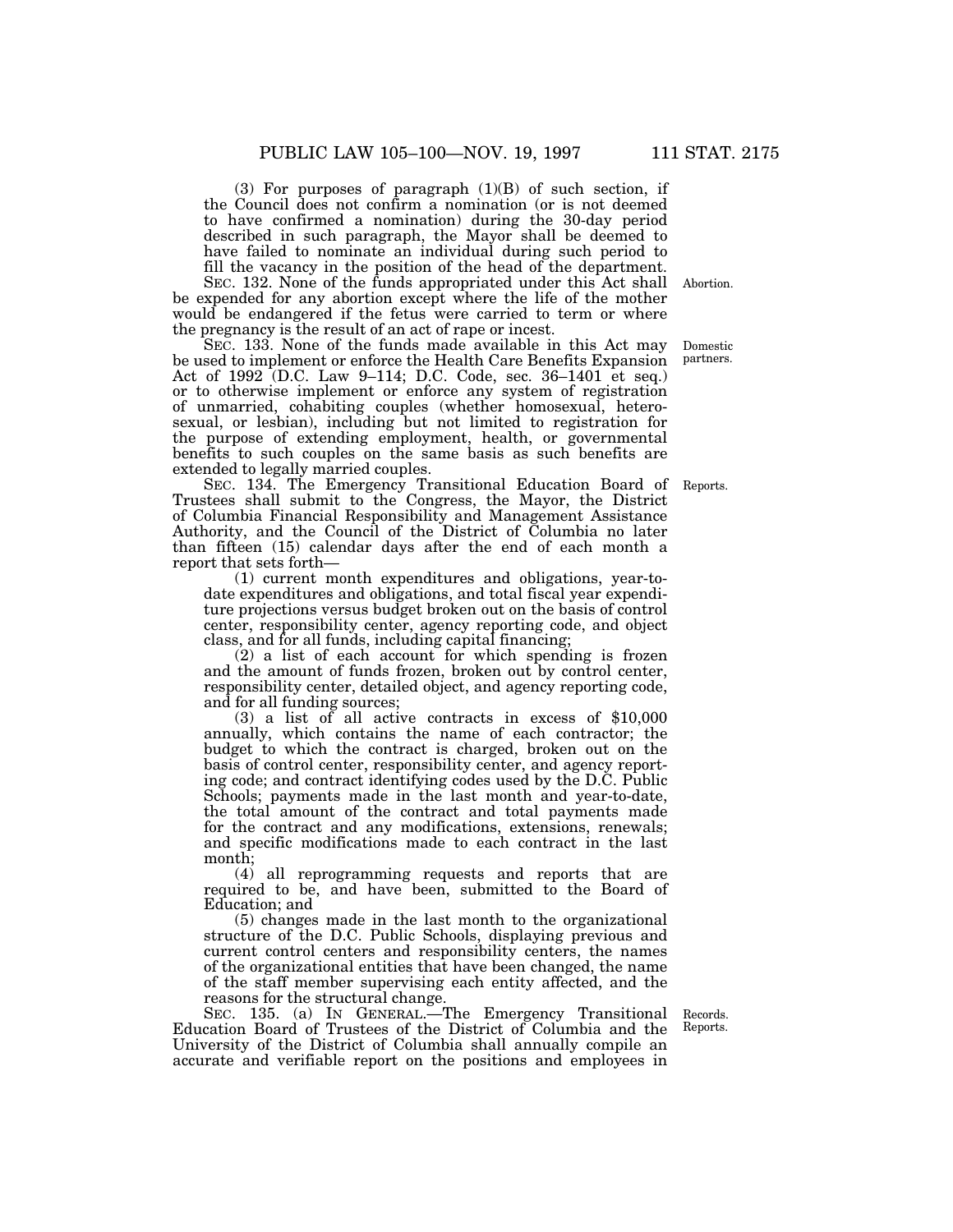the public school system and the university, respectively. The annual report shall set forth—

(1) the number of validated schedule A positions in the District of Columbia public schools and the University of the District of Columbia for fiscal year 1997, fiscal year 1998, and thereafter on a full-time equivalent basis, including a compilation of all positions by control center, responsibility center, funding source, position type, position title, pay plan, grade, and annual salary; and

(2) a compilation of all employees in the District of Columbia public schools and the University of the District of Columbia as of the preceding December 31, verified as to its accuracy in accordance with the functions that each employee actually performs, by control center, responsibility center, agency reporting code, program (including funding source), activity, location for accounting purposes, job title, grade and classification, annual salary, and position control number.

(b) SUBMISSION.—The annual report required by subsection (a) of this section shall be submitted to the Congress, the Mayor, the District of Columbia Council, the Consensus Commission, and the Authority, not later than February 15 of each year.

SEC. 136. (a) No later than October 1, 1997, or within 15 calendar days after the date of the enactment of the District of Columbia Appropriations Act, 1998, whichever occurs later, and each succeeding year, the Emergency Transitional Education Board of Trustees and the University of the District of Columbia shall submit to the appropriate congressional committees, the Mayor, the District of Columbia Council, the Consensus Commission, and the District of Columbia Financial Responsibility and Management Assistance Authority, a revised appropriated funds operating budget for the public school system and the University of the District of Columbia for such fiscal year that is in the total amount of the approved appropriation and that realigns budgeted data for personal services and other-than-personal services, respectively, with anticipated actual expenditures.

(b) The revised budget required by subsection (a) of this section shall be submitted in the format of the budget that the Emergency Transitional Education Board of Trustees and the University of the District of Columbia submit to the Mayor of the District of Columbia for inclusion in the Mayor's budget submission to the Council of the District of Columbia pursuant to section 442 of the District of Columbia Home Rule Act, Public Law 93–198, as amended (D.C. Code, sec. 47–301).

SEC. 137. The Emergency Transitional Education Board of Trustees, the Board of Trustees of the University of the District of Columbia, the Board of Library Trustees, and the Board of Governors of the University of the District of Columbia School of Law shall vote on and approve their respective annual or revised budgets before submission to the Mayor of the District of Columbia for inclusion in the Mayor's budget submission to the Council of the District of Columbia in accordance with section 442 of the District of Columbia Home Rule Act, Public Law 93–198, as amended (D.C. Code, sec. 47–301), or before submitting their respective budgets directly to the Council.

SEC. 138. (a) CEILING ON TOTAL OPERATING EXPENSES.—

Effective date.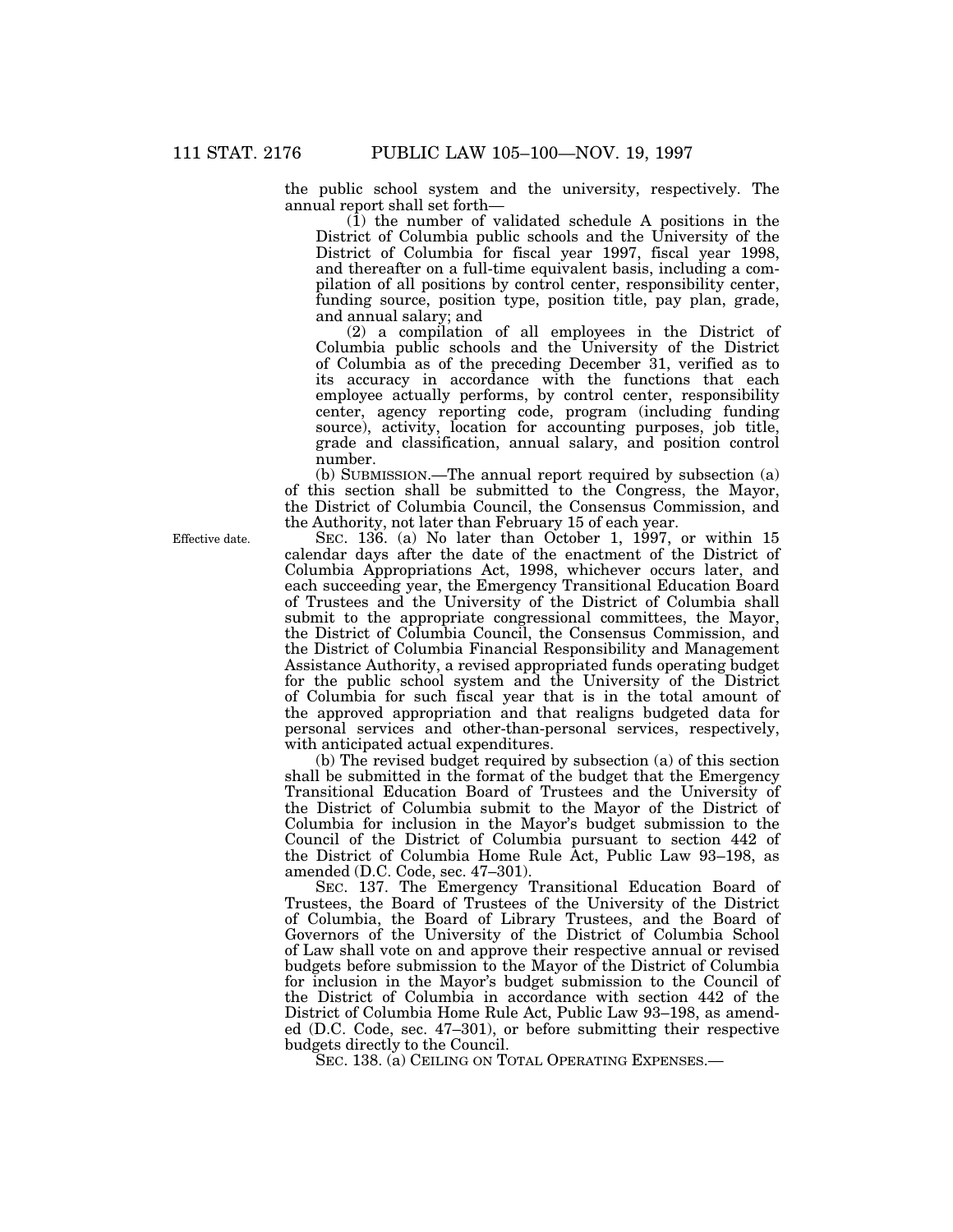(1) IN GENERAL.—Notwithstanding any other provision of law, the total amount appropriated in this Act for operating expenses for the District of Columbia for fiscal year 1998 under the caption "Division of Expenses" shall not exceed the lesser of—

(A) the sum of the total revenues of the District of Columbia for such fiscal year; or

(B) \$4,811,906,000 (of which \$118,269,000 shall be from intra-District funds), which amount may be increased by the following:

(i) proceeds of one-time transactions, which are expended for emergency or unanticipated operating or capital needs approved by the District of Columbia Financial Responsibility and Management Assistance Authority; and

(ii) additional expenditures which the Chief Financial Officer of the District of Columbia certifies will produce additional revenues during such fiscal year at least equal to 200 percent of such additional expenditures, and which are approved by the District of Columbia Financial Responsibility and Management Assistance Authority.

(C) to the extent that the sum of the total revenues of the District of Columbia for such fiscal year exceed the total amount provided for in subparagraph (B) above, the Chief Financial Officer of the District of Columbia, with the approval of the District of Columbia Financial Responsibility and Management Assistance Authority, may credit up to ten percent (10%) of the amount of such difference, not to exceed \$3,300,000, to a reserve fund which may be expended for operating purposes in future fiscal years, in accordance with the financial plans and budgets for such years.

(2) ENFORCEMENT.—The Chief Financial Officer of the District of Columbia and the District of Columbia Financial Responsibility and Management Assistance Authority (hereafter in this section referred to as ''Authority'') shall take such steps as are necessary to assure that the District of Columbia meets the requirements of this section, including the apportioning by the Chief Financial Officer of the appropriations and funds made available to the District during fiscal year 1998, except that the Chief Financial Officer may not reprogram for operating expenses any funds derived from bonds, notes, or other obligations issued for capital projects.

(b) ACCEPTANCE AND USE OF GRANTS NOT INCLUDED IN CEILING.—

(1) IN GENERAL.—Notwithstanding subsection (a), the Mayor in consultation with the Chief Financial Officer of the District of Columbia during a control year, as defined in section 305(4) of Public Law 104–8, as amended, 109 Stat. 152, may accept, obligate, and expend Federal, private, and other grants received by the District government that are not reflected in the amounts appropriated in this Act.

(2) REQUIREMENT OF CHIEF FINANCIAL OFFICER REPORT AND FINANCIAL RESPONSIBILITY AND MANAGEMENT ASSISTANCE AUTHORITY APPROVAL.—No such Federal, private, or other grant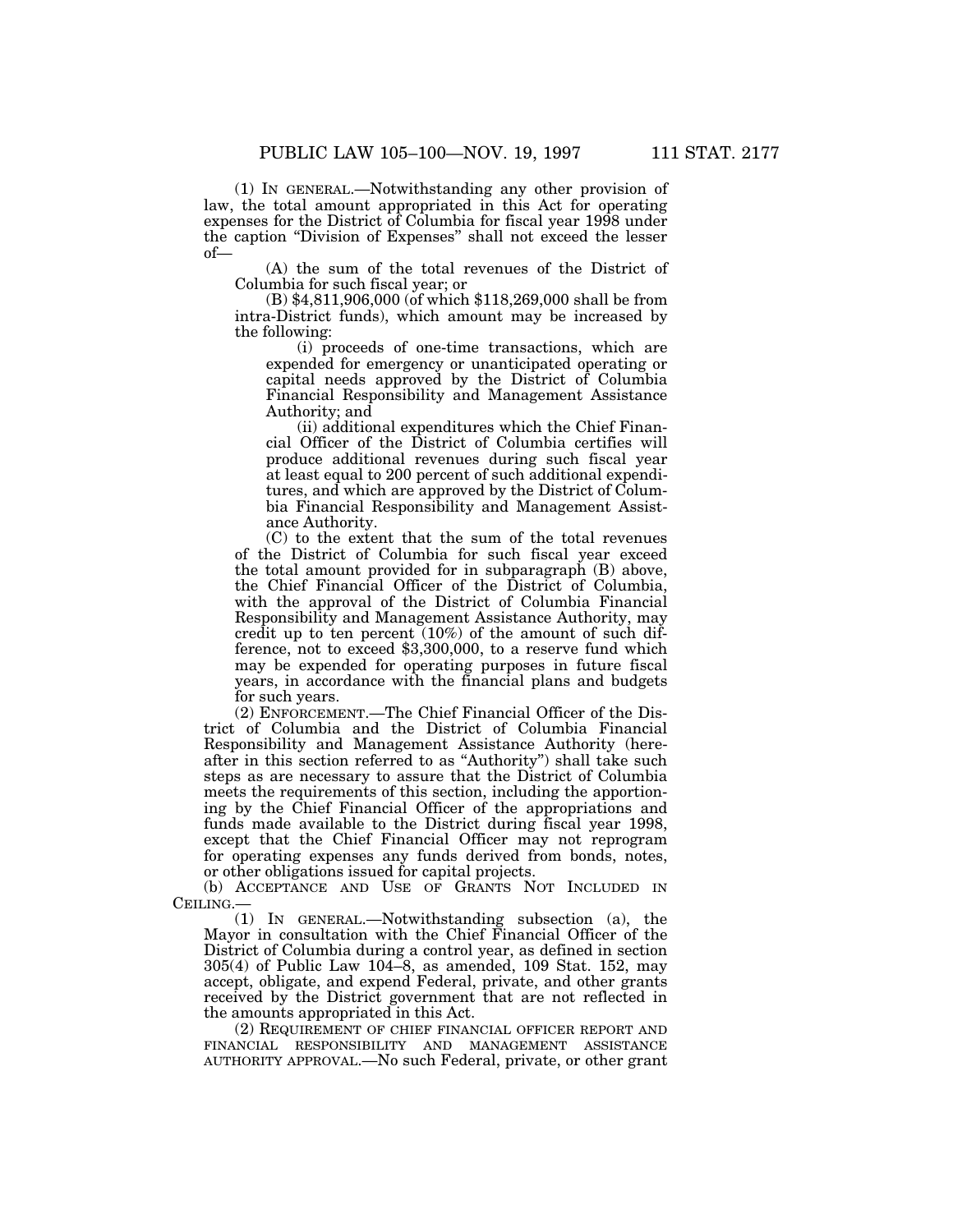may be accepted, obligated, or expended pursuant to paragraph  $(1)$  until-

(A) the Chief Financial Officer of the District submits to the Authority a report setting forth detailed information regarding such grant; and

(B) the Authority has reviewed and approved the acceptance, obligation, and expenditure of such grant in accordance with review and approval procedures consistent with the provisions of the District of Columbia Financial Responsibility and Management Assistance Act of 1995.

(3) PROHIBITION ON SPENDING IN ANTICIPATION OF APPROVAL OR RECEIPT.—No amount may be obligated or expended from the general fund or other funds of the District government in anticipation of the approval or receipt of a grant under paragraph  $(2)(B)$  or in anticipation of the approval or receipt of a Federal, private, or other grant not subject to such paragraph.

(4) MONTHLY REPORTS.—The Chief Financial Officer of the District of Columbia shall prepare a monthly report setting forth detailed information regarding all Federal, private, and other grants subject to this subsection. Each such report shall be submitted to the Council of the District of Columbia, and to the Committees on Appropriations of the House of Representatives and the Senate, not later than 15 days after the end of the month covered by the report.

(c) REPORT ON EXPENDITURES BY FINANCIAL RESPONSIBILITY AND MANAGEMENT ASSISTANCE AUTHORITY.—Not later than 20 calendar days after the end of each fiscal quarter starting October 1, 1997, the District of Columbia Financial Responsibility and Management Assistance Authority shall submit a report to the Committees on Appropriations of the House of Representatives and the Senate, the Committee on Government Reform and Oversight of the House, and the Committee on Governmental Affairs of the Senate providing an itemized accounting of all non-appropriated funds obligated or expended by the Authority for the quarter. The report shall include information on the date, amount, purpose, and vendor name, and a description of the services or goods provided with respect to the expenditures of such funds.

SEC. 139. The District of Columbia Emergency Transitional Education Board of Trustees shall, subject to the contract approval provisions of Public Law 104–8—

(A) develop a comprehensive plan to identify and accomplish energy conservation measures to achieve maximum cost-effective energy and water savings;

(B) enter into innovative financing and contractual mechanisms including, but not limited to, utility demand-side management programs and energy savings performance contracts and water conservation performance contracts: *Provided*, That the terms of such contracts do not exceed 25 years; and

(C) permit and encourage each department or agency and other instrumentality of the District of Columbia to participate in programs conducted by any gas, electric or water utility of the management of electricity or gas demand or for energy or water conservation.

SEC. 140. If a department or agency of the government of the District of Columbia is under the administration of a courtappointed receiver or other court-appointed official during fiscal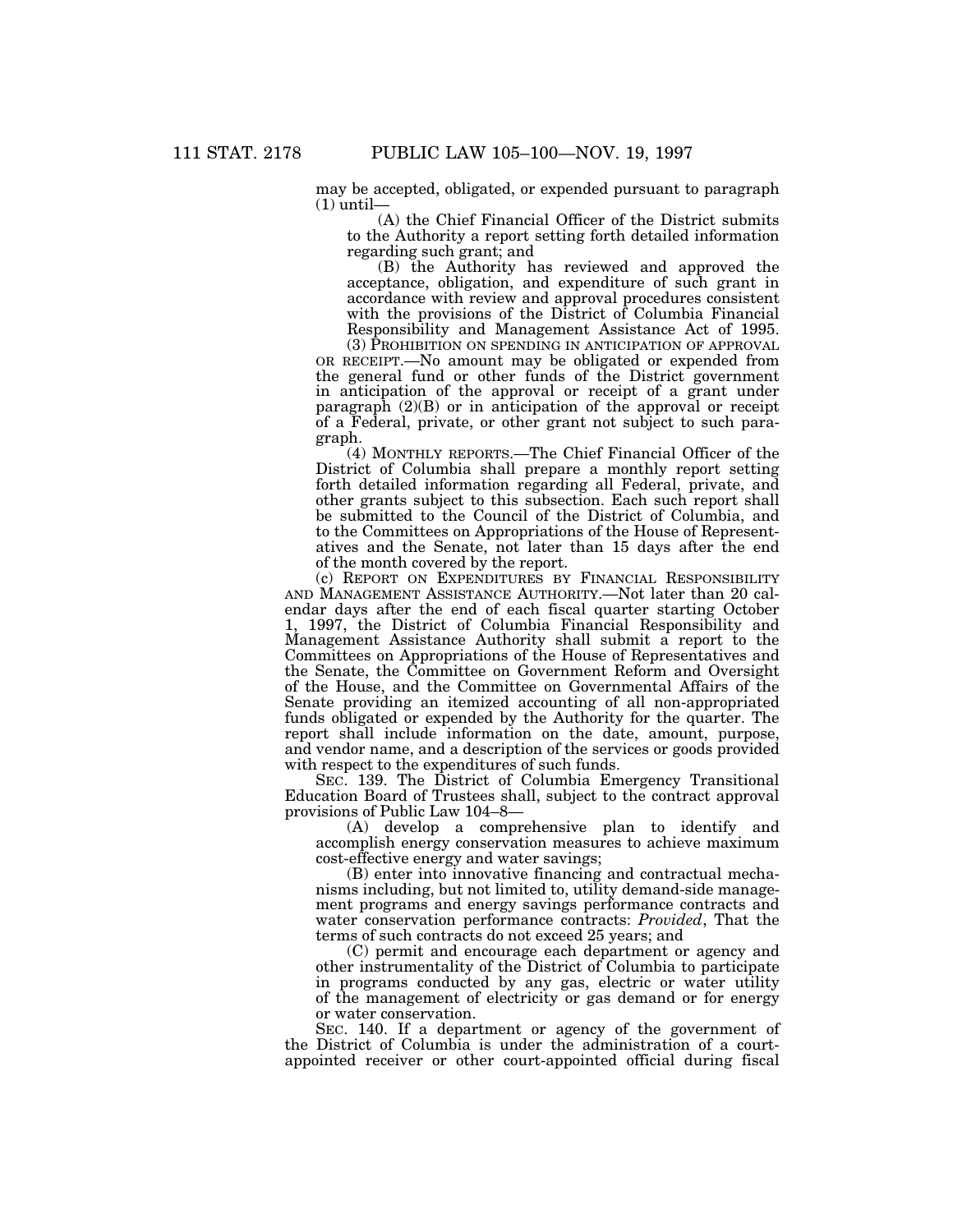year 1998 or any succeeding fiscal year, the receiver or official shall prepare and submit to the Mayor, for inclusion in the annual budget of the District of Columbia for the year, annual estimates of the expenditures and appropriations necessary for the maintenance and operation of the department or agency. All such estimates shall be forwarded by the Mayor to the Council, for its action pursuant to sections 446 and 603(c) of the District of Columbia Home Rule Act, without revision but subject to the Mayor's recommendations. Notwithstanding any provision of the District of Columbia Home Rule Act, the Council may comment or make recommendations concerning such annual estimates but shall have no authority under such Act to revise such estimates.

SEC. 141. In addition to amounts appropriated or otherwise made available, \$12,000,000 is hereby appropriated to the National Park Service and shall be available only for the United States Park Police operations in the District of Columbia.

SEC. 142. The District government shall maintain for fiscal year 1998 the same funding levels as provided in fiscal year 1997 for homeless services in the District of Columbia.

Reports.

SEC. 143. The District of Columbia Financial Responsibility and Management Assistance Authority and the Chief Executive Officer of the District of Columbia public schools are hereby directed to report to the Appropriations Committees of the Senate and the House of Representatives, the Senate Committee on Governmental Affairs and the Committee on Government Reform and Oversight of the House of Representatives not later than April 1, 1998, on all measures necessary and steps to be taken to ensure that the District's public schools open on time to begin the 1998– 1999 academic year.

SEC. 144. There are appropriated from applicable funds of the District of Columbia such sums as may be necessary to hire 12 additional inspectors for the Alcoholic Beverage Commission. Of the additional inspectors, 6 shall focus their responsibilities on the enforcement of laws relating to the sale of alcohol to minors.

SEC. 145. (a) Not later than 6 months after the date of enactment of this Act, the General Accounting Office shall conduct and submit to Congress a study of—

(1) the District of Columbia's alcoholic beverage tax structure and its relation to surrounding jurisdictions;

(2) the effects of the District of Columbia's lower excise taxes on alcoholic beverages on consumption of alcoholic beverages in the District of Columbia;

(3) ways in which the District of Columbia's tax structure can be revised to bring it into conformity with the higher levels in surrounding jurisdictions; and

(4) ways in which those increased revenues can be used to lower consumption and promote abstention from alcohol among young people.

(b) The study should consider whether—

(1) alcohol is being sold in proximity to schools and other areas where children are likely to be; and

(2) creation of alcohol-free zones in areas frequented by children would be useful in deterring underage alcohol consumption.

SEC. 146. (a) Of the amounts appropriated in this Act to the District of Columbia, funds may be expended to—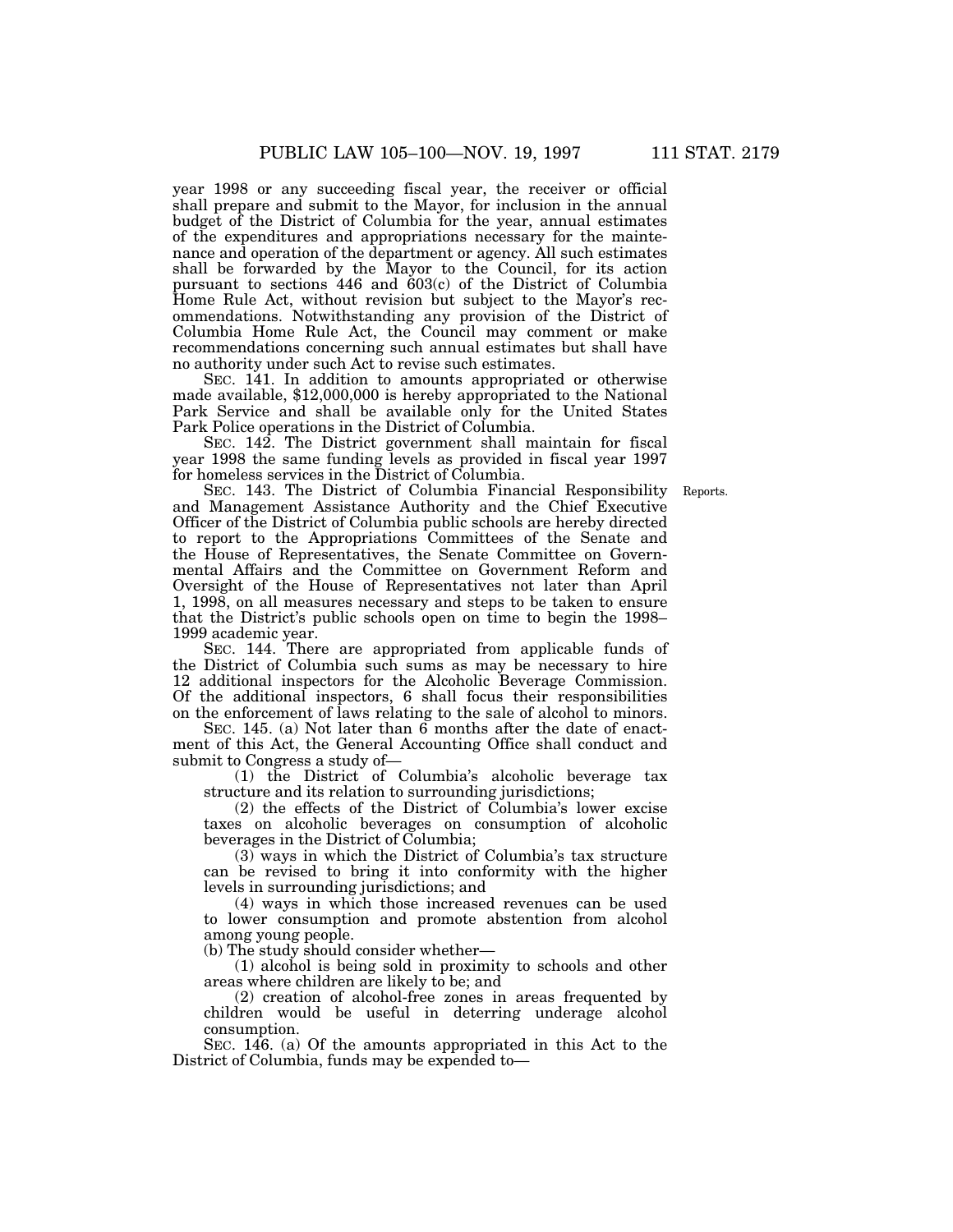(1) hire 5 additional inspectors for the Department of Consumer and Regulatory Affairs to focus on monitoring day care centers and home day care operations; and

(2) hire 5 additional Department of Human Services monitors to focus on selecting quality day care centers eligible for public financing and monitoring safety standards at such centers.

(b) Nothing in this section shall be deemed to supersede or otherwise preempt the development and implementation of the management reform plan for the Department of Consumer and Regulatory Affairs and the Department of Human Services as authorized in the District of Columbia Management Reform Act of 1997 (subtitle B, title XI, Public Law 105–33).

SEC. 147. (a) SHORT TITLE; FINDINGS; PURPOSE.—

(1) SHORT TITLE.—This section may be cited as the ''Nation's Capital Bicentennial Designation Act''.

(2) FINDINGS.—The Senate finds that—

(A) the year 2000 will mark the 200th anniversary of Washington, D.C. as the Nation's permanent capital, commencing when the Government moved from Philadelphia to the Federal City;

(B) the framers of the Constitution provided for the establishment of a special district to serve as ''the seat of Government of the United States'';

(C) the site for the city was selected under the direction of President George Washington, with construction initiated in 1791;

(D) in submitting his design to Congress, Major Pierre Charles L'Enfant included numerous parks, fountains, and sweeping avenues designed to reflect a vision as grand and as ambitious as the American experience itself;

(E) the capital city was named after President George Washington to commemorate and celebrate his triumph in building the Nation;

(F) as the seat of Government of the United States for almost 200 years, the Nation's capital has been a center of American culture and a world symbol of freedom and democracy;

(G) from Washington, D.C., President Abraham Lincoln labored to preserve the Union and the Reverend Martin Luther King, Jr. led an historic march that energized the civil rights movement, reminding America of its promise of liberty and justice for all; and

(H) the Government of the United States must continually work to ensure that the Nation's capital is and remains the shining city on the hill.

(3) PURPOSE.—The purposes of this section are to—

(A) designate the year 2000 as the ''Year of National Bicentennial Celebration for Washington, D.C.—the Nation's Capital''; and

(B) establish the Presidents' Day holiday in the year 2000 as a day of national celebration for the 200th anniversary of Washington, D.C.

(b) NATION'S CAPITAL NATIONAL BICENTENNIAL.—

(1) IN GENERAL.—The year 2000 is designated as the ''Year of the National Bicentennial Celebration for Washington, D.C. the Nation's Capital'' and the Presidents' Day Federal holiday

Nation's Capital Bicentennial Designation Act.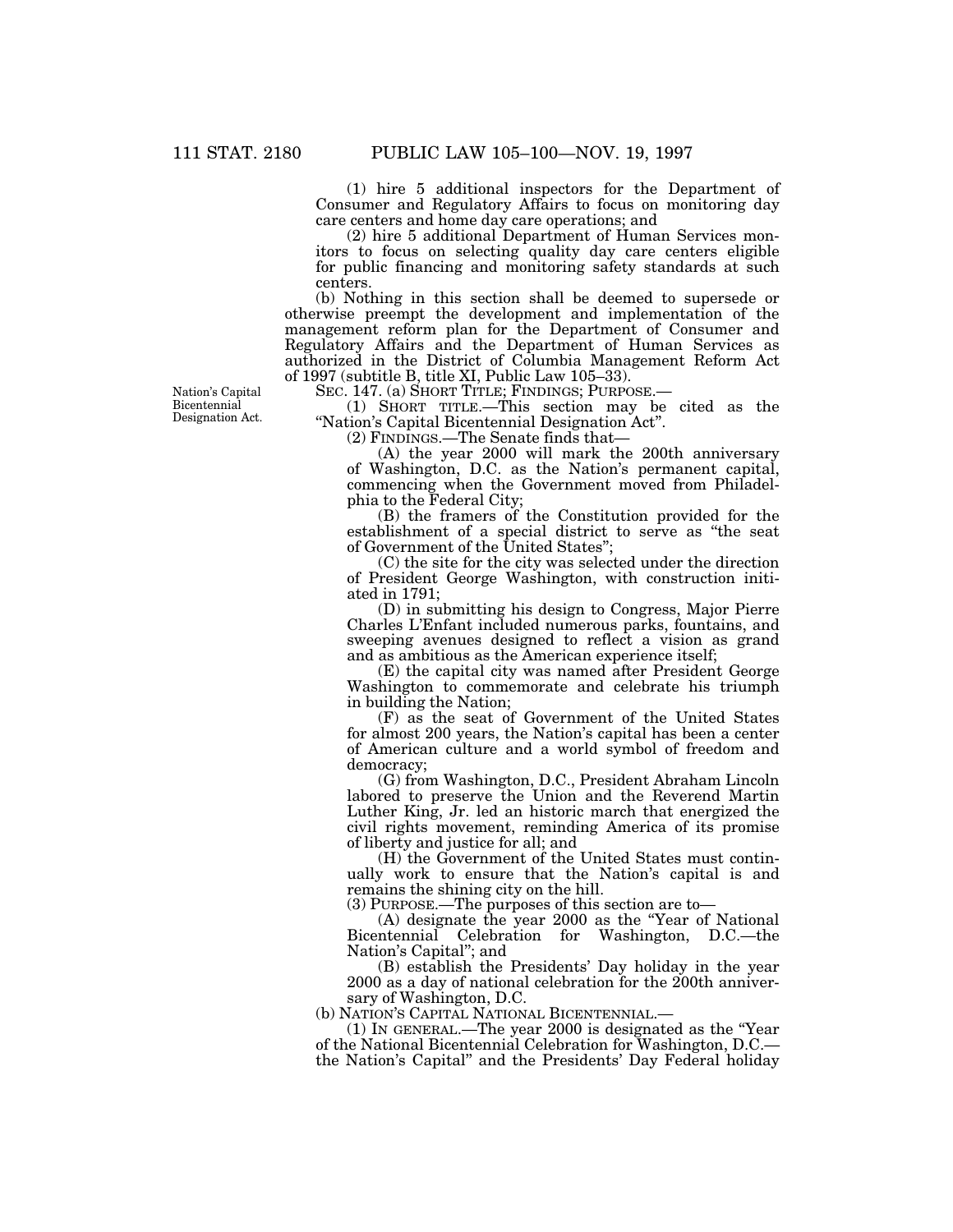in the year 2000 is designated as a day of national celebration for the 200th anniversary of Washington, D.C.

(2) SENSE OF THE SENATE.—It is the sense of the Senate that all Federal entities should coordinate with and assist the Nation's Capital Bicentennial Celebration, a nonprofit  $501(c)(3)$  entity, organized and operating pursuant to the laws of the District of Columbia, to ensure the success of events and projects undertaken to renew and celebrate the bicentennial of the establishment of Washington, D.C. as the Nation's capital.

SEC. 148. Notwithstanding section  $602(c)(1)$  of the District of Columbia Home Rule Act (D.C. Code, sec. 1–233(c)(1)), General Obligation Bond Act of 1998 (D.C. Bill 12–371), if enacted by the Council of the District of Columbia and approved by the District of Columbia Financial Responsibility and Management Assistance Authority, shall take effect on the date of such approval or the date of the enactment of this Act, whichever is later.

SEC. 149. (a) Notwithstanding any other provision of law, rule, or regulation, an employee of the District of Columbia public schools shall be—

(1) classified as an Educational Service employee;

(2) placed under the personnel authority of the Board of Education; and

(3) subject to all Board of Education rules.

(b) School-based personnel shall constitute a separate competitive area from nonschool-based personnel who shall not compete with school-based personnel for retention purposes.

SEC. 150. (a) RESTRICTIONS ON USE OF OFFICIAL VEHICLES.— (1) None of the funds made available by this Act or by any other Act may be used to provide any officer or employee of the District of Columbia with an official vehicle unless the officer or employee uses the vehicle only in the performance of the officer's or employee's official duties. For purposes of this paragraph, the term ''official duties'' does not include travel between the officer's or employee's residence and workplace (except in the case of a police officer who resides in the District of Columbia).

(2) The Chief Financial Officer of the District of Columbia Records.shall submit, by December 15, 1997, an inventory, as of September 30, 1997, of all vehicles owned, leased or operated by the District of Columbia government. The inventory shall include, but not be limited to, the department to which the vehicle is assigned; the year and make of the vehicle; the acquisition date and cost; the general condition of the vehicle; annual operating and maintenance costs; current mileage; and whether the vehicle is allowed to be taken home by a District officer or employee and if so, the officer or employee's title and resident location.

(b) SOURCE OF PAYMENT FOR EMPLOYEES DETAILED WITHIN GOVERNMENT.—For purposes of determining the amount of funds expended by any entity within the District of Columbia government during fiscal year 1998 and each succeeding fiscal year, any expenditures of the District government attributable to any officer or employee of the District government who provides services which are within the authority and jurisdiction of the entity (including any portion of the compensation paid to the officer or employee attributable to the time spent in providing such services) shall be treated as expenditures made from the entity's budget, without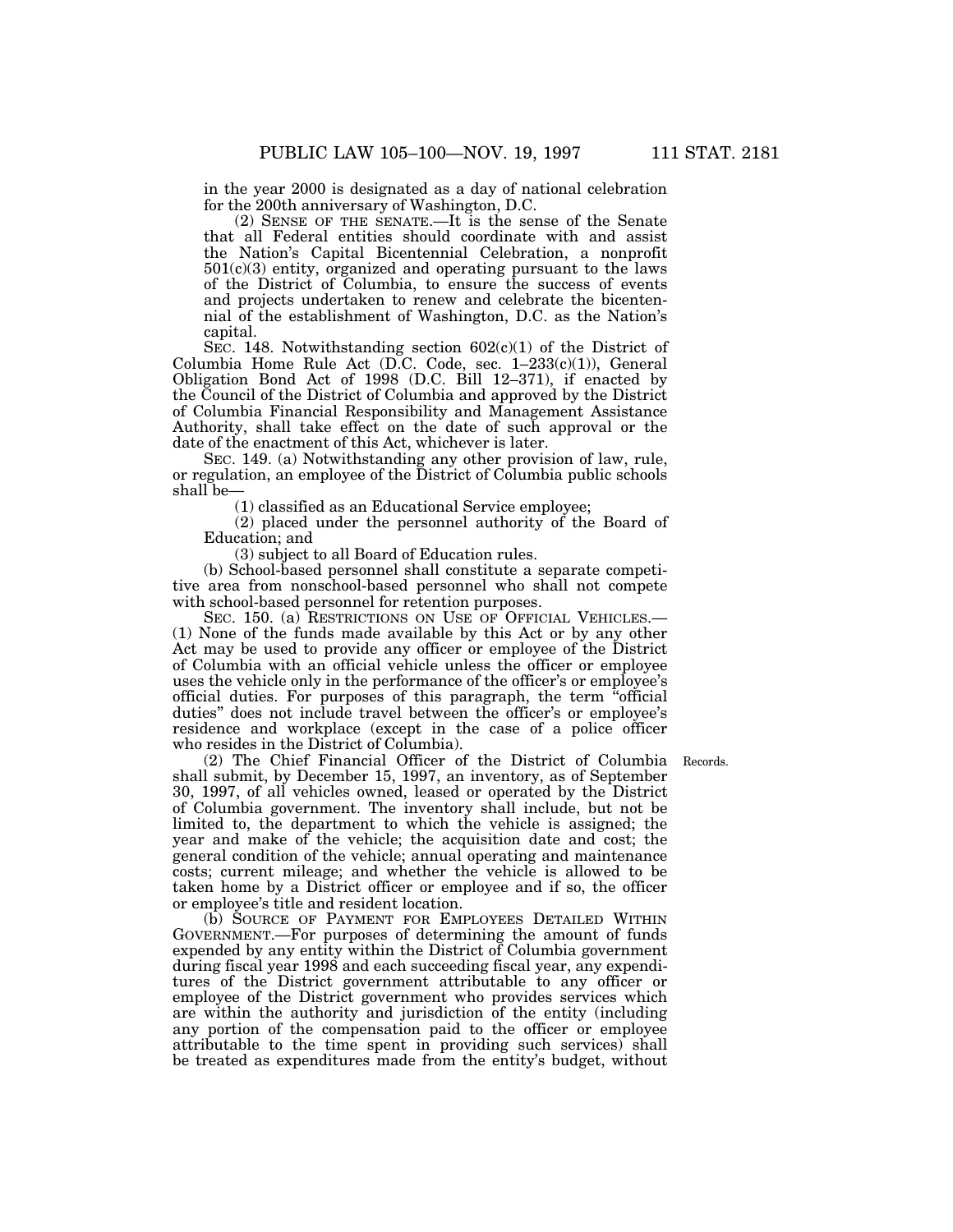regard to whether the officer or employee is assigned to the entity or otherwise treated as an officer or employee of the entity.

(c) RESTRICTING PROVIDERS FROM WHOM EMPLOYEES MAY RECEIVE DISABILITY COMPENSATION SERVICES.—

(1) IN GENERAL.—Section 2303(a) of the District of Columbia Comprehensive Merit Personnel Act of 1978 (D.C. Code, sec.  $1-624.3(a)$  is amended by striking paragraph (3) and all that follows and inserting the following:

"(3) By or on the order of the District of Columbia government medical officers and hospitals, or by or on the order of a physician or managed care organization designated or approved by the Mayor.''.

(2) SERVICES FURNISHED.—Section 2303 of such Act (D.C. Code, sec. 1–624.3) is amended by adding at the end the following new subsection:

 $C'(c)(1)$  An employee to whom services, appliances, or supplies are furnished pursuant to subsection (a) shall be provided with such services, appliances, and supplies (including reasonable transportation incident thereto) by a managed care organization or other health care provider designated by the Mayor, in accordance with such rules, regulations, and instructions as the Mayor considers appropriate.

" $(2)$  Any expenses incurred as a result of furnishing services, appliances, or supplies which are authorized by the Mayor under paragraph (1) shall be paid from the Employees' Compensation Fund.

''(3) Any medical service provided pursuant to this subsection shall be subject to utilization review under section 2323.''.

(3) REPEAL PENALTY FOR DELAYED PAYMENT OF COMPENSA-TION.—Section 2324 of such Act (D.C. Code, sec. 1–624.24) is amended by striking subsection (c).

(4) DEFINITIONS.—Section 2301 of such Act (D.C. Code, sec. 1–624.1) is amended—

(A) in the first sentence of subsection (c), by inserting "and as designated by the Mayor to provide services to injured employees'' after ''State law''; and

(B) by adding at the end the following new subsection:

" $(r)(1)$  The term 'managed care organization' means an organization of physicians and allied health professionals organized to and capable of providing systematic and comprehensive medical care and treatment of injured employees which is designated by the Mayor to provide such care and treatment under this title.

" $(2)$  The term 'allied health professional' means a medical care provider (including a nurse, physical therapist, laboratory technician, X-ray technician, social worker, or other provider who provides such care within the scope of practice under applicable law) who is employed by or affiliated with a managed care organization.''.

(5) EFFECTIVE DATE.—The amendments made by this subsection shall apply with respect to services, supplies, or appliances furnished under title XXIII of the District of Columbia Merit Personnel Act of 1978 on or after the date of the enactment of this Act.

(d) MODIFICATION OF REDUCTION IN FORCE PROCEDURES.—The District of Columbia Government Comprehensive Merit Personnel Act of 1978 (D.C. Code, sec. 1–601.1 et seq.), as amended by section 140(b) of the District of Columbia Appropriations Act, 1997 (Public

Applicability.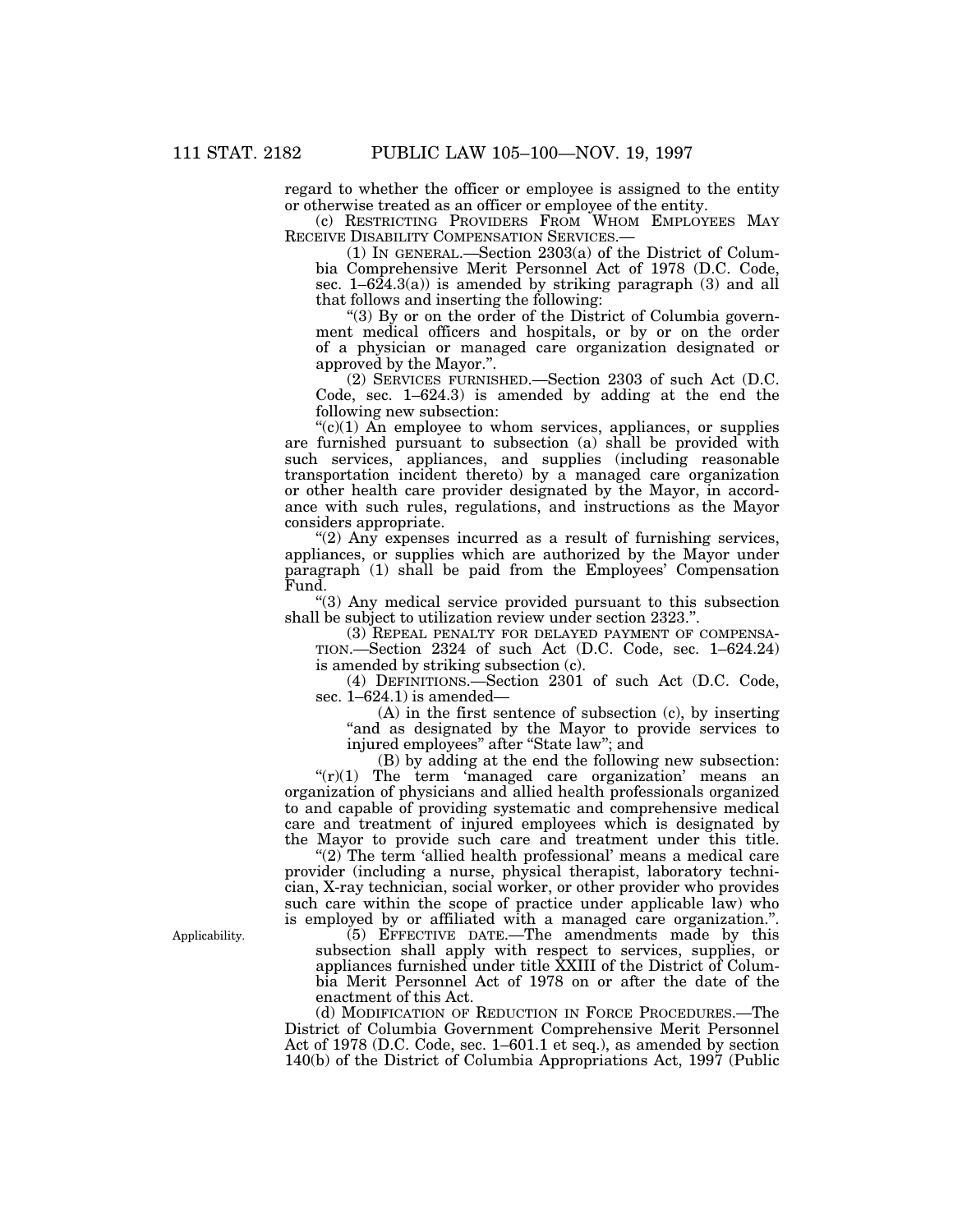Law 104–194), is amended by adding at the end the following new section:

# **''SEC. 2408. ABOLISHMENT OF POSITIONS FOR FISCAL YEAR 1998.**

"(a) Notwithstanding any other provision of law, regulation, or collective bargaining agreement either in effect or to be negotiated while this legislation is in effect for the fiscal year ending September 30, 1998, each agency head is authorized, within the agency head's discretion, to identify positions for abolishment.

"(b) Prior to February 1, 1998, each personnel authority (other than a personnel authority of an agency which is subject to a management reform plan under subtitle B of title XI of the Balanced Budget Act of 1997) shall make a final determination that a position within the personnel authority is to be abolished.

''(c) Notwithstanding any rights or procedures established by any other provision of this title, any District government employee, regardless of date of hire, who encumbers a position identified for abolishment shall be separated without competition or assignment rights, except as provided in this section.

''(d) An employee affected by the abolishment of a position pursuant to this section who, but for this section would be entitled to compete for retention, shall be entitled to one round of lateral competition pursuant to Chapter 24 of the District of Columbia Personnel Manual, which shall be limited to positions in the employee's competitive level.

''(e) Each employee selected for separation pursuant to this section shall be given written notice of at least 30 days before the effective date of his or her separation.

"(f) Neither the establishment of a competitive area smaller than an agency, nor the determination that a specific position is to be abolished, nor separation pursuant to this section shall be subject to review except that—

" $(1)$  an employee may file a complaint contesting a determination or a separation pursuant to title XV of this Act or section 303 of the Human Rights Act of 1977 (D.C. Code, sec. 1–2543); and

"(2) an employee may file with the Office of Employee Appeals an appeal contesting that the separation procedures of subsections (d) and (e) were not properly applied.

''(g) An employee separated pursuant to this section shall be entitled to severance pay in accordance with title XI of this Act, except that the following shall be included in computing creditable service for severance pay for employees separated pursuant to this section—

"(1) four years for an employee who qualified for veterans preference under this Act, and

"(2) three years for an employee who qualified for residency preference under this Act.

"(h) Separation pursuant to this section shall not affect an employee's rights under either the Agency Reemployment Priority Program or the Displaced Employee Program established pursuant to Chapter 24 of the District Personnel Manual.

 $(ii)$  With respect to agencies which are not subject to a management reform plan under subtitle B of title XI of the Balanced Budget Act of 1997, the Mayor shall submit to the Council a listing of all positions to be abolished by agency and responsibility

Listing.

Severance pay.

Notice.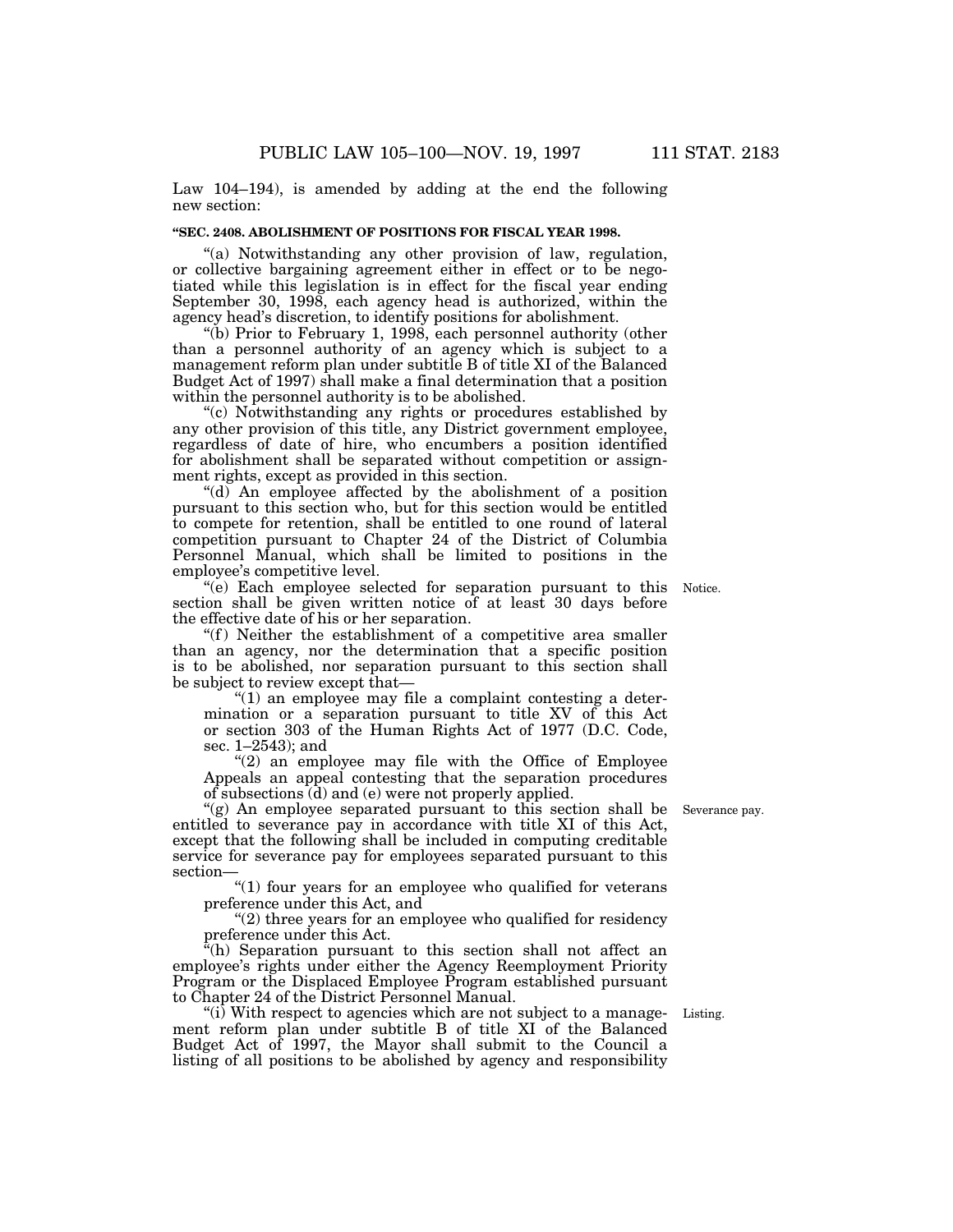center by March 1, 1998 or upon the delivery of termination notices to individual employees.

''( j) Notwithstanding the provisions of section 1708 or section 2402(d), the provisions of this Act shall not be deemed negotiable.

"(k) A personnel authority shall cause a 30-day termination notice to be served, no later than September 1, 1998, on any incumbent employee remaining in any position identified to be abolished pursuant to subsection (b) of this section.

''(l) In the case of an agency which is subject to a management reform plan under subtitle B of title XI of the Balanced Budget Act of 1997, the authority provided by this section shall be exercised to carry out the agency's management reform plan, and this section shall otherwise be implemented solely in a manner consistent with such plan."

SEC. 151. (a) COMPLIANCE WITH BUY AMERICAN ACT.—None of the funds made available in this Act may be expended by an entity unless the entity agrees that in expending the funds the entity will comply with the Buy American Act (41 U.S.C. 10a– 10c).

(b) SENSE OF CONGRESS; REQUIREMENT REGARDING NOTICE.—

(1) PURCHASE OF AMERICAN-MADE EQUIPMENT AND PRODUCTS.—In the case of any equipment or product that may be authorized to be purchased with financial assistance provided using funds made available in this Act, it is the sense of the Congress that entities receiving the assistance should, in expending the assistance, purchase only American-made equipment and products to the greatest extent practicable.

(2) NOTICE TO RECIPIENTS OF ASSISTANCE.—In providing financial assistance using funds made available in this Act, the head of each agency of the Federal or District of Columbia government shall provide to each recipient of the assistance a notice describing the statement made in paragraph (1) by the Congress.

(c) PROHIBITION OF CONTRACTS WITH PERSONS FALSELY LABELING PRODUCTS AS MADE IN AMERICA.—If it has been finally determined by a court or Federal agency that any person intentionally affixed a label bearing a ''Made in America'' inscription, or any inscription with the same meaning, to any product sold in or shipped to the United States that is not made in the United States, the person shall be ineligible to receive any contract or subcontract made with funds made available in this Act, pursuant to the debarment, suspension, and ineligibility procedures described in sections 9.400 through 9.409 of title 48, Code of Federal Regulations.

SEC. 152. (a) CAP ON STIPENDS OF RETIREMENT BOARD MEMBERS.—Section 121(c)(1) of the District of Columbia Retirement Reform Act (D.C. Code, sec.  $1-711(c)(1)$ ) is amended by striking the period at the end and inserting the following: '', and the total amount to which a member may be entitled under this subsection during a year (beginning with 1998) may not exceed \$5,000.

(b) RESUMPTION OF CERTAIN TERMINATED ANNUITIES PAID TO CHILD SURVIVORS OF DISTRICT OF COLUMBIA POLICE AND FIRE-FIGHTERS.—

(1) IN GENERAL.—Subsection (k)(5) of the Policemen and Firemen's Retirement and Disability Act (D.C. Code, sec. 4–  $622(e)$  is amended by adding at the end the following new subparagraph:

Termination notice.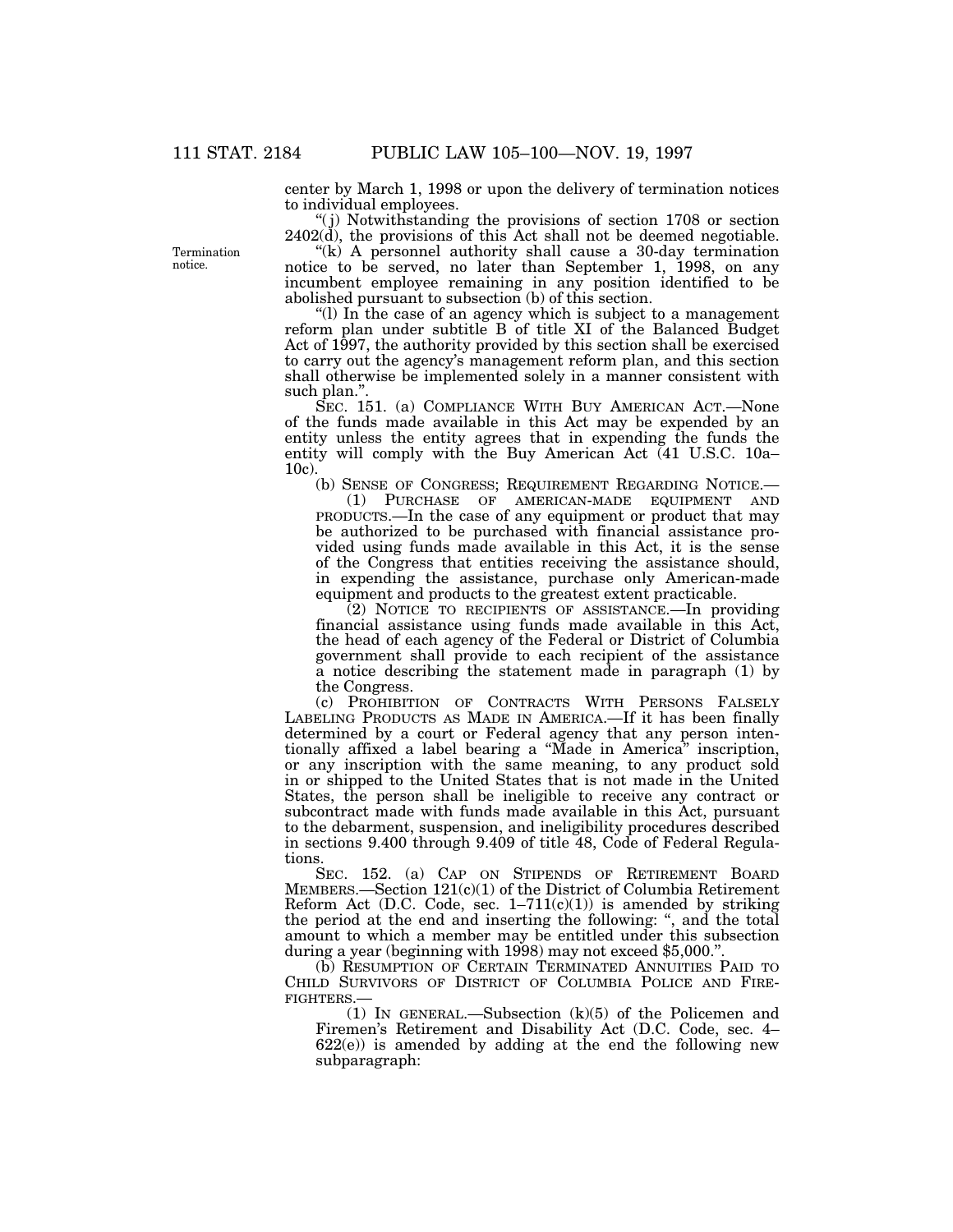''(D) If the annuity of a child under subparagraph (A) or subparagraph (B) terminates because of marriage and such marriage ends, the annuity shall resume on the first day of the month in which it ends, but only if the individual is not otherwise ineligible for the annuity."

(2) EFFECTIVE DATE.—The amendment made by paragraph Applicability.(1) shall apply with respect to any termination of marriage taking effect on or after November 1, 1993, except that benefits shall be payable only with respect to amounts accruing for periods beginning on the first day of the month beginning after the later of such termination of marriage or such date of enactment.

SEC. 153. (a) IN GENERAL.—The Council of the District of Columbia shall annually review and adjust the amount of the monthly assistance payment that may be made under the Temporary Assistance for Needy Families Program so that such payment is comparable with the monthly assistance payments made under such program in Maryland and Virginia counties that are contiguous to the District of Columbia.

(b) EFFECTIVE DATE.—Subsection (a) shall apply with respect Applicability. to fiscal year 1998 and each succeeding fiscal year.

SEC. 154. Effective as if included in the enactment of the Omnibus Consolidated Rescissions and Appropriations Act of 1996, section 517 of such Act (110 Stat. 1321–248) is amended by striking "October 1, 1991" and inserting "the date of the enactment of this Act''.

SEC. 155. REQUIRING PLACEMENT OF INSPECTOR GENERAL HOT-LINE ON PERMIT AND LICENSE APPLICATION FORMS.—

(1) IN GENERAL.—Each District of Columbia permit or license application form printed after the expiration of the 30-day period which begins on the date of the enactment of this Act shall include the telephone number established by the Inspector General of the District of Columbia for reporting instances of waste, fraud, and abuse, together with a brief description of the uses and purposes of such number.

(2) QUARTERLY REPORTS ON USE OF NUMBER.—Not later than 10 days after the end of such calendar quarter of each fiscal year (beginning with fiscal year 1998), the Inspector General of the District of Columbia shall submit a report to Congress on the number and nature of the calls received through the telephone number described in paragraph (1) during the quarter and on the waste, fraud, and abuse detected as a result of such calls.

SEC. 156. (a) IN GENERAL.—Notwithstanding any other provision of law (including any law or regulation providing for collective bargaining or the enforcement of any collective bargaining agreement) or collective bargaining agreement, any payment made by the District of Columbia after the expiration of the 45-day period which begins on the date of the enactment of this Act to any person shall be made by—

(1) direct deposit through electronic funds transfer to a checking, savings, or other account designated by the person; or

(2) a check delivered through the United States Postal Service to the person's place of residence or business.

(b) REGULATIONS.—The Chief Financial Officer of the District of Columbia is authorized to issue rules to carry out this section.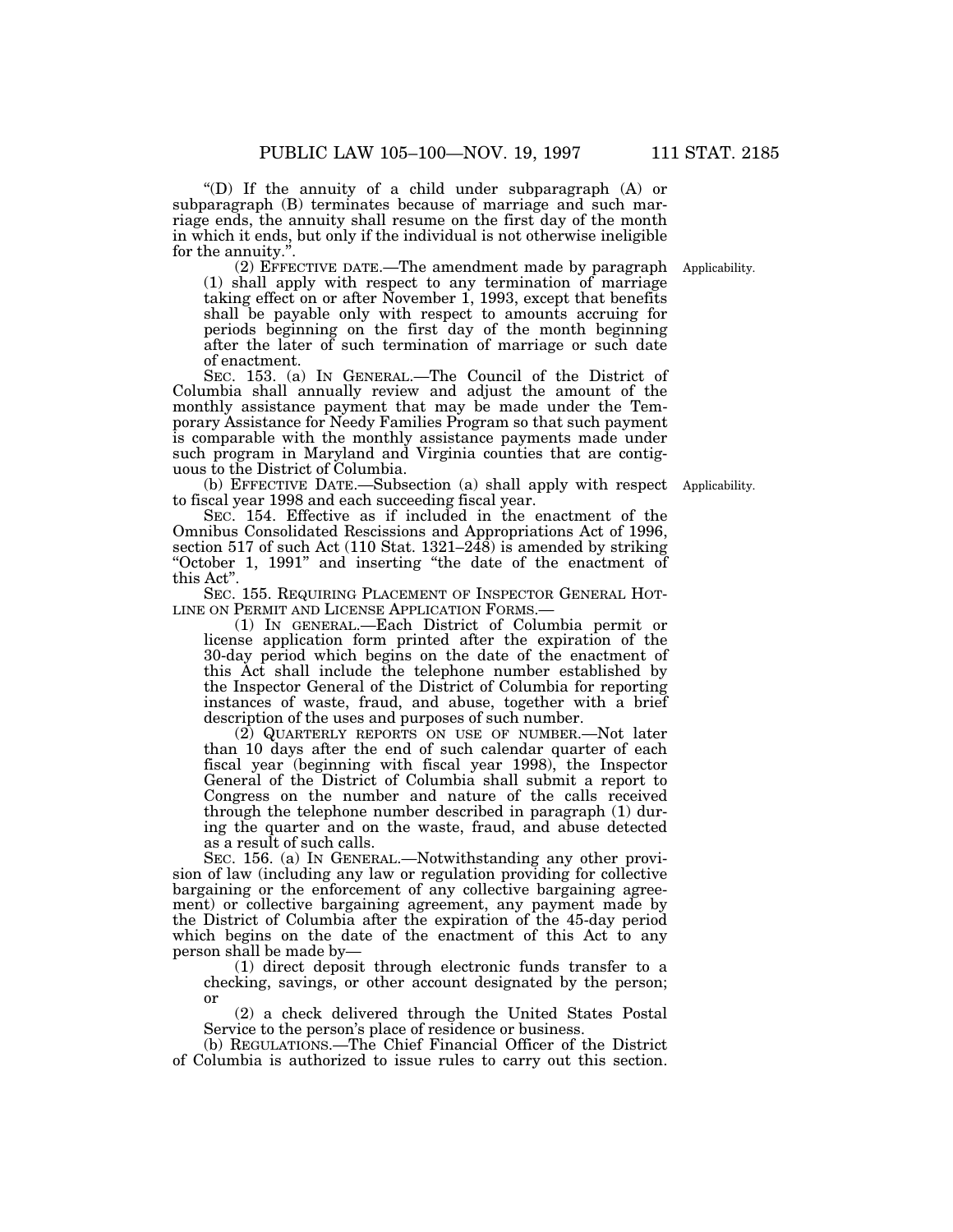SEC. 157. (a) DEPOSIT OF ANNUAL FEDERAL CONTRIBUTION WITH AUTHORITY.—

(1) In GENERAL.—The District of Columbia Financial Responsibility and Management Assistance Act of 1995, as amended by section 11601(b)(2) of the Balanced Budget Act of 1997, is amended by inserting after section 204 the following new section:

#### **''SEC. 205. DEPOSIT OF ANNUAL FEDERAL CONTRIBUTION WITH AUTHORITY.**

''(a) IN GENERAL.— ''(1) DEPOSIT INTO ESCROW ACCOUNT.—In the case of a fiscal year which is a control year, the Secretary of the Treasury shall deposit any Federal contribution to the District of Columbia for the year authorized under section  $11601(c)(2)$  of the Balanced Budget Act of 1997 into an escrow account held by the Authority, which shall allocate the funds to the Mayor at such intervals and in accordance with such terms and conditions as it considers appropriate to implement the financial plan for the year. In establishing such terms and conditions, the Authority shall give priority to using the Federal contribution for cash flow management and the payment of outstanding bills owed by the District government.<br>"(2) Exception for amounts with the LD for advances.-

Paragraph (1) shall not apply with respect to any portion of the Federal contribution which is withheld by the Secretary of the Treasury in accordance with section  $605(b)(2)$  of title VI of the District of Columbia Revenue Act of 1939 to reimburse the Secretary for advances made under title VI of such Act.

"(b) EXPENDITURE OF FUNDS FROM ACCOUNT IN ACCORDANCE WITH AUTHORITY INSTRUCTIONS.—Any funds allocated by the Authority to the Mayor from the escrow account described in paragraph (1) may be expended by the Mayor only in accordance with the terms and conditions established by the Authority at the time the funds are allocated.''.

(2) CLERICAL AMENDMENT.—The table of contents for such Act is amended by inserting after the item relating to section 204 the following new item:

''Sec. 205. Deposit of annual Federal contribution with Authority.''.

(3) EFFECTIVE DATE.—The amendments made by this subsection shall take effect as if included in the enactment of the Balanced Budget Act of 1997.

(b) DISHONORED CHECK COLLECTION.—The Act entitled ''An Act to authorize the Commissioners of the District of Columbia to prescribe penalties for the handling and collection of dishonored checks'', approved September 28, 1965 (D.C. Code, sec. 1–357) is amended—

(1) in subsection (a) by inserting after the third sentence the following: '' The Mayor may enter into a contract to collect the amount of the original obligation.''; and

(2) by adding at the end the following new subsections: "(c) In a case in which the amount of a dishonored or unpaid check is collected as a result of a contract, the Mayor shall collect any costs or expenses incurred to collect such amount from such person who gives or causes to be given, in payment of any obligation or liability due the government of the District of Columbia, a check which is subsequently dishonored or not duly paid. In a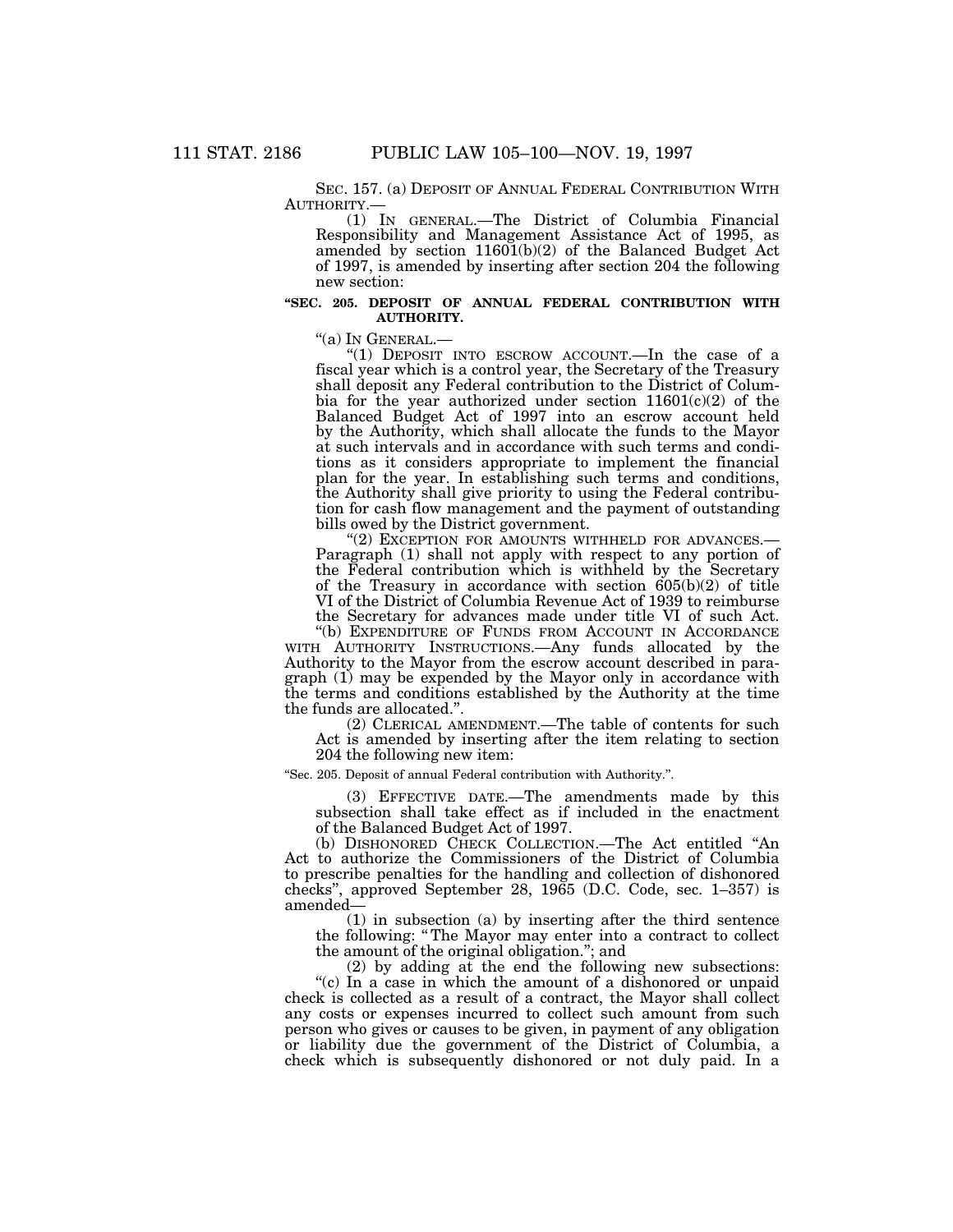case in which the amount of a dishonored or unpaid check is collected as a result of an action at law or in equity, such costs and expenses shall include litigation expenses and attorney's fees.

 $(d)$  An action at law or in equity for the recovery of any amount owed to the District as a result of subsection (c), including any litigation expenses or attorney's fees may be initiated—

''(1) by the Corporation Counsel of the District of Columbia; or

 $''(2)$  in a case in which the Corporation Counsel does not exercise his or her authority, by the person who provides collection services as a result of a contract with the Mayor.

''(e) Nothing in this section may be construed to eliminate the Mayor's exclusive authority with respect to any obligations and liabilities of the District of Columbia.''.

(c) CONFORMING REFERENCES TO INTERNAL REVENUE CODE OF 1986.—Section 4(28A) of the District of Columbia Income and Franchise Act of 1947 (D.C. Code, sec. 47–1801.4(28A)) is amended to read as follows:

"(28A) The term 'Internal Revenue Code of 1986' means the Internal Revenue Code of 1986 (100 Stat. 2085; 26 U.S.C. 1 et seq.), as amended through August 20, 1996. The provisions of the Internal Revenue Code of 1986 shall be effective on the same dates that they are effective for Federal tax purposes.''.

(d) STANDARD FOR REVIEW OF RECOMMENDATIONS OF BUSINESS REGULATORY REFORM COMMISSION IN REVIEW OF REGULATIONS BY AUTHORITY.—Section 11701(a)(1) of the Balanced Budget Act of 1997 is amended by striking the second sentence and inserting the following: ''In carrying out such review, the Authority shall include an explicit reference to each recommendation made by the Business Regulatory Reform Commission pursuant to the Business Regulatory Reform Commission Act of 1994 (D.C. Code, sec. 2–4101 et seq.), together with specific findings and conclusions with respect to each such recommendation."

(e) TECHNICAL CORRECTIONS RELATING TO BALANCED BUDGET ACT OF 1997.—(1) Effective as if included in the enactment of Effective date.the Balanced Budget Act of 1997, section 453(c) of the District of Columbia Home Rule Act (D.C. Code, sec. 47–304.1(c)), as amended by section 11243(d) of the Balanced Budget Act of 1997, is amended to read as follows:

''(c) Subsection (a) shall not apply to amounts appropriated or otherwise made available to the Council, the District of Columbia Financial Responsibility and Management Assistance Authority established under section 101(a) of the District of Columbia Financial Responsibility and Management Assistance Act of 1995, or the District of Columbia Water and Sewer Authority established pursuant to the Water and Sewer Authority Establishment and Department of Public Works Reorganization Act of 1996.''.

(2) Section  $11201(g)(2)(A)(ii)$  of the Balanced Budget Act of 1997 is amended—

(A) in the heading, by striking ''DEPARTMENT OF PARKS AND RECREATION'' and inserting ''PARKS AUTHORITY''; and

(B) by striking ''Department of Parks and Recreation'' and inserting ''Parks Authority''.

(f) REPEAL OF PRIOR NOTICE REQUIREMENT FOR FEDERAL 40 USC 138. ACTIVITIES AFFECTING REAL PROPERTY IN DISTRICT OF COLUMBIA.—

*Ante*, p. 734.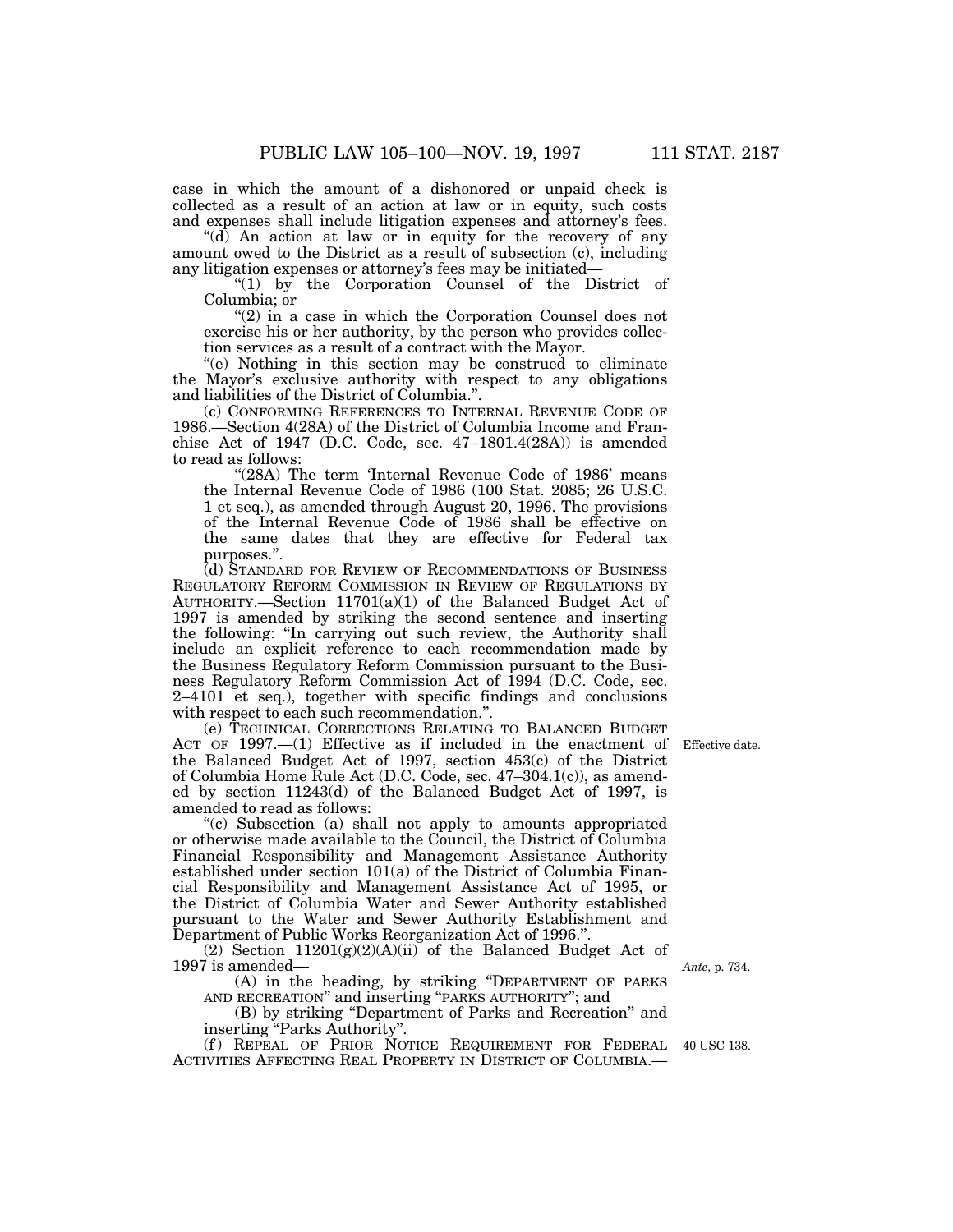40 USC 138 note. Effective date.

Effective October 1, 1997, the Balanced Budget Act of 1997 (Public Law 105–33) is amended by striking section 11715.

SEC. 158. Notwithstanding any provision of any federally granted charter or any other provision of law, the real property of the National Education Association located in the District of Columbia shall be subject to taxation by the District of Columbia in the same manner as any similar organization.

SEC. 159. (a) Section  $501(c)(4)$  of the District of Columbia Police and Firemen's Act of 1958 (D.C. Code, sec.  $4-416(c)(4)$ ) is amended by striking ''locality pay'' and inserting ''longevity pay''.

(b) The amendment made by subsection (a) is effective on the date of enactment of Public Law 105–61.

SEC. 160. In addition to amounts appropriated or otherwise made available, \$3,000,000 is appropriated for the purpose of funding a Medicare Coordinated Care Demonstration Project in the District of Columbia as specified in section  $4016(b)(2)(C)$  of the Balanced Budget Act of 1997.

SEC. 161. Nothing in this Act shall be construed to authorize any office, agency or entity to expend funds for programs or functions for which a reorganization plan is required but has not been approved by the District of Columbia Financial Responsibility and Management Assistance Authority (hereafter in this section referred to as ''Authority''). Appropriations made by this Act for such programs or functions are conditioned only on the approval by the Authority of the required reorganization plans.

SEC. 162. Effective as if included in the enactment of subtitle J of title IV of the Balanced Budget Act of 1997 (Public Law 105–33) the Social Security Act is amended as follows:

(1) The fourth sentence of section 1905(b) of such Act (42 U.S.C. 1396d(b)) is amended by inserting ''for the State for a fiscal year, and that do not exceed the amount of the State's allotment under section 2104 (not taking into account reductions under section  $2104(d)(2)$  for the fiscal year reduced by the amount of any payments made under section 2105 to the State from such allotment for such fiscal year,'' after "subsection  $(u)(3)$ ".

(2) Section  $1905(u)$  of such Act (42 U.S.C. 1396d(u)) is amended—

(A) in paragraph  $(1)(B)$ , by striking "paragraph  $(2)$ " and inserting "the fourth sentence of subsection (b)";

(B) in paragraph  $(2)(A)$ , by striking " $(C)$ , but not in excess'' and all that follows up to the period at the end and inserting " $(B)$ ";

(C) by striking subparagraphs (B) and (C) of paragraph (2) and inserting the following:

''(B) For purposes of this paragraph, the term 'optional targeted low-income child' means a targeted low-income child as defined in section 2110(b)(1) (determined without regard to that portion of subparagraph (C) of such section concerning eligibility for medical assistance under this title) who would not qualify for medical assistance under the State plan under this title as in effect on March 31, 1997 (but taking into account the expansion of age of eligibility effected through the operation of section  $1902(1)(1)(D)$ .";

 $(D)$  in paragraph  $(3)$ —

(i) by striking ''described in this subparagraph'' and inserting ''described in this paragraph''; and

Effective date.

42 USC 1396b note. Effective date.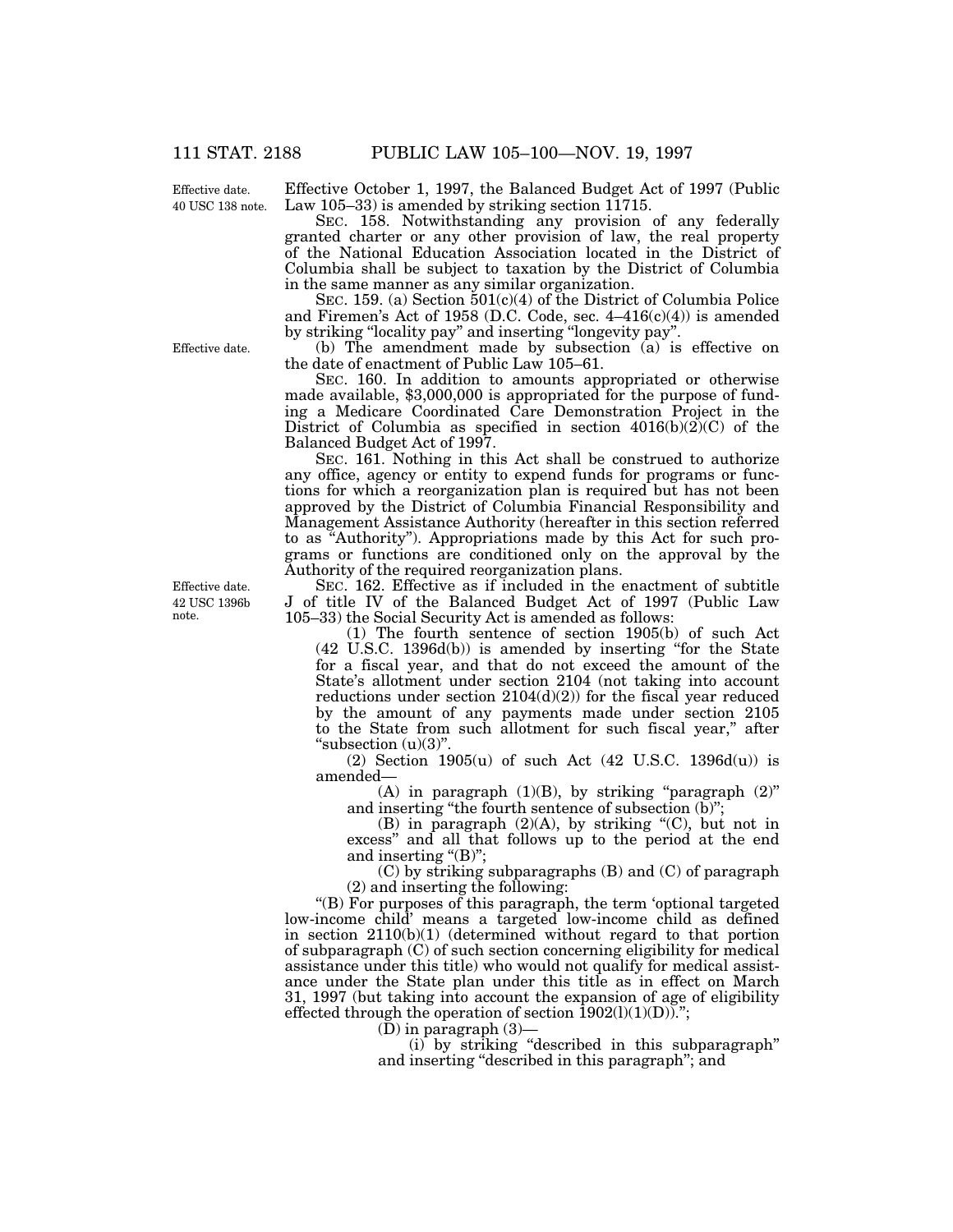(ii) by striking ''April 15, 1997'' and inserting ''March 31, 1997''; and

(E) by adding at the end the following:

"(4) The limitations on payment under subsections (f) and (g) of section 1108 shall not apply to Federal payments made under section  $1903(a)(1)$  based on an enhanced FMAP described in section 2105(b).''.

(3) Section 2110(b) of such Act  $(42 \text{ U.S.C. } 1397 \text{jj(b)})$  is amended—

 $(A)$  in paragraph  $(1)(B)(ii)$  to read as follows:

''(ii) is a child—

''(I) whose family income (as determined under the State child health plan) exceeds the medicaid applicable income level (as defined in paragraph (4)), but does not exceed 50 percentage points above the medicaid applicable income level;

''(II) whose family income (as so determined) does not exceed the medicaid applicable income level (as defined in paragraph (4) but determined as if 'June 1, 1997' were substituted for 'March 31, 1997'); or

''(III) who resides in a State that does not have a medicaid applicable income level (as defined in para $graph (4)$ ;  $and$ "; and

 $(B)$  in paragraph  $(4)$ —

(i) by striking ''June 1, 1997'' and inserting ''March 31, 1997''; and

(ii) by inserting "or  $1905(n)(2)$  (as selected by a State)" after " $1902(\tilde{I})(2)$ ".

(4) Section  $1903(f)(4)$  of such Act (42 U.S.C.  $1396b(f)(4)$ ) is amended by striking "or  $1905(p)(1)$ " and inserting " $1905(p)(1)$ , or  $1905(u)$ ".

(5) Section 2105(c)(2)(A) of such Act (42 U.S.C.  $1397ee(c)(2)(A))$  is amended to read as follows-

"(A) IN GENERAL.—Except as provided in this paragraph, payment shall not be made under subsection (a) for expenditures for items described in subsection (a) (other than paragraph (1)) for a fiscal year to the extent the total of such expenditures (for which payment is made under such subsection) exceeds 10 percent of the sum of—

''(i) the total of such expenditures for such fiscal year, and

"(ii) the total expenditures for medical assistance by the State under title XIX for which Federal payments made under section 1903(a)(1) are based on an enhanced FMAP described in section 2105(b) for such fiscal year.''.

(6) Section 2104 of such Act (42 U.S.C. 1397dd) is amended—

 $(A)$  in subsection  $(d)(1)$ , by striking "for calendar quarters'' and inserting ''for expenditures claimed by the State''; and

(B) by striking subsection (d)(2) and inserting the following:

"(2) the amount (if any) of the payments made to that State under section 1903(a) for expenditures claimed by the State during such fiscal year that is attributable to the provision of medical assistance to a child for which payment is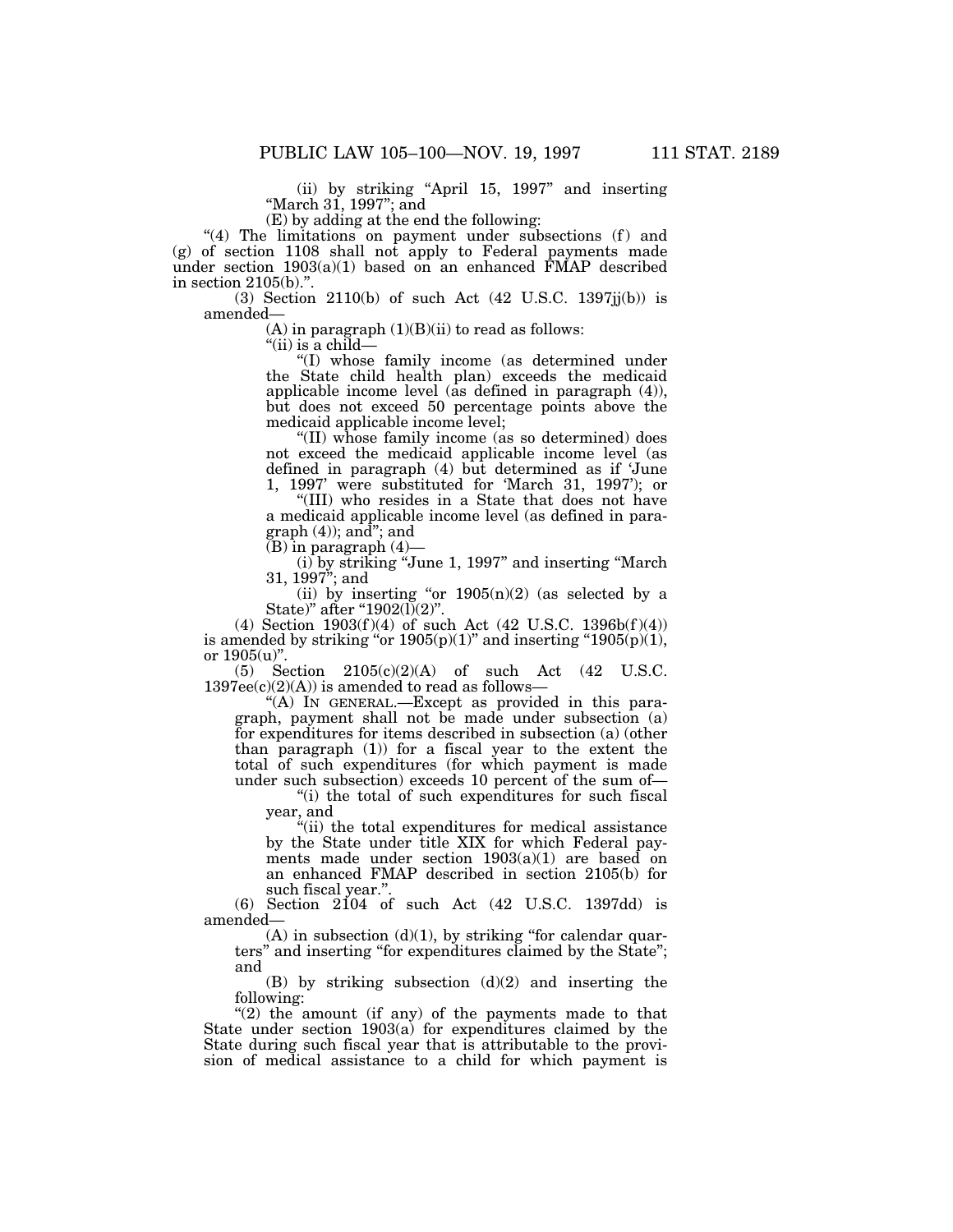made under section  $1903(a)(1)$  on the basis of an enhanced FMAP under the fourth sentence of section 1905(b)."

(7) Section 2105 of such Act (42 U.S.C. 1397ee) is amended by adding at the end the following:

"(f) FLEXIBILITY IN SUBMITTAL OF CLAIMS.—Nothing in this section or subsections (e) and (f) of section 2104 shall be construed as preventing a State from claiming as expenditures in the quarter expenditures that were incurred in a previous quarter.''.

(8) Section 2104 of such Act (42 U.S.C. 1397dd) is amended—

(A) in subsection (a)(1), by striking " $$4,275,000,000"$ " and inserting "\$4,295,000,000";

(B) in subsection (b)(4), by striking ''Subject to paragraph (5), in'' and inserting ''In''; and

 $(C)$  in subsection  $(c)$ –

(i) in paragraph  $(2)(C)$ , by inserting "the" before '' Virgin Islands'', and

(ii) in paragraphs  $(3)(C)$  and  $(3)(E)$ , by striking ''the'' and inserting '' The''.

(9) Section  $2110(c)(3)$  of such Act (42 U.S.C. 1397jj(c)(3)) is amended by striking "2191" and inserting "2791".

SEC. 163. The Administrator of General Services is authorized to amend the use restriction contained in the Administrator's 1956 conveyance of land to the City of Bonham, Texas, mandated by Public Law 586 of the 84th Congress. The amended use restriction will limit the property to State veterans, nursing homes and public safety communications purposes only.

SEC. 164. Notwithstanding any other provision of law, rule, or regulation, the evaluation process and instruments for evaluating District of Columbia public schools employees shall be a non-negotiable item for collective bargaining purposes.

SEC. 165. There are appropriated from such funds of the District of Columbia, as are deemed appropriate by the District of Columbia Financial Responsibility and Management Assistance Authority, \$2,600,000, for the Fire and Emergency Medical Services Department for a 5 percent pay increase for uniformed firefighters.

SEC. 166. Notwithstanding any other provision of Federal or District of Columbia law applicable to a reemployed annuitant's entitlement to retirement or pension benefits, the Director of the Office of Personnel Management may waive the provisions of section 8344 of title 5 of the United States Code for any reemployed annuitants appointed heretofore or hereafter as a Trustee under section 11202 or 11232 of the National Capital Revitalization and Self-Government Improvement Act of 1997, or, at the request of such a Trustee, for any employee of such Trustee.

SEC. 167. Section 2203(i)(2)(A) of the District of Columbia School Reform Act of 1995 (Public Law 104–134; 110 Stat. 3009– 504; D.C. Code  $31-2853.13(i)(2)(A)$  is amended to read as follows:

''(A) IN GENERAL.—

''(i) ANNUAL LIMIT.—Subject to subparagraph (B) and clause (ii), during calendar year 1997, and during each subsequent calendar year, each eligible chartering authority shall not approve more than 10 petitions to establish a public charter school under this subtitle.

''(ii) TIMETABLE.—Any petition approved under clause (i) shall be approved during an application approval period that terminates on April 1 of each year. Such an approval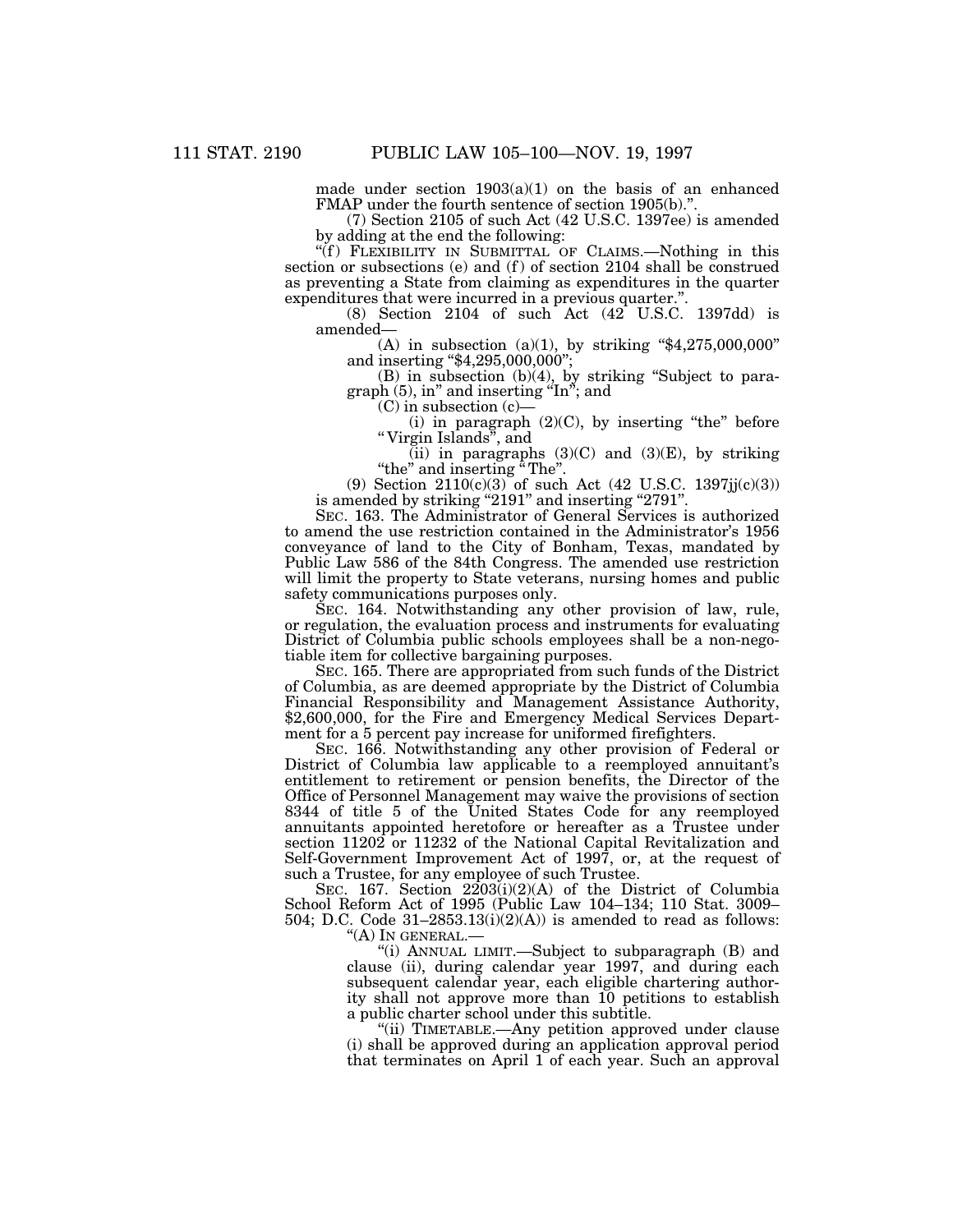period may commence before or after January 1 of the calendar year in which it terminates, except that any petition approved at any time during such an approval period shall count, for purposes of clause (i), against the total number of petitions approved during the calendar year in which the approval period terminates.''.

SEC. 168. Section 2205(a) of the District of Columbia School Reform Act of 1995 (Public Law 104–134; 110 Stat. 1321–122; D.C. Code 31-2853.15(a)) is amended by striking "7," and inserting  $"15,"$ 

SEC. 169. Section 2214(g) of the District of Columbia School Reform Act of 1995 (Public Law 104–134; 110 Stat. 1321–133; D.C. Code 31-2853.24(g)) is amended by inserting "to the Board" after ''appropriated''.

SEC. 170. Section 2401(b)(3)(B) of the District of Columbia School Reform Act of 1995 (Public Law 104–134; 110 Stat. 1321– 137; D.C. Code 31–2853.41(b)(3)(B)) is amended—

 $(1)$  in clause  $(i)$ , by striking "or";

(2) in clause (ii), by striking the period at the end and inserting ''; or''; and

(3) by adding at the end the following:

''(iii) to whom the school provides room and board in a residential setting."

SEC. 171. Section 2401(b)(3) of the District of Columbia School Reform Act of 1995 (Public Law 104–134; 110 Stat. 1321–137; D.C. Code  $31-2853.41(b)(3)$  is amended by adding at the end the following:

''(C) ADJUSTMENT FOR FACILITIES COSTS.—Notwithstanding paragraph (2), the Mayor and the District of Columbia Council, in consultation with the Board of Education and the Superintendent, shall adjust the amount of the annual payment under paragraph (1) to increase the amount of such payment for a public charter school to take into account leases or purchases of, or improvements to, real property, if the school, not later than April 1 of the fiscal year preceding the payment, requests such an adjustment.''.

SEC. 172. (a) PAYMENTS TO NEW CHARTER SCHOOLS.—Section 2403(b) of the District of Columbia School Reform Act of 1995 (Public Law 104–134; 110 Stat. 1321–140; D.C. Code 31–2853.43(b)) is amended to read as follows:

''(b) PAYMENTS TO NEW SCHOOLS.—

''(1) ESTABLISHMENT OF FUND.—There is established in the general fund of the District of Columbia a fund to be known as the 'New Charter School Fund'.

"(2) CONTENTS OF FUND.—The New Charter School Fund shall consist of—

''(A) unexpended and unobligated amounts appropriated from local funds for public charter schools for fiscal year 1997 and subsequent fiscal years that reverted to the general fund of the District of Columbia;

 $\tilde{H}(B)$  amounts credited to the fund in accordance with this subsection upon the receipt by a public charter school described in paragraph (5) of its first initial payment under subsection  $(a)(2)(A)$  or its first final payment under subsection  $(a)(2)(B)$ ; and

''(C) any interest earned on such amounts.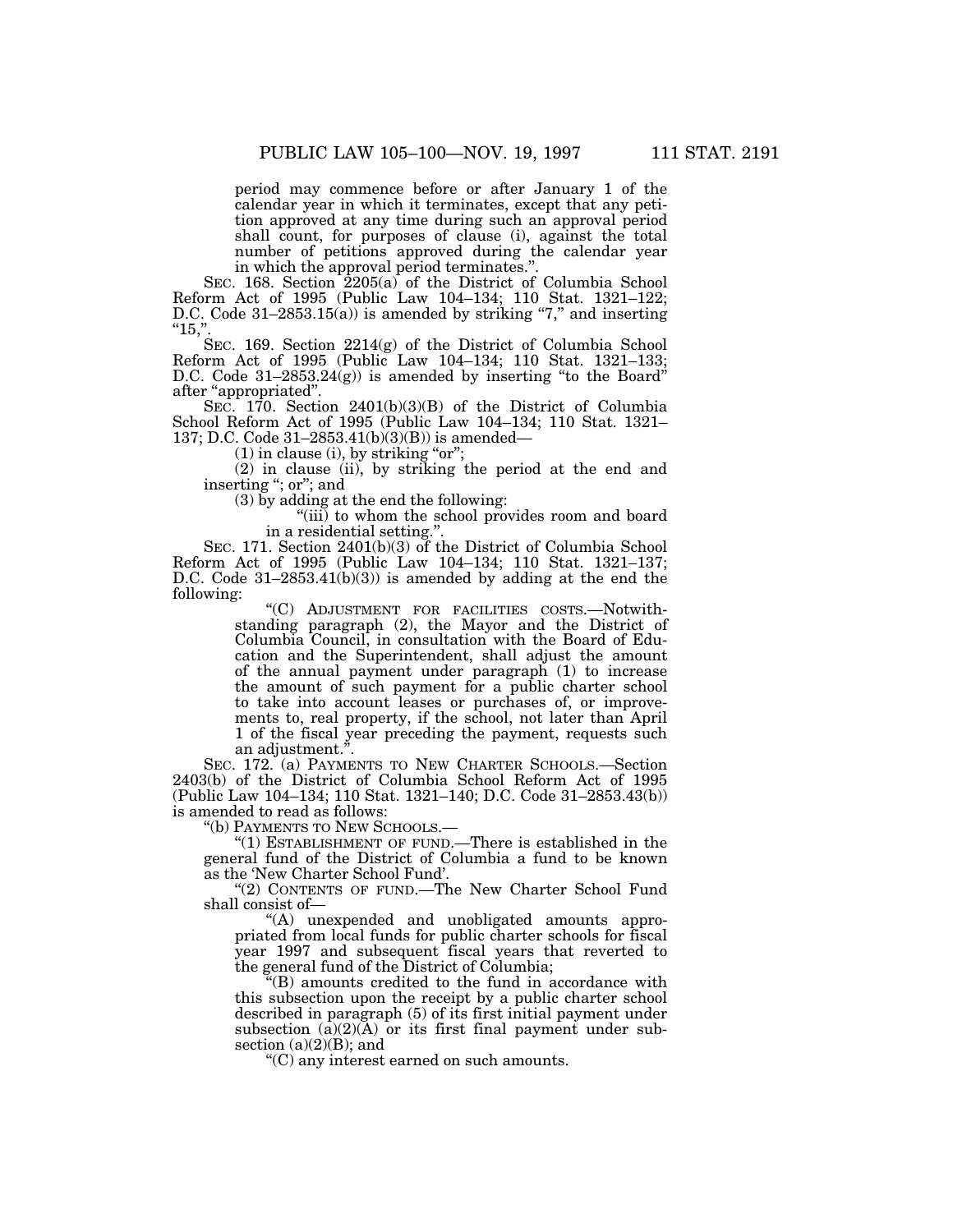''(3) EXPENDITURES FROM FUND.—

''(A) IN GENERAL.—Not later than June 1, 1998, and not later than June 1 of each year thereafter, the Chief Financial Officer of the District of Columbia shall pay, from the New Charter School Fund, to each public charter school described in paragraph (5), an amount equal to 25 percent of the amount yielded by multiplying the uniform dollar amount used in the formula established under section 2401(b) by the total anticipated enrollment as set forth in the petition to establish the public charter school.

''(B) PRO RATA REDUCTION.—If the amounts in the New Charter School Fund for any year are insufficient to pay the full amount that each public charter school described in paragraph (5) is eligible to receive under this subsection for such year, the Chief Financial Officer of the District of Columbia shall ratably reduce such amounts for such year on the basis of the formula described in section 2401(b).

''(C) FORM OF PAYMENT.—Payments under this subsection shall be made by electronic funds transfer from the New Charter School Fund to a bank designated by a public charter school.

" $(4)$  CREDITS TO FUND.—Upon the receipt by a public charter school described in paragraph (5) of—

"(A) its first initial payment under subsection  $(a)(2)(A)$ , the Chief Financial Officer of the District of Columbia shall credit the New Charter School Fund with 75 percent of the amount paid to the school under paragraph (3); and

"(B) its first final payment under subsection  $(a)(2)(B)$ , the Chief Financial Officer of the District of Columbia shall credit the New Charter School Fund with 25 percent of the amount paid to the school under paragraph (3). ''(5) SCHOOLS DESCRIBED.—A public charter school described

in this paragraph is a public charter school that—

" $(A)$  did not enroll any students during any portion of the fiscal year preceding the most recent fiscal year for which funds are appropriated to carry out this subsection; and

''(B) operated as a public charter school during the most recent fiscal year for which funds are appropriated to carry out this subsection.

''(6) AUTHORIZATION OF APPROPRIATIONS.—There are authorized to be appropriated to the Chief Financial Officer of the District of Columbia such sums as may be necessary to carry out this subsection for each fiscal year.''.

(b) REDUCTION OF ANNUAL PAYMENT.

(1) INITIAL PAYMENT.—Section 2403(a)(2)(A) of the District of Columbia School Reform Act (Public Law 104–134; 110 Stat. 1321–139; D.C. Code 31–2853.43(a)(2)(A)) is amended to read as follows:

''(A) INITIAL PAYMENT.—

''(i) IN GENERAL.—Except as provided in clause (ii), not later than October 15, 1996, and not later than October 15 of each year thereafter, the Mayor shall transfer, by electronic funds transfer, an amount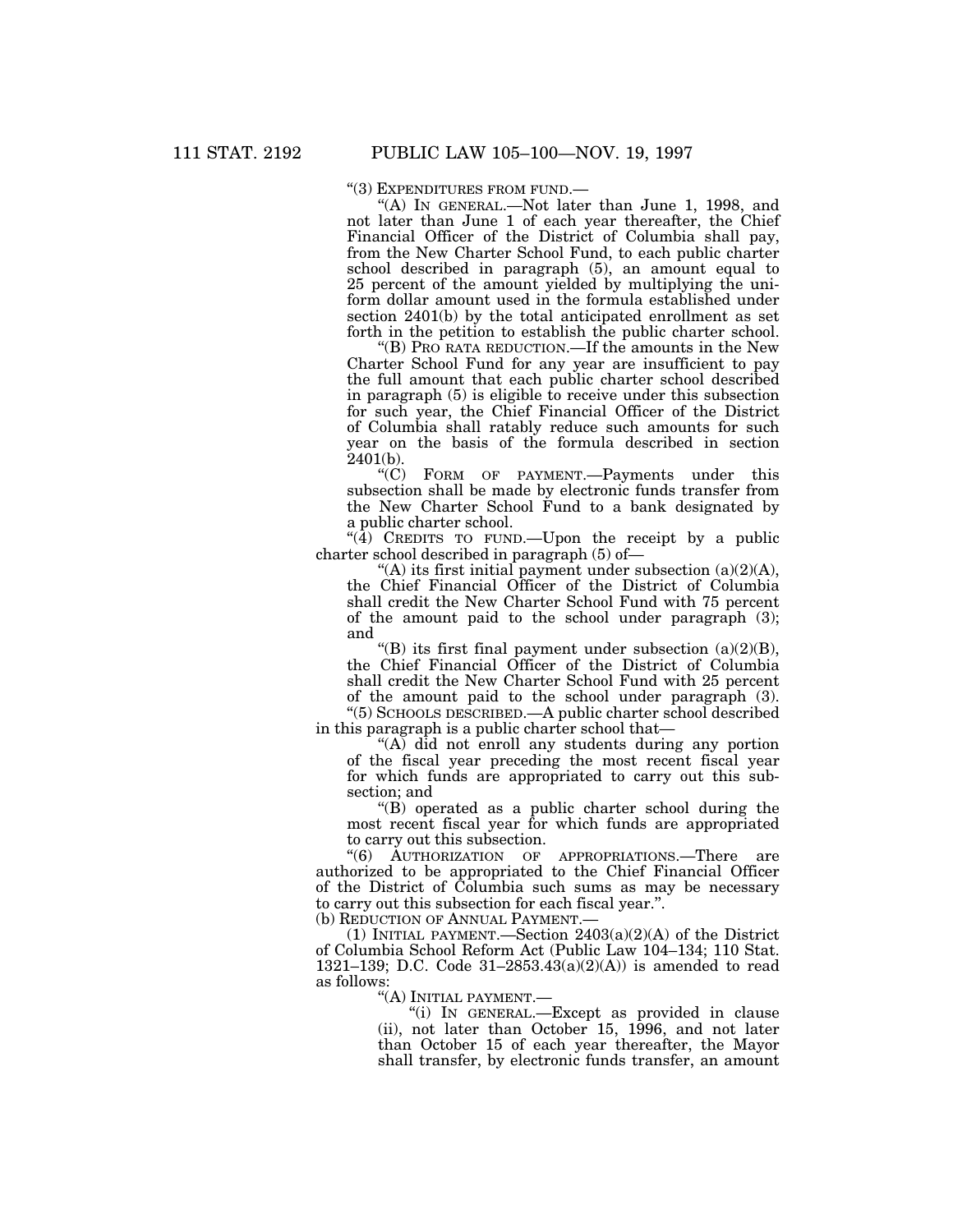equal to 75 percent of the amount of the annual payment for each public charter school determined by using the formula established pursuant to section 2401(b) to a bank designated by such school.

"(ii) REDUCTION IN CASE OF NEW SCHOOL.—In the case of a public charter school that has received a payment under subsection (b) in the fiscal year immediately preceding the fiscal year in which a transfer under clause (i) is made, the amount transferred to the school under clause (i) shall be reduced by an amount equal to 75 percent of the amount of the payment under subsection (b).''.

(2) FINAL PAYMENT.—Section  $2403(a)(2)(B)$  of the District of Columbia School Reform Act (Public Law 104–134; 110 Stat. 1321–139; D.C. Code 31–2853.43(a)(2)(B)) is amended—

(A) in clause (i)—

(i) by inserting "IN GENERAL.—" before "Except"; and

(ii) by striking "clause (ii)," and inserting "clauses  $(ii)$  and  $(iii)$ ,";

(B) in clause (ii), by inserting ''ADJUSTMENT FOR ENROLLMENT.—'' before ''Not later than March 15, 1997,''; and

(C) by adding at the end the following:

 $\cdot$ <sup>"(iii)</sup> REDUCTION IN CASE OF NEW SCHOOL.—In the case of a public charter school that has received a payment under subsection (b) in the fiscal year immediately preceding the fiscal year in which a transfer under clause (i) is made, the amount transferred to the school under clause (i) shall be reduced by an amount equal to 25 percent of the amount of the payment under subsection (b)."

This title may be cited as the "District of Columbia Appropriations Act, 1998''.

# TITLE II—CLARIFICATION OF ELIGIBILITY FOR RELIEF FROM REMOVAL AND DEPORTATION FOR CERTAIN ALIENS

SEC. 201. SHORT TITLE.—This title may be cited as the ''Nicaraguan Adjustment and Central American Relief Act''.

8 USC 1255 note. 8 USC 1101 note. Nicaraguan Adjustment and Central American Relief Act.

SEC. 202. ADJUSTMENT OF STATUS OF CERTAIN NICARAGUANS AND CUBANS. (a) ADJUSTMENT OF STATUS.—

(1) IN GENERAL.—Notwithstanding section 245(c) of the Immigration and Nationality Act, the status of any alien described in subsection (b) shall be adjusted by the Attorney General to that of an alien lawfully admitted for permanent residence, if the alien—

(A) applies for such adjustment before April 1, 2000; and

(B) is otherwise eligible to receive an immigrant visa and is otherwise admissible to the United States for permanent residence, except in determining such admissibility the grounds for inadmissibility specified in paragraphs (4),  $(5)$ ,  $(6)(A)$ , and  $(7)(A)$  of section  $212(a)$  of the Immigration and Nationality Act shall not apply.

(2) RELATIONSHIP OF APPLICATION TO CERTAIN ORDERS.— An alien present in the United States who has been ordered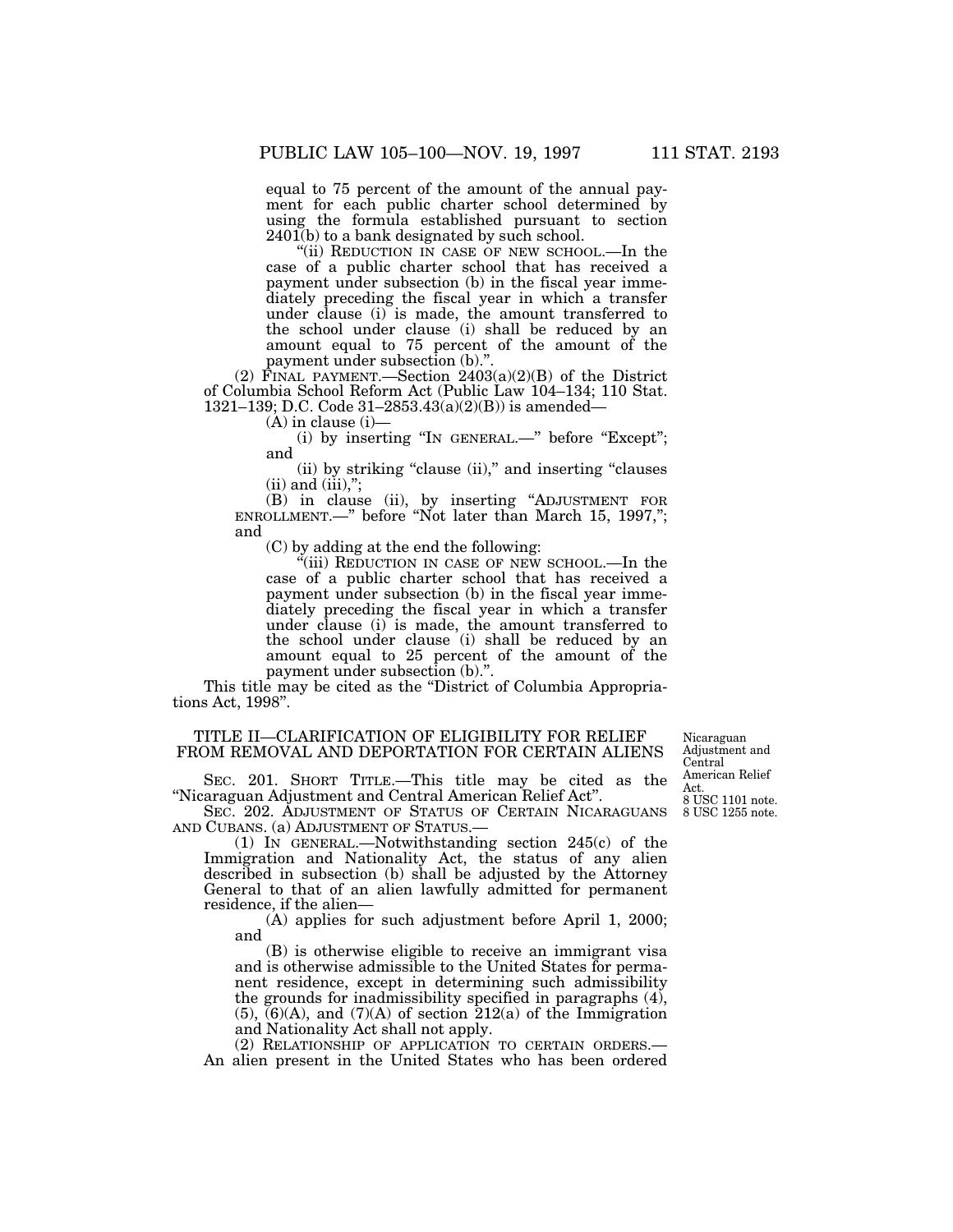excluded, deported, removed, or ordered to depart voluntarily from the United States under any provision of the Immigration and Nationality Act may, notwithstanding such order, apply for adjustment of status under paragraph (1). Such an alien may not be required, as a condition of submitting or granting such application, to file a separate motion to reopen, reconsider, or vacate such order. If the Attorney General grants the application, the Attorney General shall cancel the order. If the Attorney General renders a final administrative decision to deny the application, the order shall be effective and enforceable to the same extent as if the application had not been made. (b) ALIENS ELIGIBLE FOR ADJUSTMENT OF STATUS.—

(1) IN GENERAL.—The benefits provided by subsection (a) shall apply to any alien who is a national of Nicaragua or Cuba and who has been physically present in the United States for a continuous period, beginning not later than December 1, 1995, and ending not earlier than the date the application for adjustment under such subsection is filed, except an alien shall not be considered to have failed to maintain continuous physical presence by reason of an absence, or absences, from the United States for any periods in the aggregate not exceeding 180 days.

(2) PROOF OF COMMENCEMENT OF CONTINUOUS PRESENCE.— For purposes of establishing that the period of continuous physical presence referred to in paragraph (1) commenced not later than December 1, 1995, an alien—

(A) shall demonstrate that the alien, prior to December 1, 1995—

(i) applied to the Attorney General for asylum;

(ii) was issued an order to show cause under section 242 or 242B of the Immigration and Nationality Act (as in effect prior to April 1, 1997);

(iii) was placed in exclusion proceedings under section 236 of such Act (as so in effect);

(iv) applied for adjustment of status under section 245 of such Act;

(v) applied to the Attorney General for employment authorization;

(vi) performed service, or engaged in a trade or business, within the United States which is evidenced by records maintained by the Commissioner of Social Security; or

(vii) applied for any other benefit under the Immigration and Nationality Act by means of an application establishing the alien's presence in the United States prior to December 1, 1995; or

(B) shall make such other demonstration of physical presence as the Attorney General may provide for by regulation.

(c) STAY OF REMOVAL; WORK AUTHORIZATION.—

(1) IN GENERAL.—The Attorney General shall provide by regulation for an alien subject to a final order of deportation or removal to seek a stay of such order based on the filing of an application under subsection (a).

(2) DURING CERTAIN PROCEEDINGS.—Notwithstanding any provision of the Immigration and Nationality Act, the Attorney General shall not order any alien to be removed from the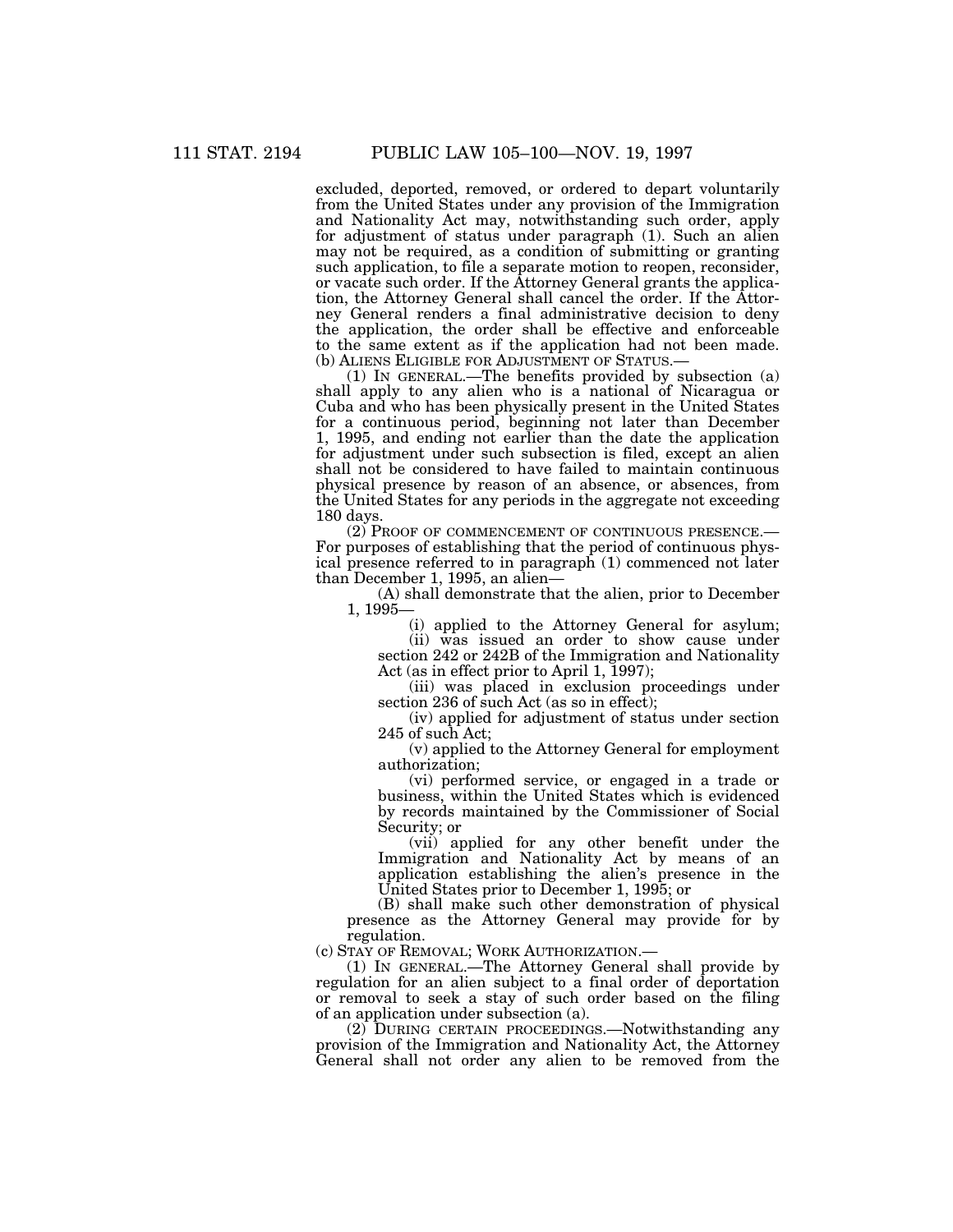United States, if the alien is in exclusion, deportation, or removal proceedings under any provision of such Act and has applied for adjustment of status under subsection (a), except where the Attorney General has rendered a final administrative determination to deny the application.

(3) WORK AUTHORIZATION.—The Attorney General may authorize an alien who has applied for adjustment of status under subsection (a) to engage in employment in the United States during the pendency of such application and may provide the alien with an ''employment authorized'' endorsement or other appropriate document signifying authorization of employment, except that if such application is pending for a period exceeding 180 days, and has not been denied, the Attorney General shall authorize such employment.

(d) ADJUSTMENT OF STATUS FOR SPOUSES AND CHILDREN.—

(1) IN GENERAL.—Notwithstanding section 245(c) of the Immigration and Nationality Act, the status of an alien shall be adjusted by the Attorney General to that of an alien lawfully admitted for permanent residence, if—

(A) the alien is a national of Nicaragua or Cuba;

(B) the alien is the spouse, child, or unmarried son or daughter, of an alien whose status is adjusted to that of an alien lawfully admitted for permanent residence under subsection (a), except that in the case of such an unmarried son or daughter, the son or daughter shall be required to establish that they have been physically present in the United States for a continuous period, beginning not later than December 1, 1995, and ending not earlier than the date the application for adjustment under this subsection is filed;

(C) the alien applies for such adjustment and is physically present in the United States on the date the application is filed;

(D) the alien is otherwise eligible to receive an immigrant visa and is otherwise admissible to the United States for permanent residence, except in determining such admissibility the grounds for exclusion specified in paragraphs (4), (5), (6)(A), and (7)(A) of section 212(a) of the Immigration and Nationality Act shall not apply; and

(E) applies for such adjustment before April 1, 2000. (2) PROOF OF CONTINUOUS PRESENCE.—For purposes of establishing the period of continuous physical presence referred to in paragraph  $(1)(B)$ , an alien-

 $(\overline{A})$  shall demonstrate that such period commenced not later than December 1, 1995, in a manner consistent with subsection (b)(2); and

(B) shall not be considered to have failed to maintain continuous physical presence by reason of an absence, or absences, from the United States for any period in the aggregate not exceeding 180 days.

(e) AVAILABILITY OF ADMINISTRATIVE REVIEW.—The Attorney General shall provide to applicants for adjustment of status under subsection (a) the same right to, and procedures for, administrative review as are provided to—

(1) applicants for adjustment of status under section 245 of the Immigration and Nationality Act; or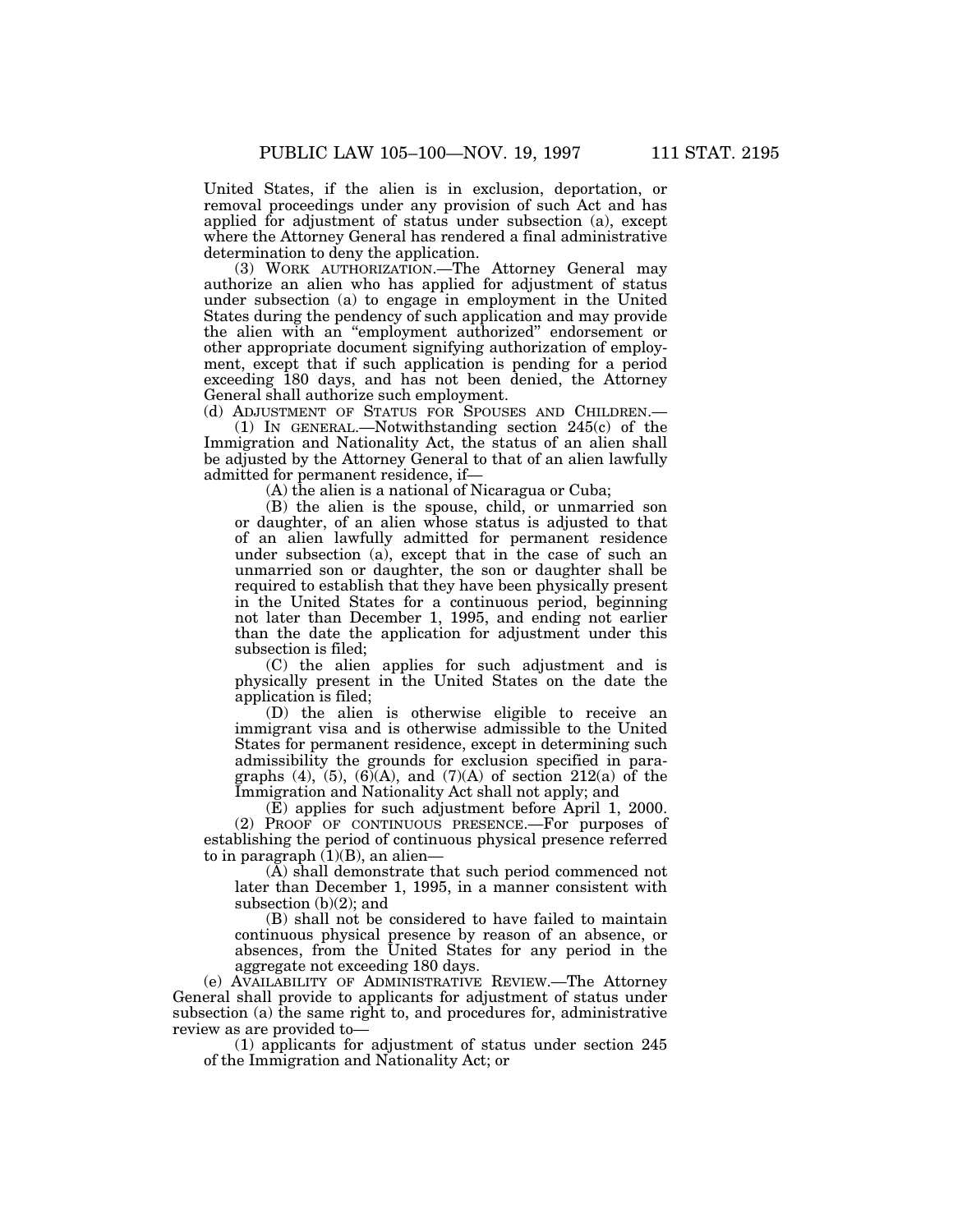(2) aliens subject to removal proceedings under section 240 of such Act.

(f) LIMITATION ON JUDICIAL REVIEW.—A determination by the Attorney General as to whether the status of any alien should be adjusted under this section is final and shall not be subject to review by any court.

(g) NO OFFSET IN NUMBER OF VISAS AVAILABLE.—When an alien is granted the status of having been lawfully admitted for permanent residence pursuant to this section, the Secretary of State shall not be required to reduce the number of immigrant visas authorized to be issued under any provision of the Immigration and Nationality Act.

(h) APPLICATION OF IMMIGRATION AND NATIONALITY ACT PROVI-SIONS.—Except as otherwise specifically provided in this section, the definitions contained in the Immigration and Nationality Act shall apply in the administration of this section. Nothing contained in this section shall be held to repeal, amend, alter, modify, affect, or restrict the powers, duties, functions, or authority of the Attorney General in the administration and enforcement of such Act or any other law relating to immigration, nationality, or naturalization. The fact that an alien may be eligible to be granted the status of having been lawfully admitted for permanent residence under this section shall not preclude the alien from seeking such status under any other provision of law for which the alien may be eligible.

SEC. 203. MODIFICATION OF CERTAIN TRANSITION RULES. (a) TRANSITIONAL RULES WITH REGARD TO SUSPENSION OF DEPORTA-TION.—

(1) IN GENERAL.—Section  $309(c)(5)$  of the Illegal Immigration Reform and Immigrant Responsibility Act of 1996 (Public Law 104–208; division C; 110 Stat. 3009–627) is amended to read as follows:

''(5) TRANSITIONAL RULES WITH REGARD TO SUSPENSION OF DEPORTATION.—

"(A) IN GENERAL.—Subject to subparagraphs (B) and (C), paragraphs (1) and (2) of section  $\tilde{2}40A(d)$  of the Immigration and Nationality Act (relating to continuous residence or physical presence) shall apply to orders to show cause (including those referred to in section  $242B(a)(1)$  of the Immigration and Nationality Act, as in effect before the title III–A effective date), issued before, on, or after the date of the enactment of this Act.

''(B) EXCEPTION FOR CERTAIN ORDERS.—In any case in which the Attorney General elects to terminate and reinitiate proceedings in accordance with paragraph (3) of this subsection, paragraphs (1) and (2) of section 240A(d) of the Immigration and Nationality Act shall not apply to an order to show cause issued before April 1, 1997.

''(C) SPECIAL RULE FOR CERTAIN ALIENS GRANTED TEM-PORARY PROTECTION FROM DEPORTATION.—

''(i) IN GENERAL.—For purposes of calculating the period of continuous physical presence under section 244(a) of the Immigration and Nationality Act (as in effect before the title III–A effective date) or section 240A of such Act (as in effect after the title III–A effective date), subparagraph (A) and paragraphs (1) and (2) of section 240A(d) of the Immigration and

8 USC 1101 note.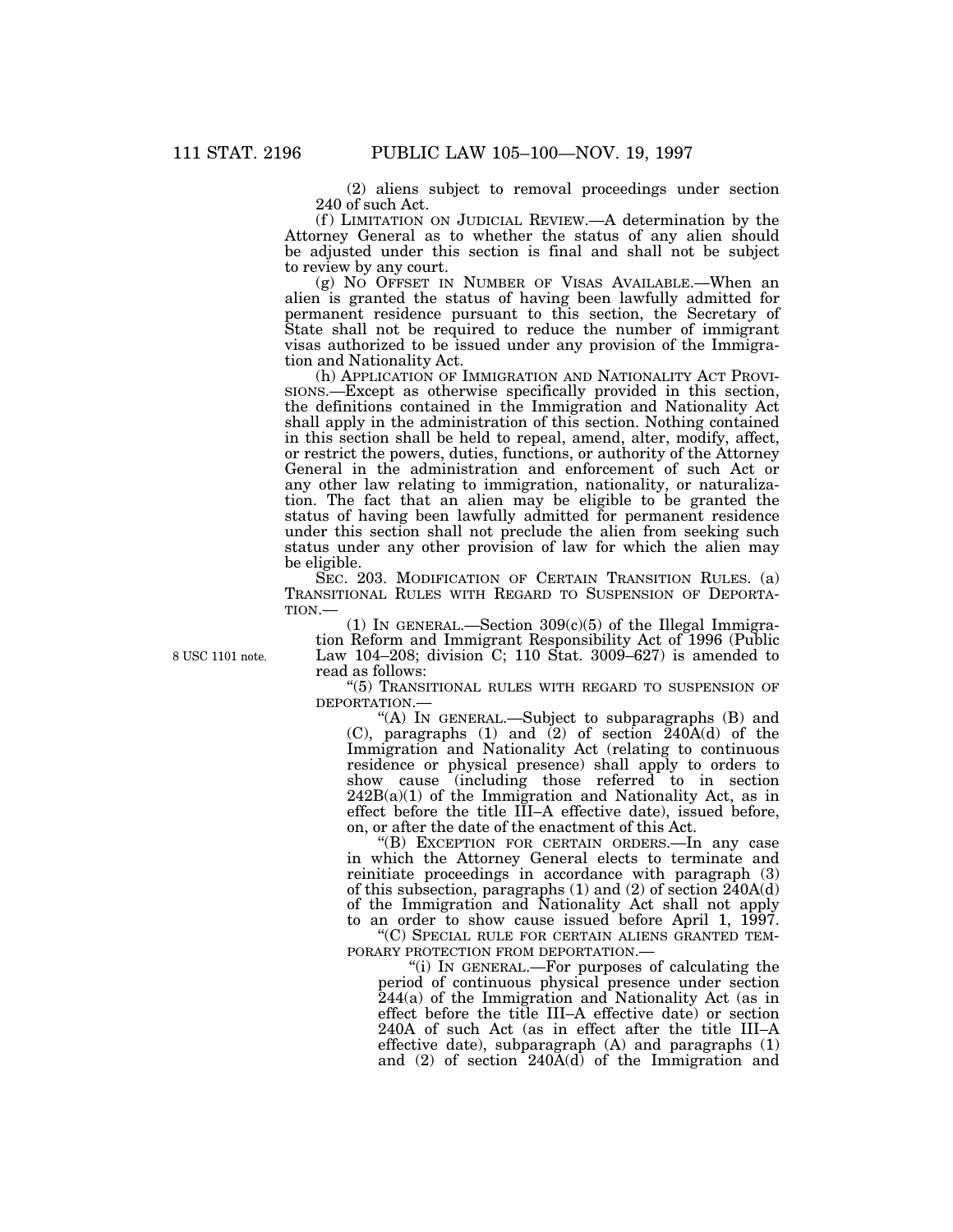Nationality Act shall not apply in the case of an alien, regardless of whether the alien is in exclusion or deportation proceedings before the title III–A effective date, who has not been convicted at any time of an aggravated felony (as defined in section 101(a) of the Immigration and Nationality Act) and—

''(I) was not apprehended after December 19, 1990, at the time of entry, and is—

''(aa) a Salvadoran national who first entered the United States on or before September 19, 1990, and who registered for benefits pursuant to the settlement agreement in American Baptist Churches, et al. v. Thornburgh (ABC), 760 F. Supp. 796 (N.D. Cal. 1991) on or before October 31, 1991, or applied for temporary protected status on or before October 31, 1991; or

''(bb) a Guatemalan national who first entered the United States on or before October 1, 1990, and who registered for benefits pursuant to such settlement agreement on or before December 31, 1991;

''(II) is a Guatemalan or Salvadoran national who filed an application for asylum with the Immigration and Naturalization Service on or before April 1, 1990;

''(III) is the spouse or child (as defined in section  $101(b)(1)$  of the Immigration and Nationality Act) of an individual, at the time a decision is rendered to suspend the deportation, or cancel the removal, of such individual, if the individual has been determined to be described in this clause (excluding this subclause and subclause (IV));

" $(IV)$  is the unmarried son or daughter of an alien parent, at the time a decision is rendered to suspend the deportation, or cancel the removal, of such alien parent, if—

''(aa) the alien parent has been determined to be described in this clause (excluding this subclause and subclause (III)); and

''(bb) in the case of a son or daughter who is 21 years of age or older at the time such decision is rendered, the son or daughter entered the United States on or before October 1, 1990; or

 $\mathcal{C}(V)$  is an alien who entered the United States on or before December 31, 1990, who filed an application for asylum on or before December 31, 1991, and who, at the time of filing such application, was a national of the Soviet Union, Russia, any republic of the former Soviet Union, Latvia, Estonia, Lithuania, Poland, Czechoslovakia, Romania, Hungary, Bulgaria, Albania, East Germany, Yugoslavia, or any state of the former Yugoslavia.

"(ii) LIMITATION ON JUDICIAL REVIEW.—A determination by the Attorney General as to whether an alien satisfies the requirements of this clause (i) is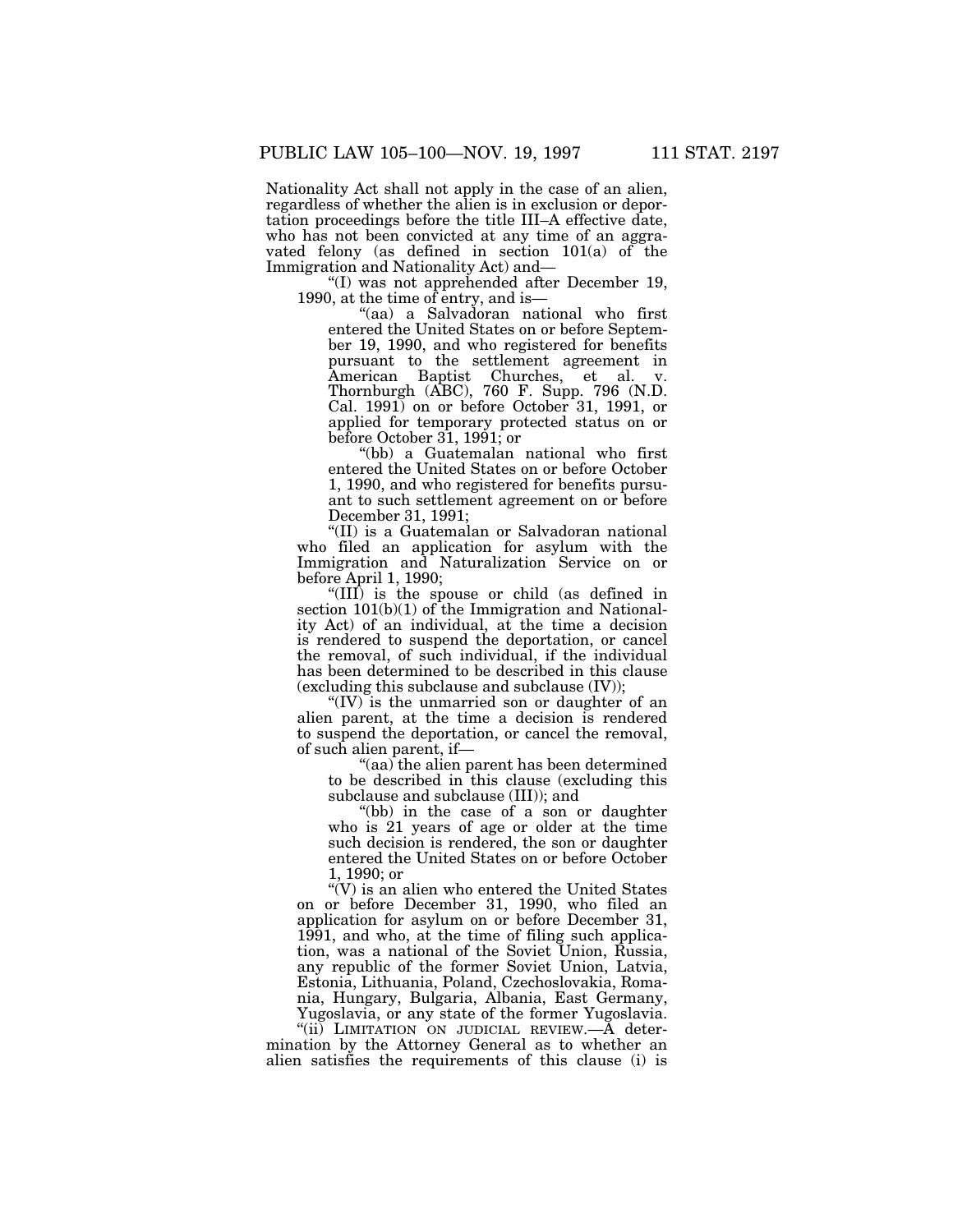final and shall not be subject to review by any court. Nothing in the preceding sentence shall be construed as limiting the application of section  $242(a)(2)(B)$  of the Immigration and Nationality Act (as in effect after the title III–A effective date) to other eligibility determinations pertaining to discretionary relief under this Act.''.

(2) CONFORMING AMENDMENT.—Subsection (c) of section 309 of the Illegal Immigration Reform and Immigrant Responsibility Act of 1996 (Public Law 104–208; division C; 110 Stat. 3009–625) is amended by striking the subsection designation and the subsection heading and inserting the following:

''(c) TRANSITION FOR CERTAIN ALIENS.—''.

(b) SPECIAL RULE FOR CANCELLATION OF REMOVAL.—Section 309 of the Illegal Immigration Reform and Immigrant Responsibility Act of 1996 (Public Law 104–208; 110 Stat. 3009–625) is amended by adding at the end the following:

''(f ) SPECIAL RULE FOR CANCELLATION OF REMOVAL.—

''(1) IN GENERAL.—Subject to the provisions of the Immigration and Nationality Act (as in effect after the title III–A effective date), other than subsections  $(b)(1)$ ,  $(d)(1)$ , and  $(e)$ of section 240A of such Act (but including section  $242(a)(2)(B)$ of such Act), the Attorney General may, under section 240A of such Act, cancel removal of, and adjust to the status of an alien lawfully admitted for permanent residence, an alien who is inadmissible or deportable from the United States, if the alien applies for such relief, the alien is described in subsection  $(c)(5)(C)(i)$  of this section, and—

"(A) the alien-

''(i) is not inadmissible or deportable under paragraph (2) or (3) of section 212(a) or paragraph (2),  $(3)$ , or  $(4)$  of section 237(a) of the Immigration and Nationality Act and is not an alien described in section  $241(b)(3)(B)(i)$  of such Act;

''(ii) has been physically present in the United States for a continuous period of not less than 7 years immediately preceding the date of such application;

"(iii) has been a person of good moral character during such period; and

''(iv) establishes that removal would result in extreme hardship to the alien or to the alien's spouse, parent, or child, who is a citizen of the United States or an alien lawfully admitted for permanent residence; or

''(B) the alien—

''(i) is inadmissible or deportable under section  $212(a)(2)$ ,  $237(a)(2)$  (other than  $237(a)(2)(A)(iii)$ ), or  $237(a)(3)$  of the Immigration and Nationality Act;

''(ii) is not an alien described in section  $241(b)(3)(B)(i)$  or  $101(a)(43)$  of such Act;

"(iii) has been physically present in the United States for a continuous period of not less than 10 years immediately following the commission of an act, or the assumption of a status, constituting a ground for removal;

"(iv) has been a person of good moral character during such period; and

8 USC 1101 note.

8 USC 1101 note.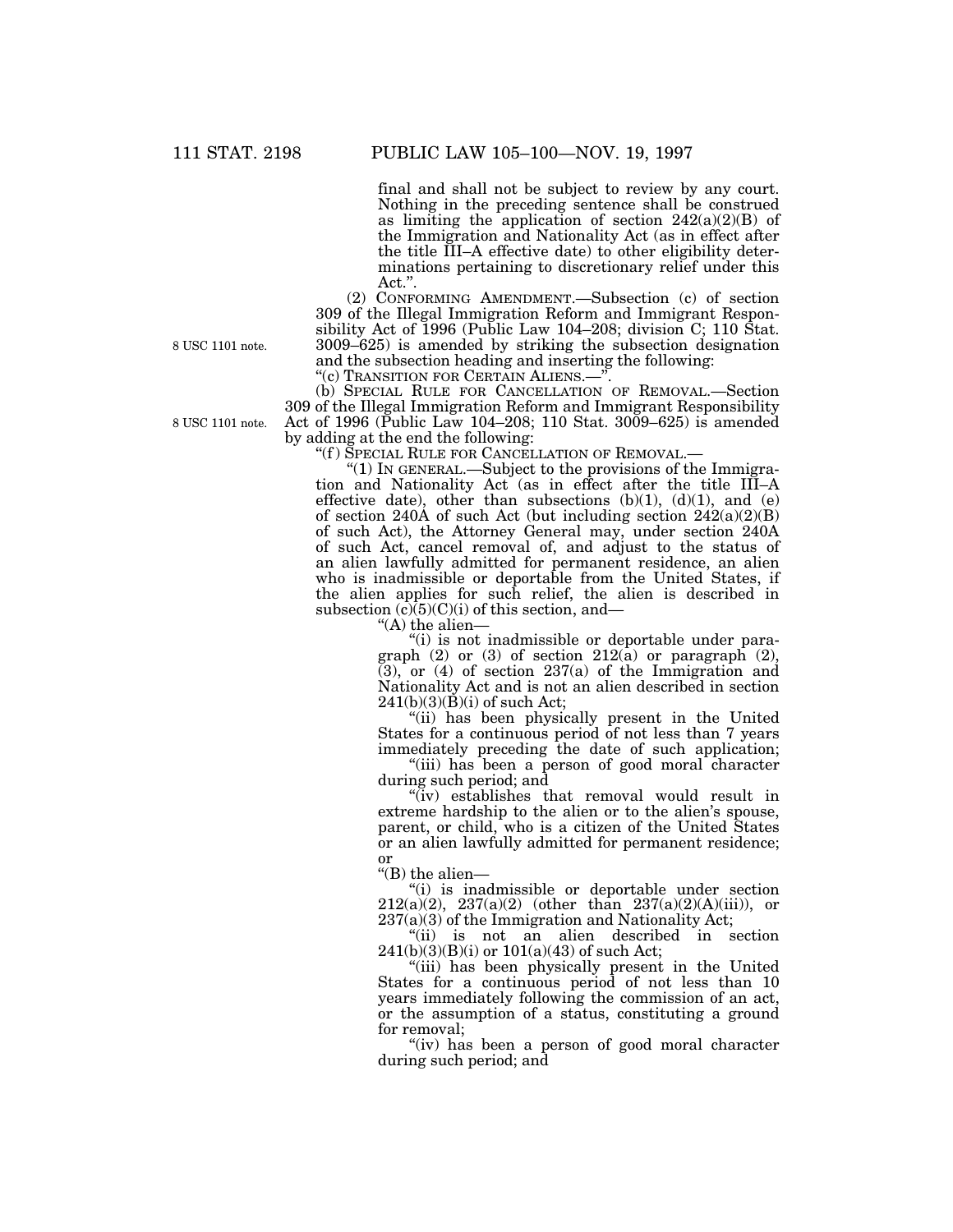" $(v)$  establishes that removal would result in exceptional and extremely unusual hardship to the alien or to the alien's spouse, parent, or child, who is a citizen of the United States or an alien lawfully admitted for permanent residence.

"(2) TREATMENT OF CERTAIN BREAKS IN PRESENCE.—Section 240A(d)(2) shall apply for purposes of calculating any period of continuous physical presence under this subsection, except that the reference to subsection  $(b)(1)$  in such section shall be considered to be a reference to paragraph (1) of this section.''.

(c) MOTIONS TO REOPEN DEPORTATION OR REMOVAL PROCEED-INGS.—Section 309 of the Illegal Immigration Reform and Immigrant Responsibility Act of 1996 (Public Law 104–208; 110 Stat. 3009–625), as amended by subsection (b), is further amended 8 USC 1101 note. by adding at the end the following:

"(g) MOTIONS TO REOPEN DEPORTATION OR REMOVAL PROCEED-INGS.—Notwithstanding any limitation imposed by law on motions to reopen removal or deportation proceedings (except limitations premised on an alien's conviction of an aggravated felony (as defined in section 101(a) of the Immigration and Nationality Act)), any alien who has become eligible for cancellation of removal or suspension of deportation as a result of the amendments made by section 203 of the Nicaraguan Adjustment and Central American Relief Act may file one motion to reopen removal or deportation proceedings to apply for cancellation of removal or suspension of deportation. The Attorney General shall designate a specific time period in which all such motions to reopen are required to be filed. The period shall begin not later than 60 days after the date of the enactment of the Nicaraguan Adjustment and Central American Relief Act and shall extend for a period not to exceed 240 days.''.

(d) TEMPORARY REDUCTION IN DIVERSITY VISAS.

(1) Beginning in fiscal year 1999, subject to paragraph (2), the number of visas available for a fiscal year under section 201(e) of the Immigration and Nationality Act shall be reduced by 5,000 from the number of visas available under that section for such fiscal year.

(2) In no case shall the reduction under paragraph (1) for a fiscal year exceed the amount by which—

(A) one-half of the total number of individuals described in subclauses (I), (II), (III), and (IV) of section 309(c)(5)(C) of the Illegal Immigration Reform and Immigrant Responsibility Act of 1996 who have adjusted their status to that of aliens lawfully admitted for permanent residence under the Nicaraguan Adjustment and Central American Relief Act as of the end of the previous fiscal year exceeds—

(B) the total of the reductions in available visas under this subsection for all previous fiscal years.

(e) TEMPORARY REDUCTION IN OTHER WORKERS' VISAS.—

(1) Beginning in the fiscal year following the fiscal year in which a visa has been made available under section 203(b)(3)(A)(iii) of the Immigration and Nationality Act for all aliens who are the beneficiary of a petition approved under section 204 of such Act as of the date of the enactment of this Act for classification under section  $203(b)(3)(A)(iii)$  of such Act, subject to paragraph (2), visas available under section  $203(b)(3)(A)(iii)$  of that Act shall be reduced by 5,000 from

8 USC 1153 note.

8 USC 1151 note.

Applicability.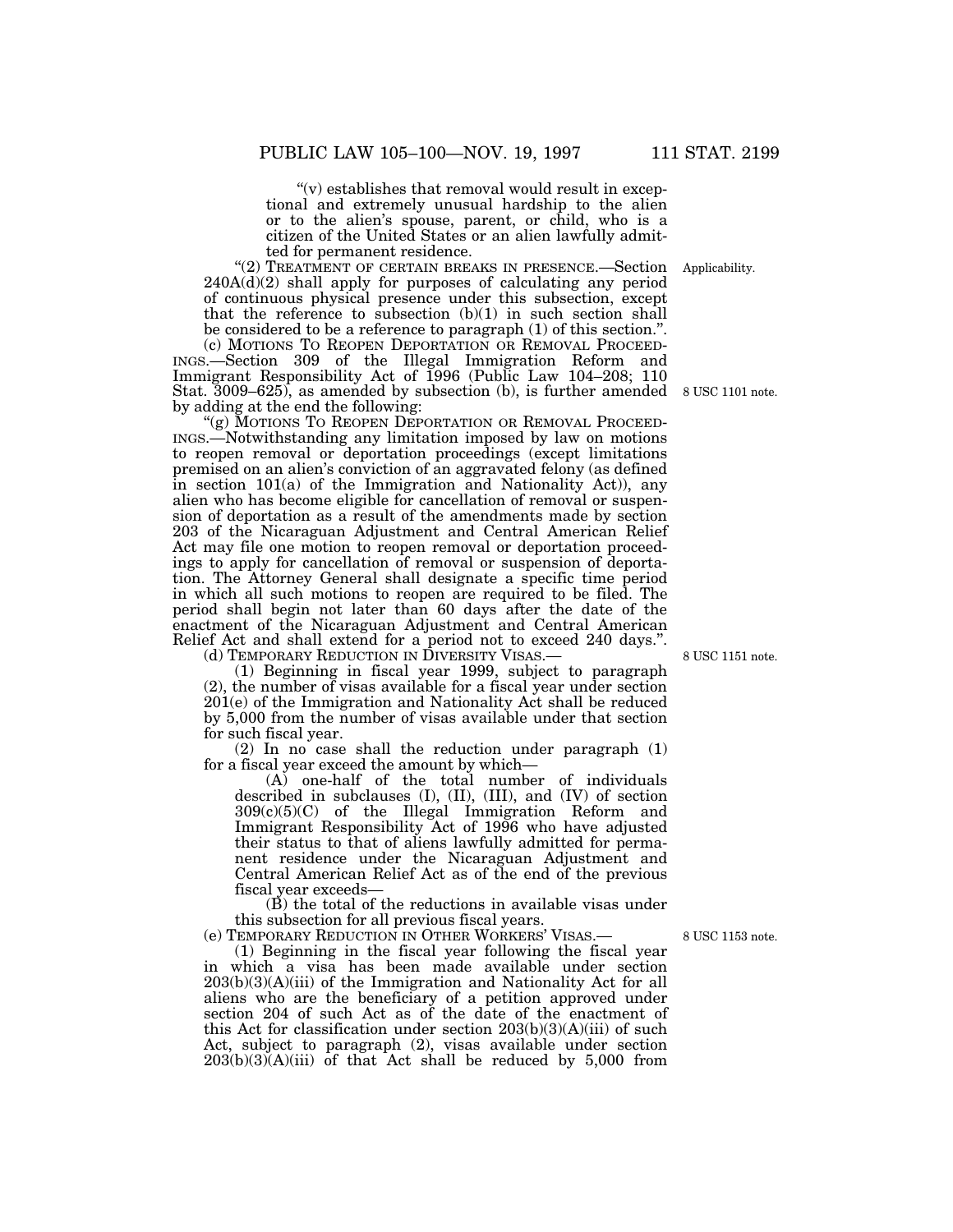the number of visas otherwise available under that section for such fiscal year.

(2) In no case shall the reduction under paragraph (1) for a fiscal year exceed the amount by which—

(A) the number computed under subsection  $(d)(2)(A)$ , exceeds—

(B) the total of the reductions in available visas under this subsection for all previous fiscal years.

8 USC 1101 note.

(f) EFFECTIVE DATE.—The amendments made by this section to the Illegal Immigration Reform and Immigrant Responsibility Act of 1996 shall take effect as if included in the enactment of such Act.

SEC. 204. LIMITATION ON CANCELLATIONS OF REMOVAL AND SUSPENSIONS OF DEPORTATION. (a) ANNUAL LIMITATION.—Section 240A(e) of the Immigration and Nationality Act (8 U.S.C. 1229b(e)) is amended to read as follows:

''(e) ANNUAL LIMITATION.—

"(1) AGGREGATE LIMITATION.—Subject to paragraphs  $(2)$  and (3), the Attorney General may not cancel the removal and adjust the status under this section, nor suspend the deportation and adjust the status under section 244(a) (as in effect before the enactment of the Illegal Immigration Reform and Immigrant Responsibility Act of 1996), of a total of more than 4,000 aliens in any fiscal year. The previous sentence shall apply regardless of when an alien applied for such cancellation and adjustment, or such suspension and adjustment, and whether such an alien had previously applied for suspension of deportation under such section 244(a). The numerical limitation under this paragraph shall apply to the aggregate number of decisions in any fiscal year to cancel the removal (and adjust the status) of an alien, or suspend the deportation (and adjust the status) of an alien, under this section or such section  $244(a)$ .

''(2) FISCAL YEAR 1997.—For fiscal year 1997, paragraph (1) shall only apply to decisions to cancel the removal of an alien, or suspend the deportation of an alien, made after April 1, 1997. Notwithstanding any other provision of law, the Attorney General may cancel the removal or suspend the deportation, in addition to the normal allotment for fiscal year 1998, of a number of aliens equal to 4,000 less the number of such cancellations of removal and suspensions of deportation granted in fiscal year 1997 after April 1, 1997.

"(3) EXCEPTION FOR CERTAIN ALIENS.—Paragraph (1) shall not apply to the following:

"(A) Aliens described in section  $309(c)(5)(C)(i)$  of the Illegal Immigration Reform and Immigrant Responsibility Act of 1996 (as amended by the Nicaraguan Adjustment and Central American Relief Act).

''(B) Aliens in deportation proceedings prior to April 1, 1997, who applied for suspension of deportation under section  $244(a)(3)$  (as in effect before the date of the enactment of the Illegal Immigration Reform and Immigrant Responsibility Act of 1996).''.

Applicability.